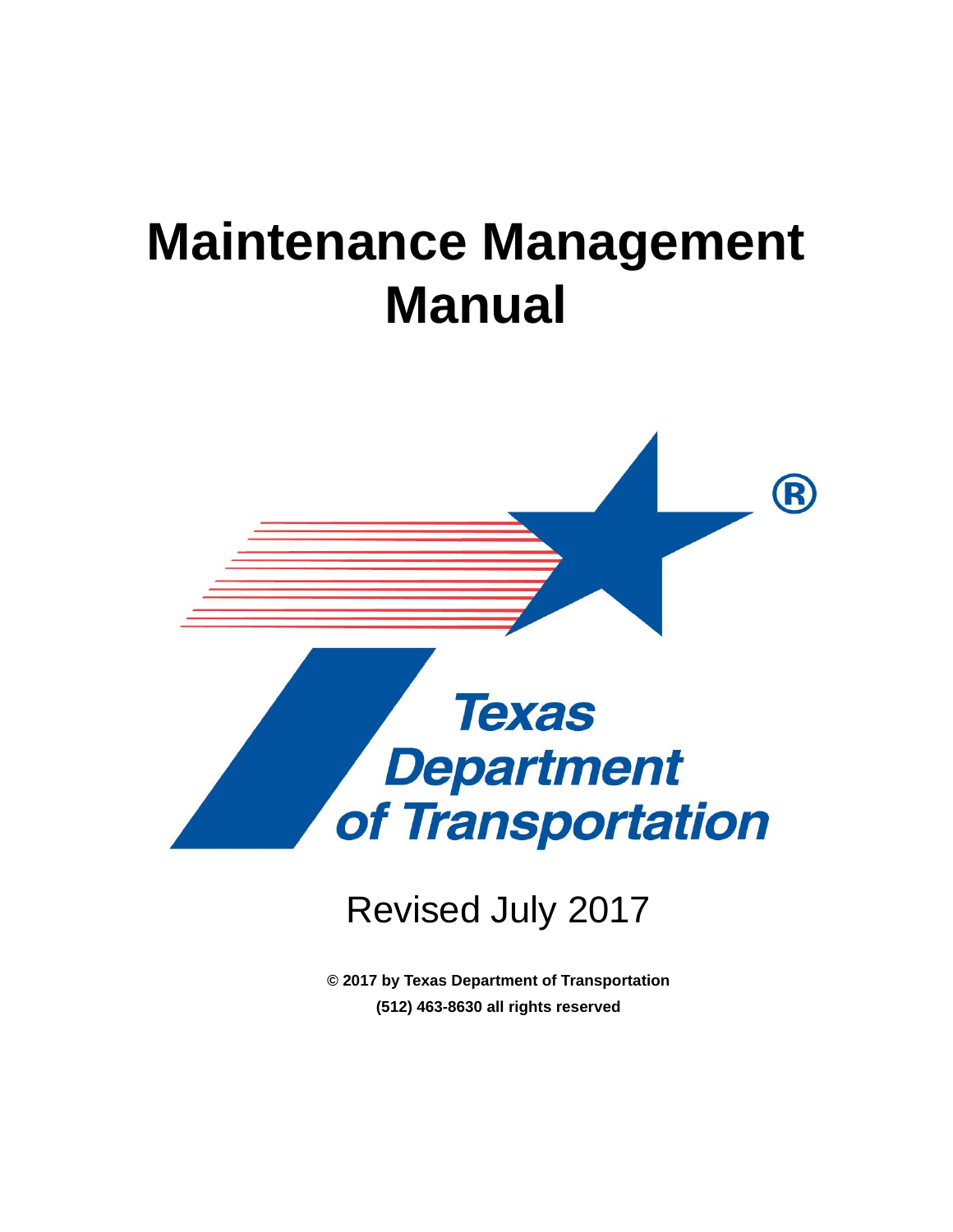#### **Manual Notice 2017-1**

**From:** C. Michael Lee, P.E., Director, Maintenance Division

**Manual:** *Maintenance Management Manual*

**Effective Date:** July 01, 2017

#### **Purpose**

The *Maintenance Management Manual* has been revised to include a link to the Occupational Safety Manual for more information about TxDOT's hazardous material cleanup policy and to include revised details about County Assistance under the Local Government Assistance Program.

#### **Contents**

Chapter 7, Section 4, Oil and Hazardous Material Spills now contains the following sentence, which includes a link to the Occupational Safety Manual: "For more information about TxDOT's hazardous material cleanup policy, including notification requirements, see the *Occupational Safety Manual*, Chapter 5, [Section 6](../occ/emergency_planning.htm)."

Chapter 9 spells out in more detail the District's and Division's responsibilities for County Assistance under the Local Government Assistance program.

#### **Contact**

Address questions concerning information contained in this Manual Notice to Randy Ormsby at  $(512)$  416-3196 or [randy.ormsby@txdot.gov.](mailto:randy.ormsby@txdot.gov)

#### **Archives**

Past manual notices are available in a [PDF archive.](mmt_mn_archive.pdf)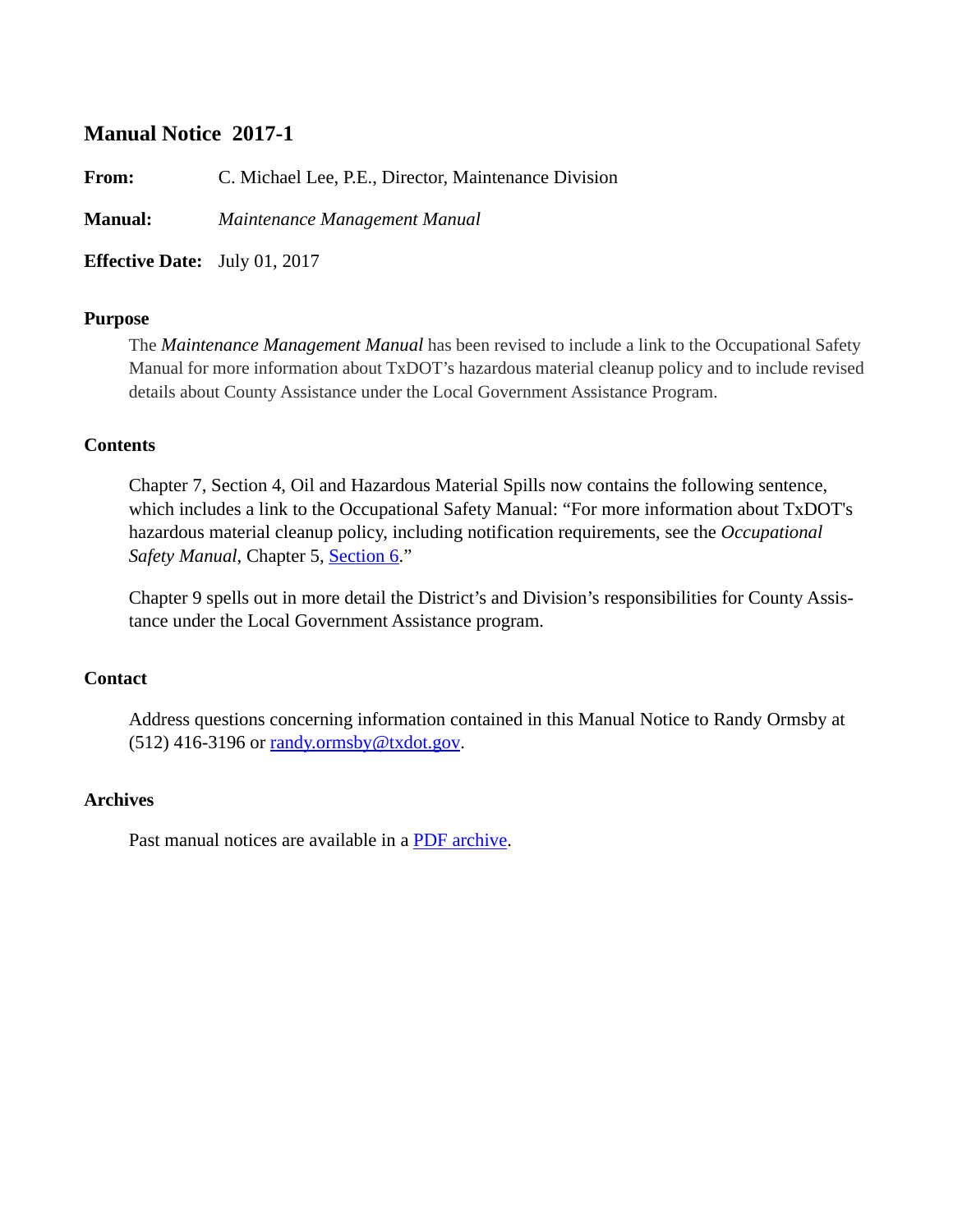# **Table of Contents**

|  | <b>Chapter 1 — Definitions and Planning</b> |  |
|--|---------------------------------------------|--|
|--|---------------------------------------------|--|

| Chapter $2$ — Budgeting                                                       |  |
|-------------------------------------------------------------------------------|--|
|                                                                               |  |
|                                                                               |  |
|                                                                               |  |
|                                                                               |  |
|                                                                               |  |
|                                                                               |  |
|                                                                               |  |
|                                                                               |  |
|                                                                               |  |
|                                                                               |  |
|                                                                               |  |
| Category 1, Preventive Maintenance and Rehabilitation, Allocation Program 2-4 |  |
|                                                                               |  |
|                                                                               |  |
|                                                                               |  |
|                                                                               |  |
|                                                                               |  |
|                                                                               |  |
|                                                                               |  |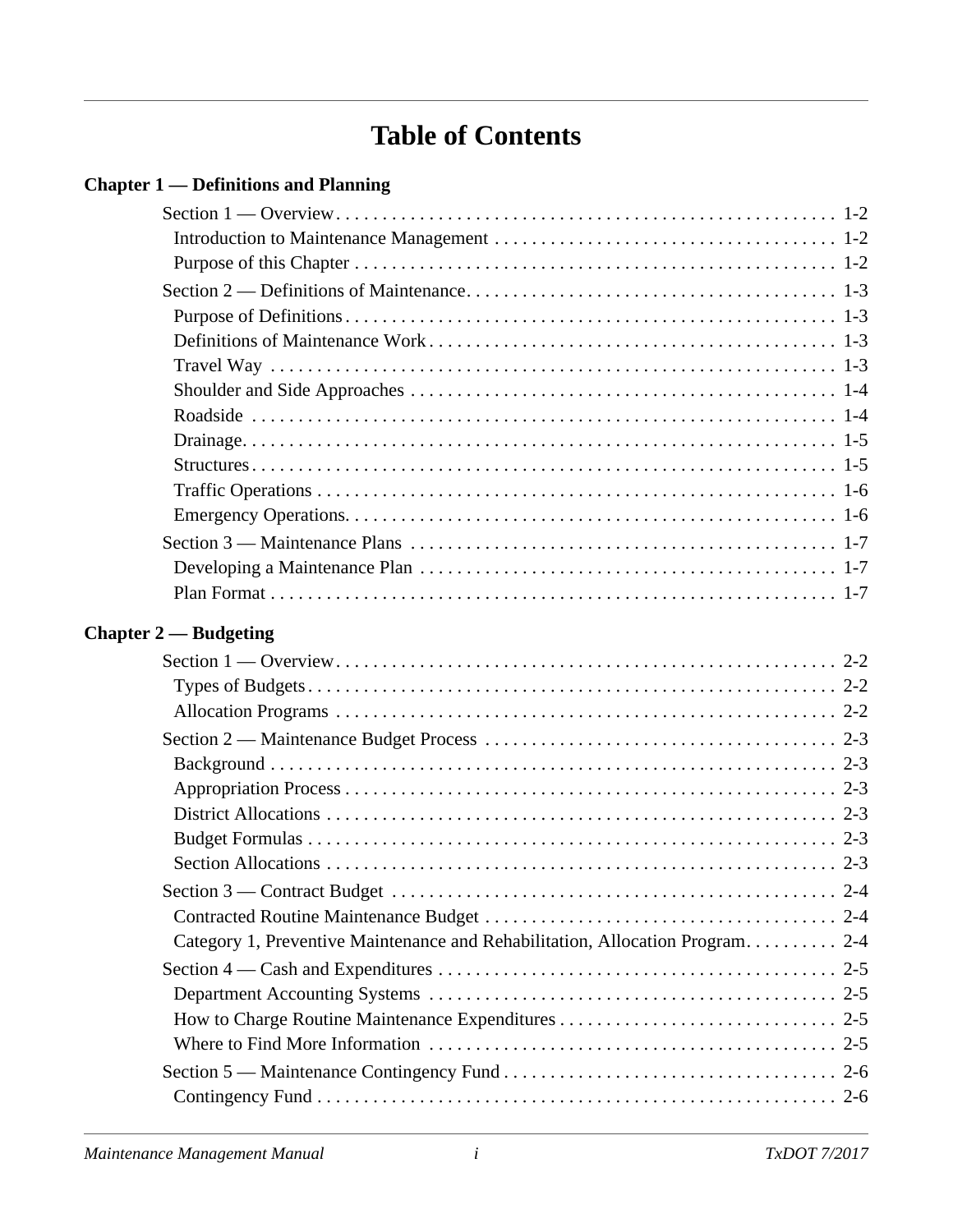### **[Chapter 3 — Level of Service](#page-21-0)**

| <b>Chapter 4 — Contracting and Purchasing</b>                         |  |
|-----------------------------------------------------------------------|--|
|                                                                       |  |
|                                                                       |  |
|                                                                       |  |
|                                                                       |  |
| Use of the Construction and Maintenance Contracting System (CMCS) 4-3 |  |
|                                                                       |  |
|                                                                       |  |
|                                                                       |  |
|                                                                       |  |
|                                                                       |  |
|                                                                       |  |
|                                                                       |  |
|                                                                       |  |
|                                                                       |  |
|                                                                       |  |
|                                                                       |  |
|                                                                       |  |
|                                                                       |  |
|                                                                       |  |
|                                                                       |  |
|                                                                       |  |
|                                                                       |  |
|                                                                       |  |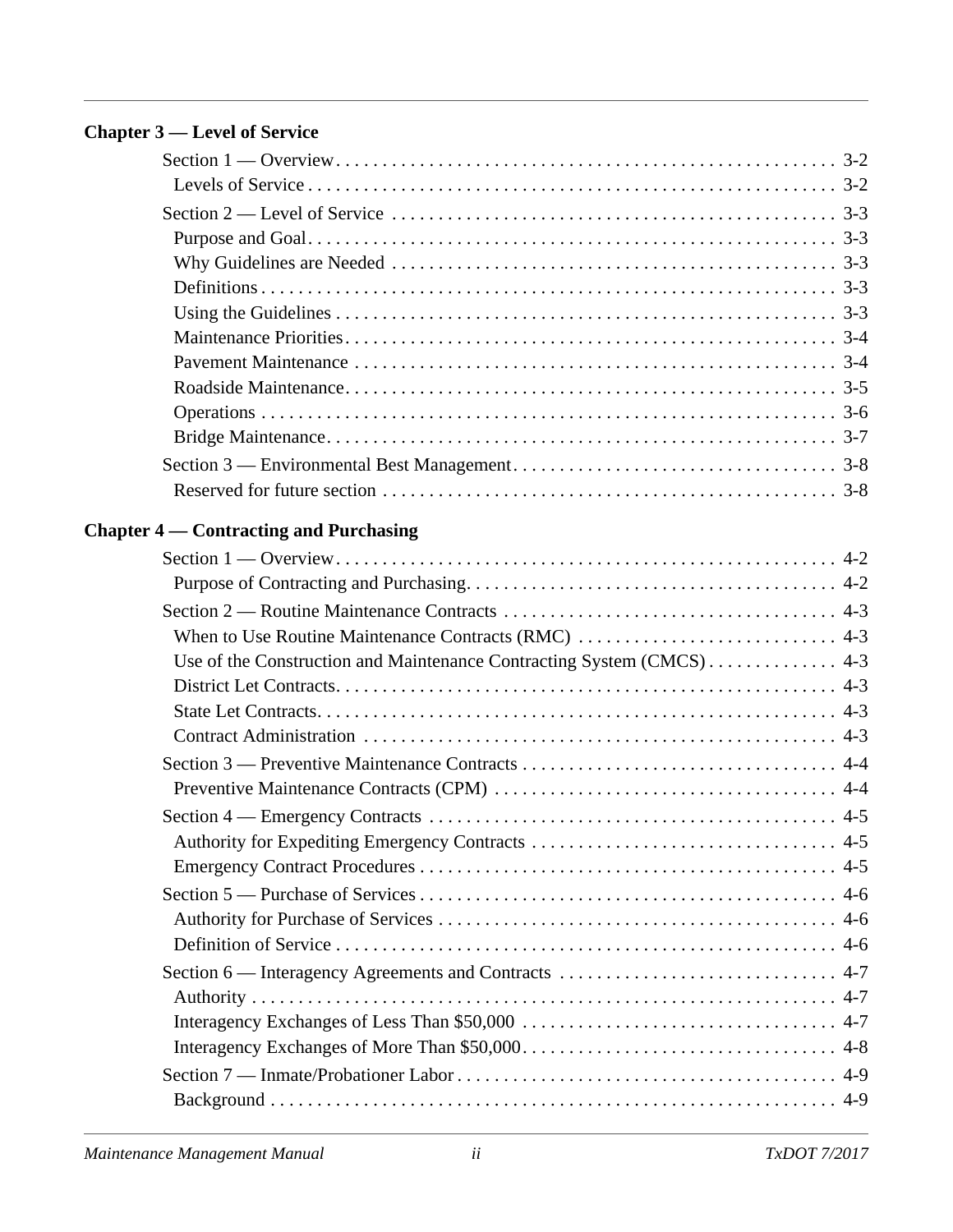| Texas Department of Criminal Justice Memorandum of Agreement for Inmate Labor 4-9 |
|-----------------------------------------------------------------------------------|
|                                                                                   |
| Community Supervision and Corrections Department (CSCD)  4-10                     |
|                                                                                   |
|                                                                                   |
|                                                                                   |
|                                                                                   |
|                                                                                   |
|                                                                                   |
|                                                                                   |
|                                                                                   |
|                                                                                   |
|                                                                                   |
|                                                                                   |
|                                                                                   |
| <b>Chapter 5 — Agreements, Permits and Reports</b>                                |
|                                                                                   |
|                                                                                   |
|                                                                                   |
|                                                                                   |
|                                                                                   |
|                                                                                   |
|                                                                                   |
|                                                                                   |
|                                                                                   |
|                                                                                   |
| $5-5$                                                                             |
|                                                                                   |
|                                                                                   |
|                                                                                   |
|                                                                                   |
|                                                                                   |
|                                                                                   |
|                                                                                   |
|                                                                                   |
|                                                                                   |
|                                                                                   |
|                                                                                   |
|                                                                                   |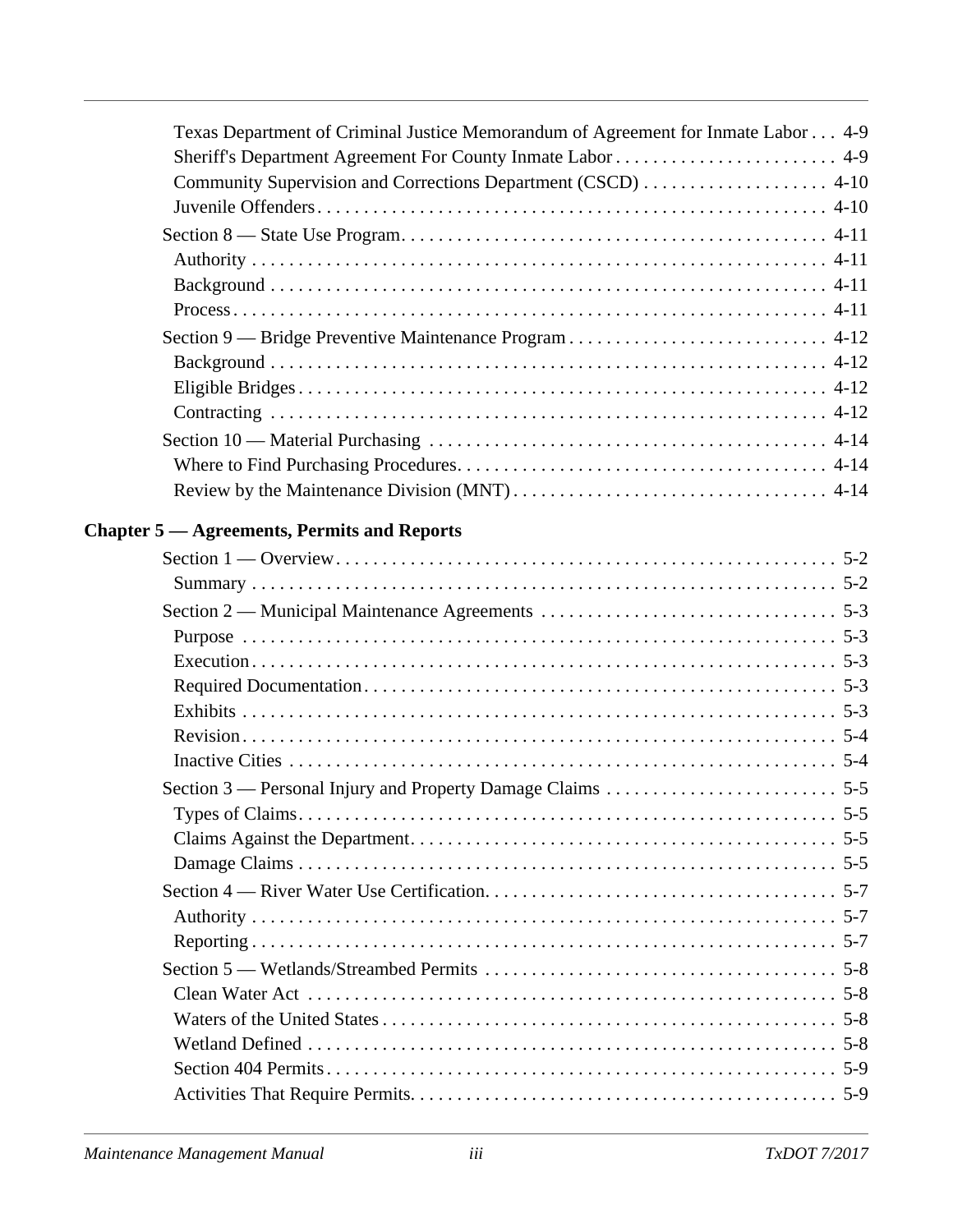| Texas Pollutant Discharge Elimination System (TPDES) - Construction General Permit |  |
|------------------------------------------------------------------------------------|--|
|                                                                                    |  |
|                                                                                    |  |
|                                                                                    |  |
|                                                                                    |  |
|                                                                                    |  |
|                                                                                    |  |
|                                                                                    |  |
|                                                                                    |  |
|                                                                                    |  |
|                                                                                    |  |
|                                                                                    |  |
|                                                                                    |  |
|                                                                                    |  |
| <b>Chapter 6 - Management Information Systems</b>                                  |  |
|                                                                                    |  |
|                                                                                    |  |
|                                                                                    |  |
|                                                                                    |  |
|                                                                                    |  |
|                                                                                    |  |
|                                                                                    |  |
|                                                                                    |  |
|                                                                                    |  |
|                                                                                    |  |
|                                                                                    |  |
|                                                                                    |  |
|                                                                                    |  |
|                                                                                    |  |
| <b>Chapter 7 — Emergency Management</b>                                            |  |
|                                                                                    |  |
|                                                                                    |  |
|                                                                                    |  |
|                                                                                    |  |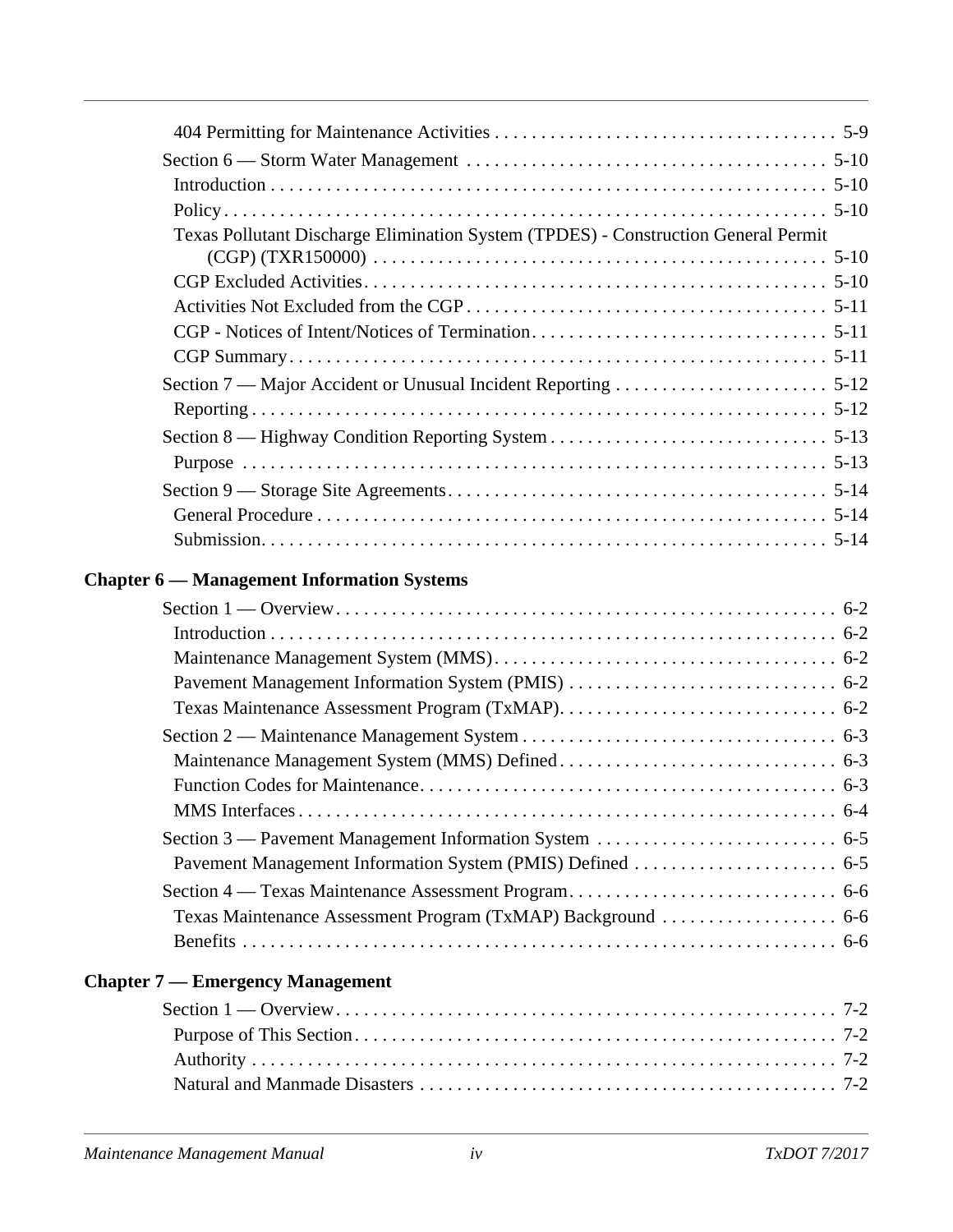| <b>Chapter 8 — Quarry and Pit Safety</b>               |  |
|--------------------------------------------------------|--|
|                                                        |  |
|                                                        |  |
|                                                        |  |
|                                                        |  |
|                                                        |  |
| <b>Chapter 9 — Local Government Assistance Program</b> |  |
|                                                        |  |
|                                                        |  |
|                                                        |  |
|                                                        |  |
|                                                        |  |
|                                                        |  |
|                                                        |  |
|                                                        |  |

 $\overline{\phantom{a}}$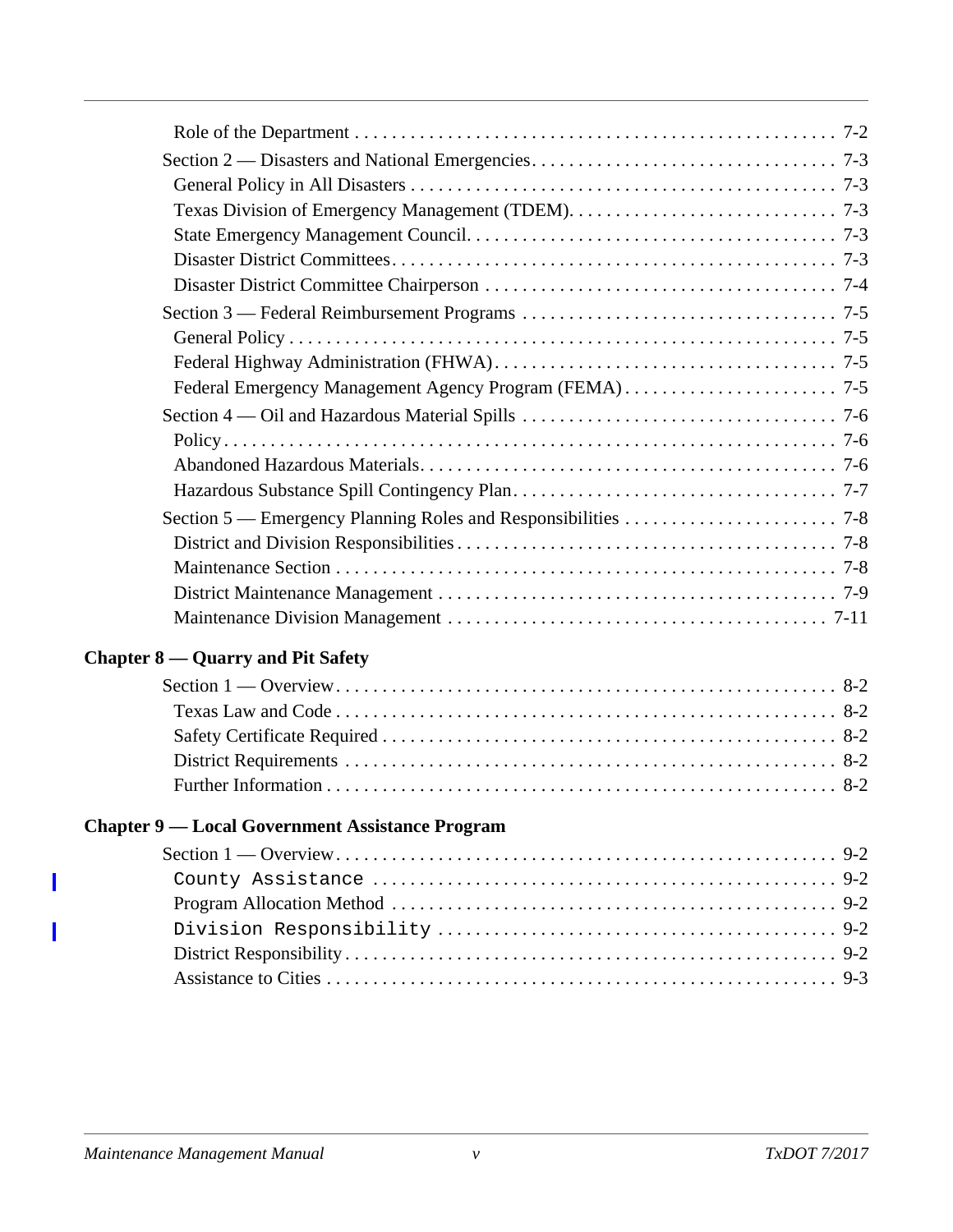# <span id="page-7-0"></span>**Chapter 1 — Definitions and Planning**

#### **Contents:**

[Section 1 — Overview](#page-8-3)

[Section 2 — Definitions of Maintenance](#page-9-4)

[Section 3 — Maintenance Plans](#page-13-3)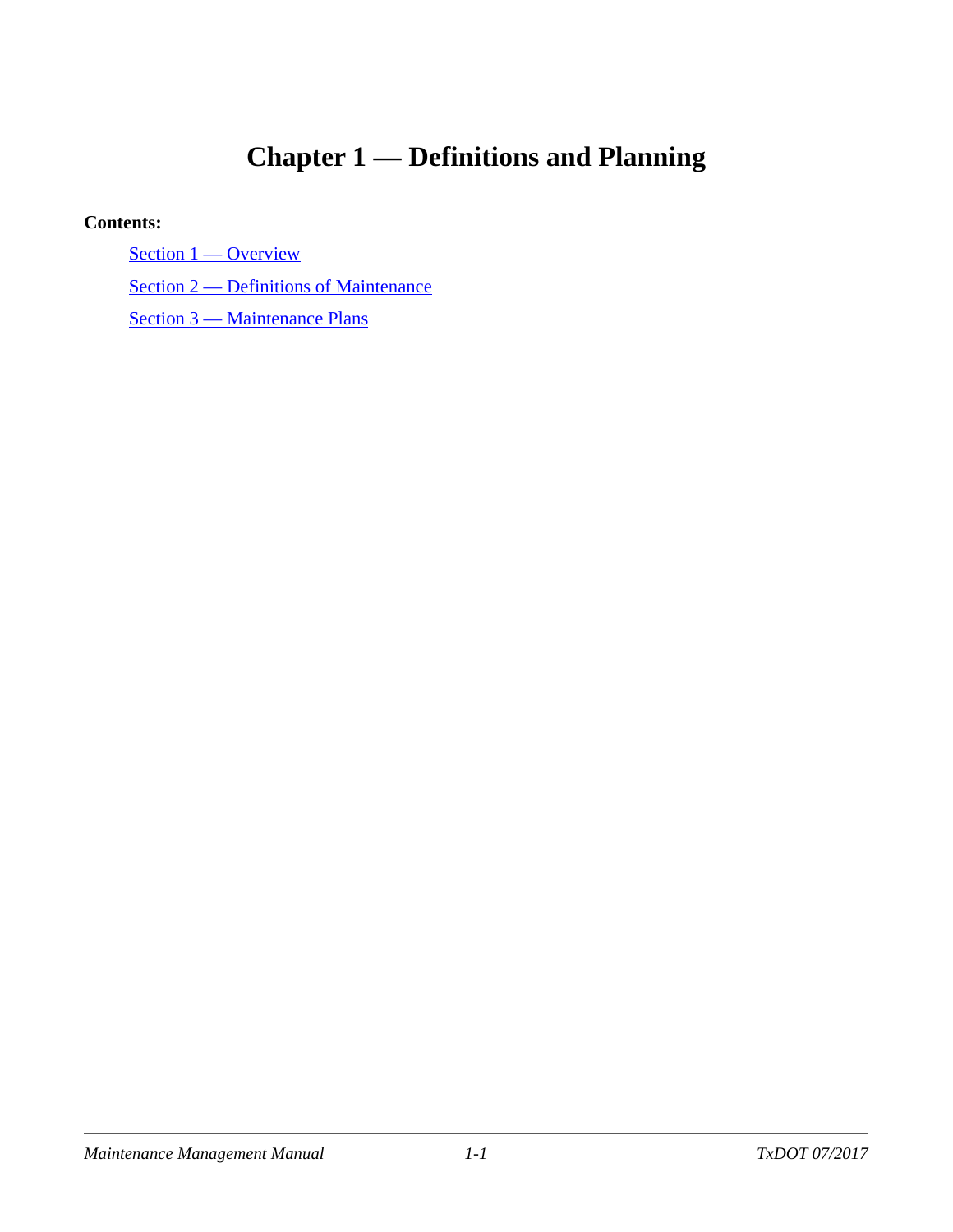# <span id="page-8-0"></span>**Section 1 — Overview**

#### <span id="page-8-3"></span><span id="page-8-1"></span>**Introduction to Maintenance Management**

*The Maintenance Management Manual* contains the following chapters:

- Chapter 1, Definitions, Planning and Scheduling: Provides guidance for maintenance management.
- Chapter 2, Budgeting: Describes the maintenance budgets that are available to the districts to maintain the state highway system.
- Chapter 3, Level of Service: Defines the appropriate level of maintenance and priorities placed on the work. These levels can be used in planning, performing and evaluating maintenance activities with available funds.
- Chapter 4, Contracting and Purchasing: Explains how TxDOT accomplishes its maintenance mission by effectively supplementing its work force with routine maintenance contracts; preventive maintenance contracts; purchase of service; interagency contracts; state use program agreements and emergency contracts.
- Chapter 5, Agreements, Permits and Reports: Identifies special reports and permits that can apply to maintenance offices.
- Chapter 6, Management Information Systems: Describes the two main management systems that can be used by maintenance staff for planning and evaluation of the level of service provided by maintenance operations.
- Chapter 7, Emergency Management: Identifies the department's responsibilities and provides guidance for emergency response.
- Chapter 8, Pits and Quarry Safety: Describes TxDOT's role in enforcing the Texas Aggregate Quarry and Pit Safety Act.
- Chapter 9, Local Government Assistance Program: Describes the Local Government Assistance Program that requires the Department to assist counties with materials to repair and maintain county roads.

#### <span id="page-8-2"></span>**Purpose of this Chapter**

The purpose of this chapter is to provide background information for maintenance management. [Section 2,](definitions_of_maintenance.htm) "Definitions of Maintenance," includes guidelines and examples of routine, preventive and major maintenance. [Section 3,](maintenance_plans.htm) "Maintenance Plans." explains the basic elements required for a one-year plan.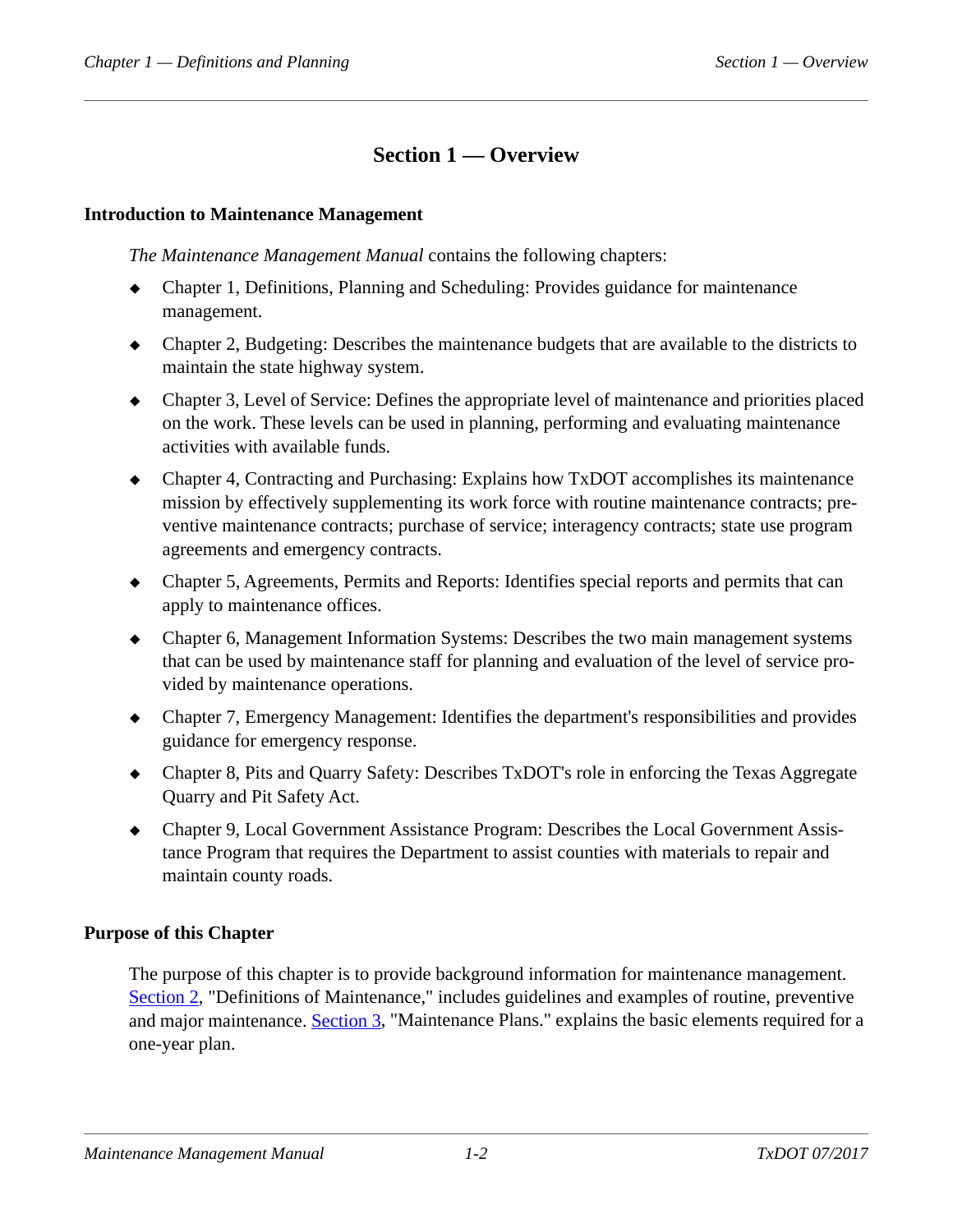# <span id="page-9-0"></span>**Section 2 — Definitions of Maintenance**

#### <span id="page-9-4"></span><span id="page-9-1"></span>**Purpose of Definitions**

Categories have been designed to assist the districts in the performance of maintenance work and are intended to identify work to be performed with maintenance funds. Maintenance funds should not be used to perform construction work.

#### <span id="page-9-2"></span>**Definitions of Maintenance Work**

Maintenance work is categorized into three areas:

- routine maintenance
- preventive maintenance
- $\bullet$  major maintenance.

All three maintenance categories may be performed with state forces or by contract; however, most preventive and major maintenance work should be contracted and funded with Strategy 144 maintenance funds or federal funds. Note that contracted work on Functional Class 6 and 7 roadways can only be completed using maintenance funds.

The following definitions of maintenance activities should be used in determining the type of work activity when addressing planning and budgeting.

#### <span id="page-9-3"></span>**Travel Way**

The table below defines travel way maintenance categories.

#### **Travel Way**

| <b>Routine Maintenance</b>                                                                                                                                                                                                                                                                                                                                                                                           | <b>Preventive Maintenance</b>                                                                                                                                                                                                                                                                                                                                                                                                     | <b>Major Maintenance</b>                                                                                                                                                                                                                                                                                                                                                                                                                                           |
|----------------------------------------------------------------------------------------------------------------------------------------------------------------------------------------------------------------------------------------------------------------------------------------------------------------------------------------------------------------------------------------------------------------------|-----------------------------------------------------------------------------------------------------------------------------------------------------------------------------------------------------------------------------------------------------------------------------------------------------------------------------------------------------------------------------------------------------------------------------------|--------------------------------------------------------------------------------------------------------------------------------------------------------------------------------------------------------------------------------------------------------------------------------------------------------------------------------------------------------------------------------------------------------------------------------------------------------------------|
| Pavement-related work to include<br>restoration of pavement service-<br>ability including: recondition,<br>rebuild, level up, and overlay. This<br>would include, but not be limited<br>to: pavement repair, crack seal,<br>bituminous levelups with light<br>overlays to restore rideability<br>(overlays not to exceed total aver-<br>age depth of 2"), additional base to<br>restore rideability, and seal coats. | Pavement-related work performed<br>to prevent major deterioration of<br>the pavement. Work would nor-<br>mally include, but not be limited<br>to: milling or bituminous level-ups<br>to restore rideability, light overlays<br>(overlays not to exceed total aver-<br>age depth of 2"), seal coats, crack<br>sealing and microsurfacing. Prepa-<br>ratory work such as milling, repairs<br>or level-ups may also be<br>performed. | Pavement-related work to<br>strengthen the pavement structure<br>for the current and projected future<br>traffic usage. Work should include:<br>restoration of pavement service-<br>ability of roadway. This would<br>include but not be limited to:<br>recondition and stabilize base and<br>subgrade, add base, level up, over-<br>lays and seal coats. Pavement<br>widening can be considered major<br>maintenance if done to correct a<br>maintenance problem. |
|                                                                                                                                                                                                                                                                                                                                                                                                                      |                                                                                                                                                                                                                                                                                                                                                                                                                                   |                                                                                                                                                                                                                                                                                                                                                                                                                                                                    |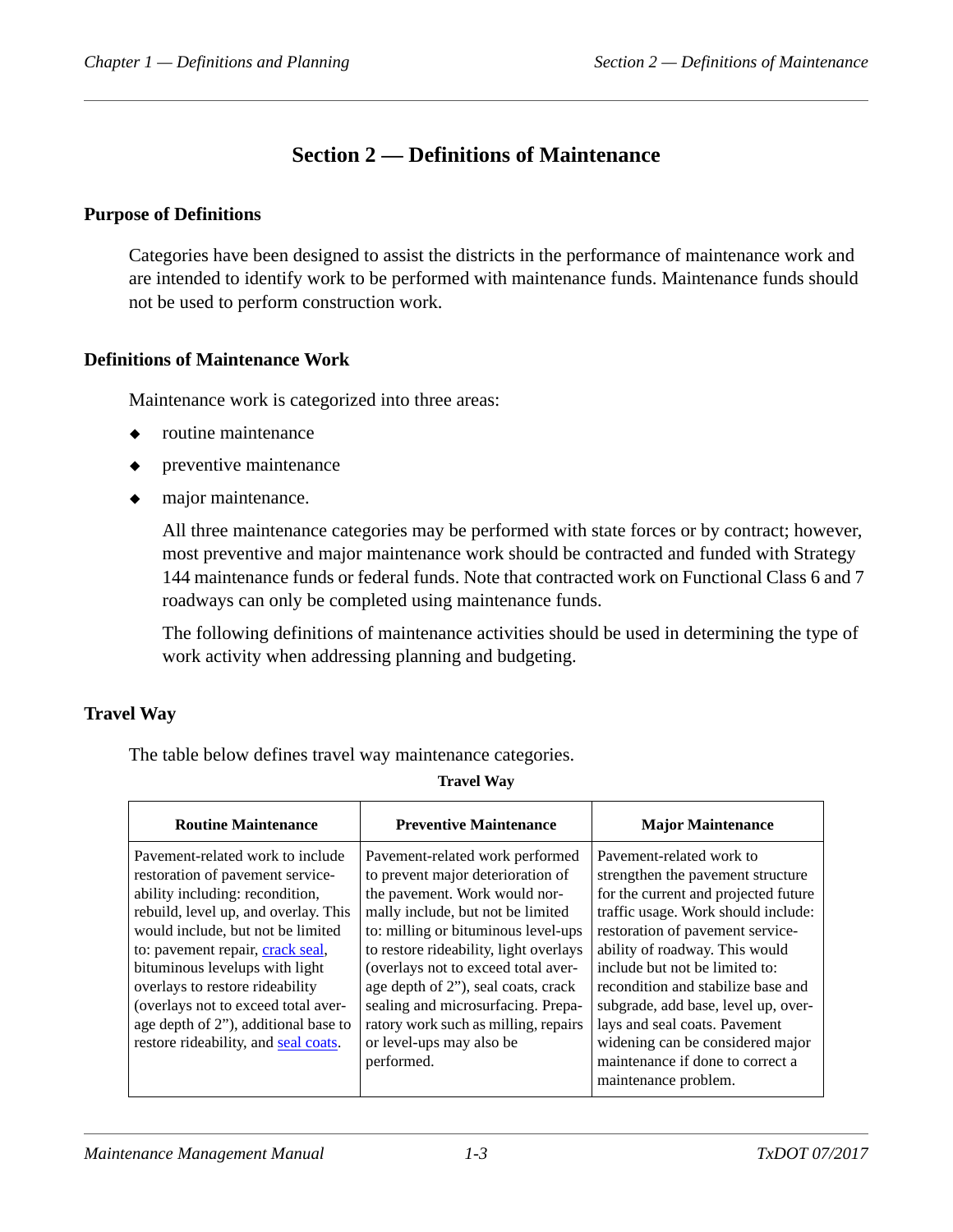### <span id="page-10-0"></span>**Shoulder and Side Approaches**

The following table defines maintenance categories fo[r shoulder a](../glo/s.htm#i1010752)nd side approaches.

#### **Shoulder and Side Approaches**

| <b>Routine Maintenance</b>                                                                                                                                                                                                                                                         | <b>Preventive Maintenance</b>                                                                                                                                                                                                                                                                                                                          | <b>Major Maintenance</b>                                                                                                                                                                                                                                                                                                                                                             |
|------------------------------------------------------------------------------------------------------------------------------------------------------------------------------------------------------------------------------------------------------------------------------------|--------------------------------------------------------------------------------------------------------------------------------------------------------------------------------------------------------------------------------------------------------------------------------------------------------------------------------------------------------|--------------------------------------------------------------------------------------------------------------------------------------------------------------------------------------------------------------------------------------------------------------------------------------------------------------------------------------------------------------------------------------|
| All shoulder work to restore to its<br>originally constructed condition<br>including: recondition, rebuild,<br>level-up and overlay. This work<br>would also encompass installation<br>and maintenance of public access<br>drives, crossovers, turn lanes and<br>mailbox turnouts. | All shoulder work to prevent major<br>deterioration of the pavement<br>including: milling or bituminous<br>level-ups to restore cross section,<br>light overlays (overlays not to<br>exceed total average depth of 2"),<br>seal coats, crack sealing and micro-<br>surfacing. Shoulder repair and<br>widening not to exceed 26' full<br>roadway width. | All shoulder work to restore to its<br>originally constructed condition<br>and/or to strengthen the pavement<br>structure for the current and pro-<br>jected future traffic usage,<br>including but not limited to: recon-<br>dition and/or stabilize base and<br>subgrade, add base, level up, and<br>seal coats. Adding shoulders, if<br>done to correct a maintenance<br>problem. |

### <span id="page-10-1"></span>**Roadside**

 $\mathsf{r}$ 

The table below defines roadside maintenance categories.

**Roadside**

| <b>Routine Maintenance</b>                                                                                 | <b>Preventive Maintenance</b> | <b>Major Maintenance</b> |
|------------------------------------------------------------------------------------------------------------|-------------------------------|--------------------------|
| All work to maintain the roadside<br>including but not limited to: main-                                   | None.                         | None.                    |
| tenance and operation of rest areas<br>and picnic areas, litter removal,                                   |                               |                          |
| mowing, placing herbicides, tree<br>and brush trimming and removal,<br>repair and upgrading of guard rails |                               |                          |
| and extruder terminals, repairing<br>slides and side slopes, placing top-                                  |                               |                          |
| soil, sod, shrubs, etc. to reestablish<br>proper grade and vegetative cover                                |                               |                          |
| and landscaping, removal or treat-<br>ment of roadside hazards,                                            |                               |                          |
| installation and maintenance of<br>environmental protection devices,                                       |                               |                          |
| and mitigation of spills or hazard-<br>ous materials.                                                      |                               |                          |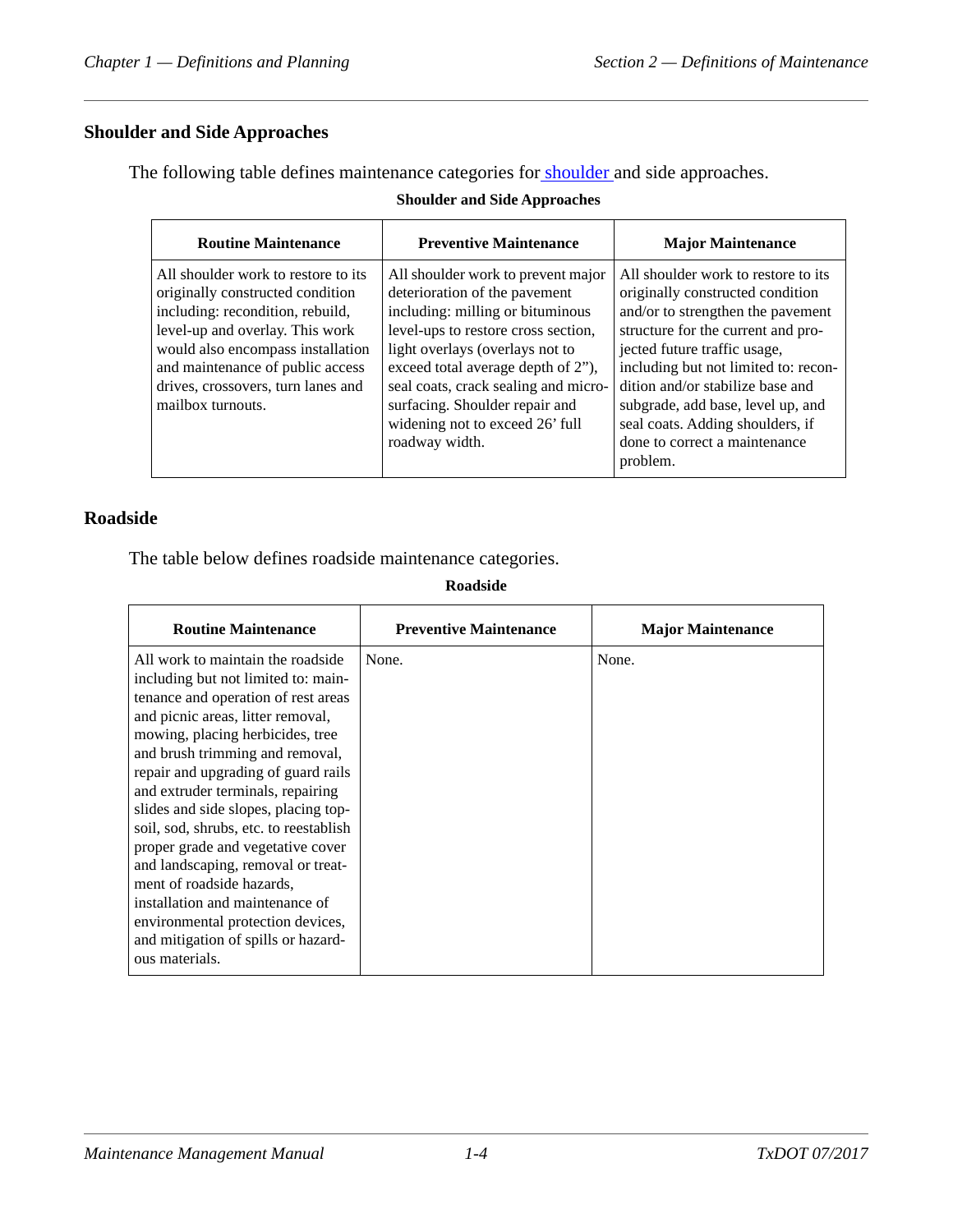#### <span id="page-11-0"></span>**Drainage**

The table below defines maintenance categories for drainage.

**Drainage**

| <b>Routine Maintenance</b>                                                                                                                                                                                          | <b>Preventive Maintenance</b>                                                                                                                                                                                            | <b>Major Maintenance</b>                                                                                                                                                                                                             |
|---------------------------------------------------------------------------------------------------------------------------------------------------------------------------------------------------------------------|--------------------------------------------------------------------------------------------------------------------------------------------------------------------------------------------------------------------------|--------------------------------------------------------------------------------------------------------------------------------------------------------------------------------------------------------------------------------------|
| Replacement, repair and installa-<br>tion of curb, gutter, riprap and<br>underdrain; cleaning, repairing or<br>replacing culverts, storm sewers,<br>erosion controls; reshaping drain-<br>age ditches and channels. | Removal of debris and siltation<br>from channels to prevent damage<br>to structures or flooding of road-<br>ways. Repair or replacement of<br>slopes and/or riprap to prevent<br>damage to structures or<br>embankments. | Constructing new drainage chan-<br>nels or modification of drainage<br>structures to increase drainage<br>capacity. Performed only to cor-<br>rect a maintenance or safety<br>problem or to protect public or pri-<br>vate property. |

#### <span id="page-11-1"></span>**Structures**

The table below defines maintenance categories for structures.

**Structures**

| <b>Routine Maintenance</b>                                                                                                                                                                                                                     | <b>Preventive Maintenance</b>                                                                                                                                                   | <b>Major Maintenance</b>                                                                                                                                                         |
|------------------------------------------------------------------------------------------------------------------------------------------------------------------------------------------------------------------------------------------------|---------------------------------------------------------------------------------------------------------------------------------------------------------------------------------|----------------------------------------------------------------------------------------------------------------------------------------------------------------------------------|
| Repair of substructures, superstruc-<br>tures, decks, joints, approach slabs<br>and railing; spot painting; repair<br>and operation of movable bridges;<br>installation of temporary bridges;<br>repair and installation of fender<br>systems. | Steel structure cleaning and<br>repainting or the installation of<br>other coatings; installation of<br>bridge deck protection; joint clean-<br>ing and sealing or replacement. | Bridge rehabilitation, reconstruc-<br>tion, or replacement. Replacement<br>of structures only as a result of<br>major disaster when no other funds<br>or programs are available. |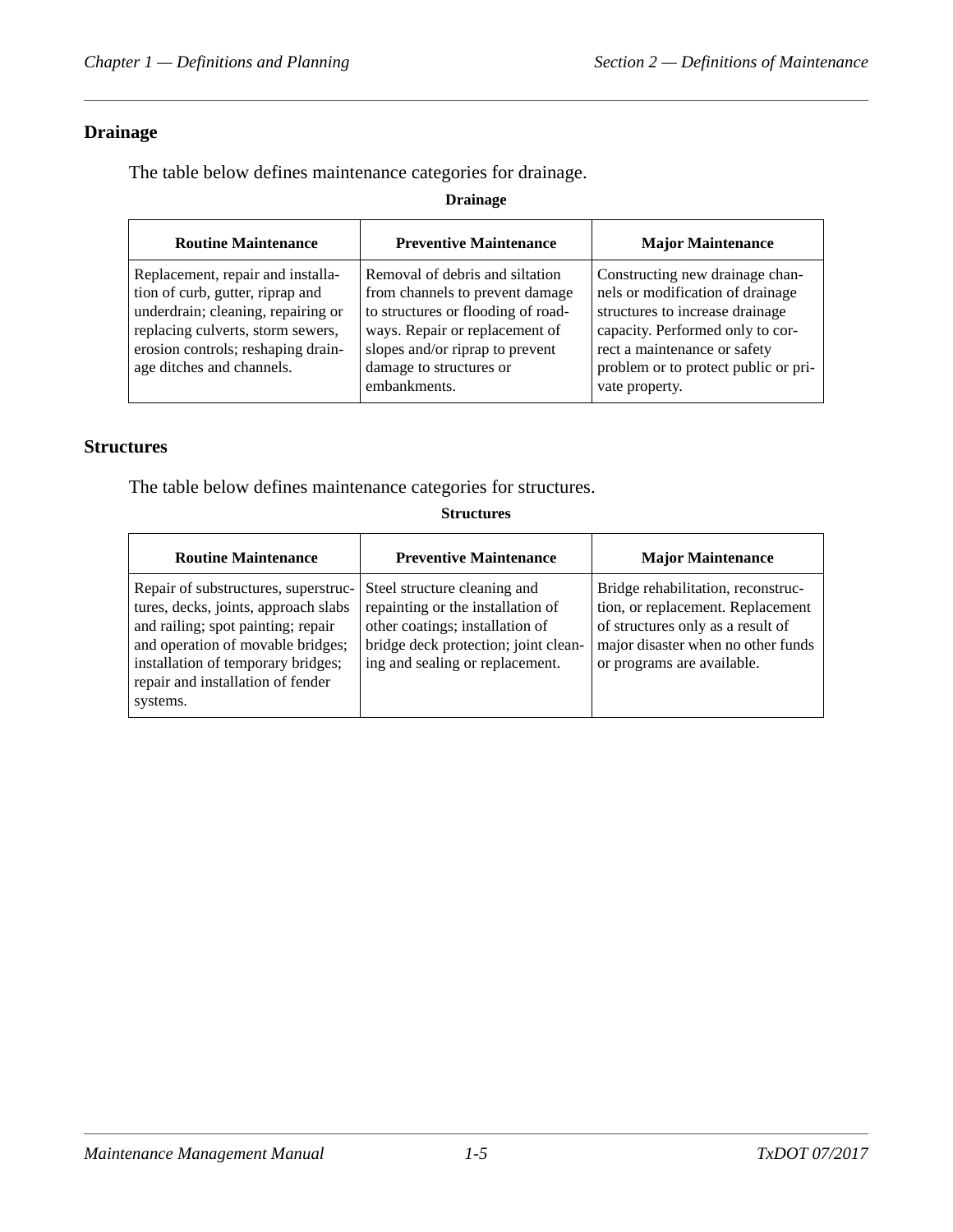### <span id="page-12-0"></span>**Traffic Operations**

The following table describes maintenance categories for traffic operations.

#### **Traffic Operations**

| <b>Routine Maintenance</b>                                                                                                                                                                                                                                                                                                                                                                                                         | <b>Preventive Maintenance</b>                                                                                                                                       | <b>Major Maintenance</b>                                           |
|------------------------------------------------------------------------------------------------------------------------------------------------------------------------------------------------------------------------------------------------------------------------------------------------------------------------------------------------------------------------------------------------------------------------------------|---------------------------------------------------------------------------------------------------------------------------------------------------------------------|--------------------------------------------------------------------|
| Installation, repair and replacement<br>of signs, delineators, illumination,<br>signals and related appurtenances;<br>installation and replacement of<br>striping, pavement graphics, raised<br>pavement markings and rumble<br>strips; maintenance of traffic con-<br>trol cabinets and the corresponding<br>attachments (including but not lim-<br>ited to loop detectors, video<br>cameras, changeable message<br>signs, etc.). | Replacement of striping, pavement<br>graphics, raised pavement mark-<br>ings, and rumble strips may be<br>performed in conjunction with a<br>resurfacing operation. | Installation of new signal systems<br>to upgrade outdated designs. |

#### <span id="page-12-1"></span>**Emergency Operations**

The table below defines maintenance categories for emergency operations.

#### **Emergency Operations**

| <b>Routine Maintenance</b>           | <b>Preventive Maintenance</b> | <b>Major Maintenance</b> |
|--------------------------------------|-------------------------------|--------------------------|
| Assistance to traffic during acci-   | None.                         | None.                    |
| dents including traffic control,     |                               |                          |
| removal of debris and spilled        |                               |                          |
| cargo, and snow and ice control.     |                               |                          |
| Assistance to traffic during other   |                               |                          |
| natural disasters such as floods,    |                               |                          |
| tornadoes, hurricanes and fires;     |                               |                          |
| removal of debris from the road-     |                               |                          |
| way after natural disasters. The     |                               |                          |
| District Engineer determines that    |                               |                          |
| immediate action is needed to        |                               |                          |
| respond to imminent threat to life   |                               |                          |
| or property or to prevent disruption |                               |                          |
| of the orderly flow of traffic and   |                               |                          |
| commerce. Work off of the right of   |                               |                          |
| way, such as assistance to cities,   |                               |                          |
| counties and individuals, can be     |                               |                          |
| performed only when directed by      |                               |                          |
| the local Disaster District Chair-   |                               |                          |
| man (usually the local Department    |                               |                          |
| of Public Safety Captain), Director  |                               |                          |
| of the Division of Emergency Man-    |                               |                          |
| agement or the Governor.             |                               |                          |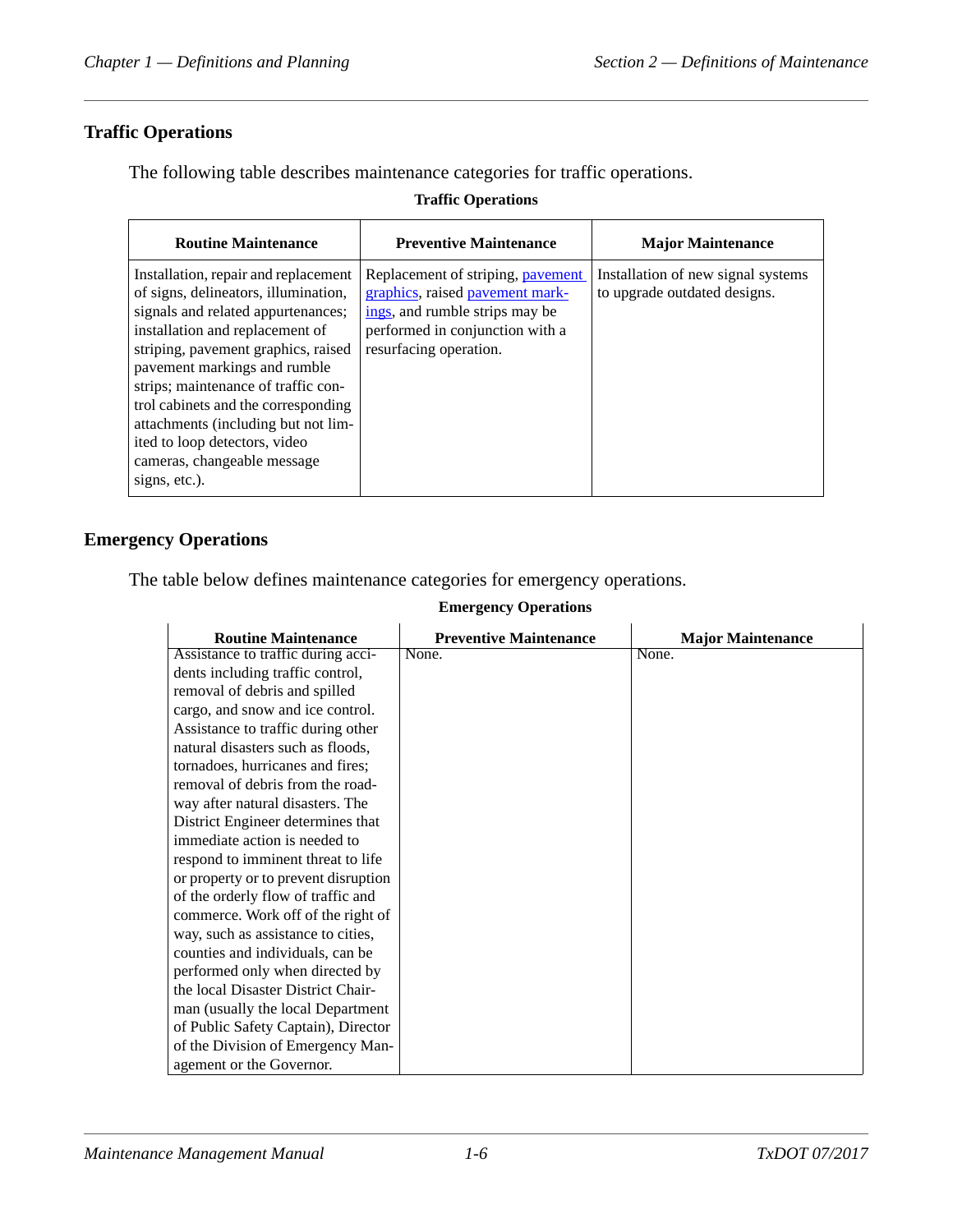# <span id="page-13-0"></span>**Section 3 — Maintenance Plans**

#### <span id="page-13-3"></span><span id="page-13-1"></span>**Developing a Maintenance Plan**

One of the most important items in maintenance management is developing a good plan to guide operations within the district. Districts should develop long range strategies and one-year maintenance work plans to implement those strategies. The one-year plan should be developed after the respective district maintenance budget has been determined. The plan should be a result of analyzing historical quantities of work performed and the resulting level of service.

Information on quantities of work may be found in th[e Maintenance Management System](../glo/m.htm#i1027267) (MMS) reports. Levels of service information can be found from the [Pavement Management Information](../glo/p.htm#i1010289)  [System](../glo/p.htm#i1010289) (PMIS) or the Texas Maintenance Assessment Program reports.

#### <span id="page-13-2"></span>**Plan Format**

The format of the plan can be tailored to fit the district; however, the following items should be considered:

- Construction—No major maintenance should be planned on sections of roads programmed for construction or reconstruction.
- Rehabilitation or Resurfacing—Maintenance needed to prepare roads scheduled for rehabilitation and/or preventive maintenance should be determined and planned. Work such as base repairs, milling and inlay, edge repairs and blade level ups should be performed in advance to insure proper curing and performance analysis before resurfacing.
- Special Priority Items—Items that have been given special priority or emphasis by the Administration, Division or District should be planned. Examples include:
	- sign upgrade program
	- safety upgrades (Guardrail extruder terminals, attenuator upgrades, etc.)
	- bridge joint cleaning and sealing
	- edge and spot sealing.
- Labor Intensive Activities—These activities should be analyzed to determine if more cost effective measures can be performed. For example, a road that has a large amount of edge raveling or failures should be patched and then edge sealed. The edge seal is a preventive measure that will reduce future labor intensive patching.
- Section Plans—The maintenance plan should start at the maintenance section level and then can be compiled to determine the district plan.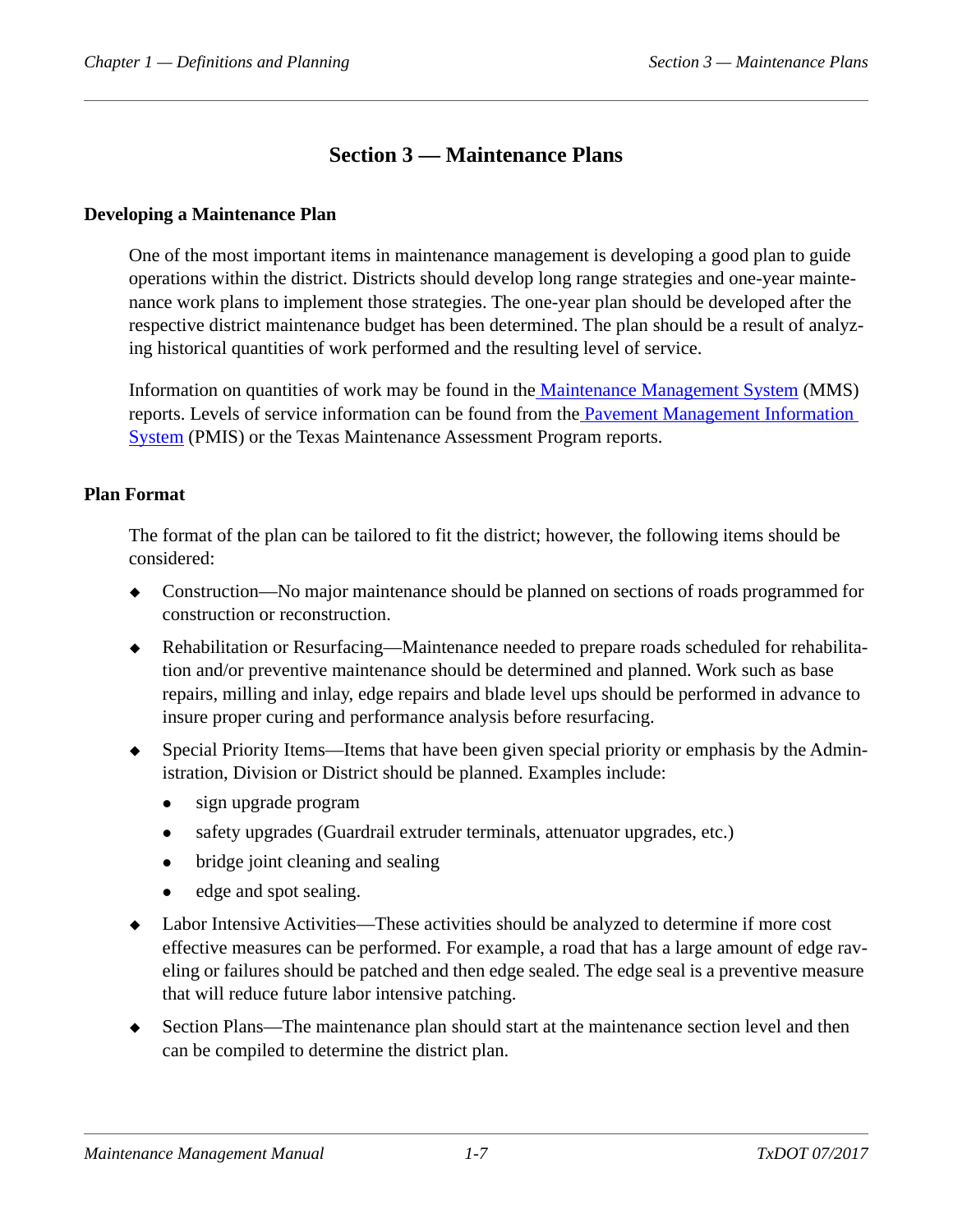The maintenance plan is developed in the Maintenance Management System (MMS) using the Plan Matrix window. The maintenance plan should be constrained by available resources including budget and staff. Work is planned by planning activity, which is a grouping of related maintenance function codes. The plan should include state force and contracted work.

Performance guidelines have been developed to assist with constraint of the plan and define the typical resource (labor, equipment, and material) requirements and costs associated with maintenance activities. They provide estimated costs and duration for resources for an activity. These guidelines can then be used later to compare actual performance with estimated performance for each activity. They may also be used to estimate resource requirements for budgeting. Performance Guidelines can be defined at the state, district or maintenance section level and should be reviewed annually at the beginning of the planning cycle. Contractor costs for various activities are also available in the system.

The plan Matrix window may be used as an interactive leveling tool to ensure the quantity of work scheduled across various activities in your plan does not exceed the FTE (full-time equivalent) resources that will be available to execute it.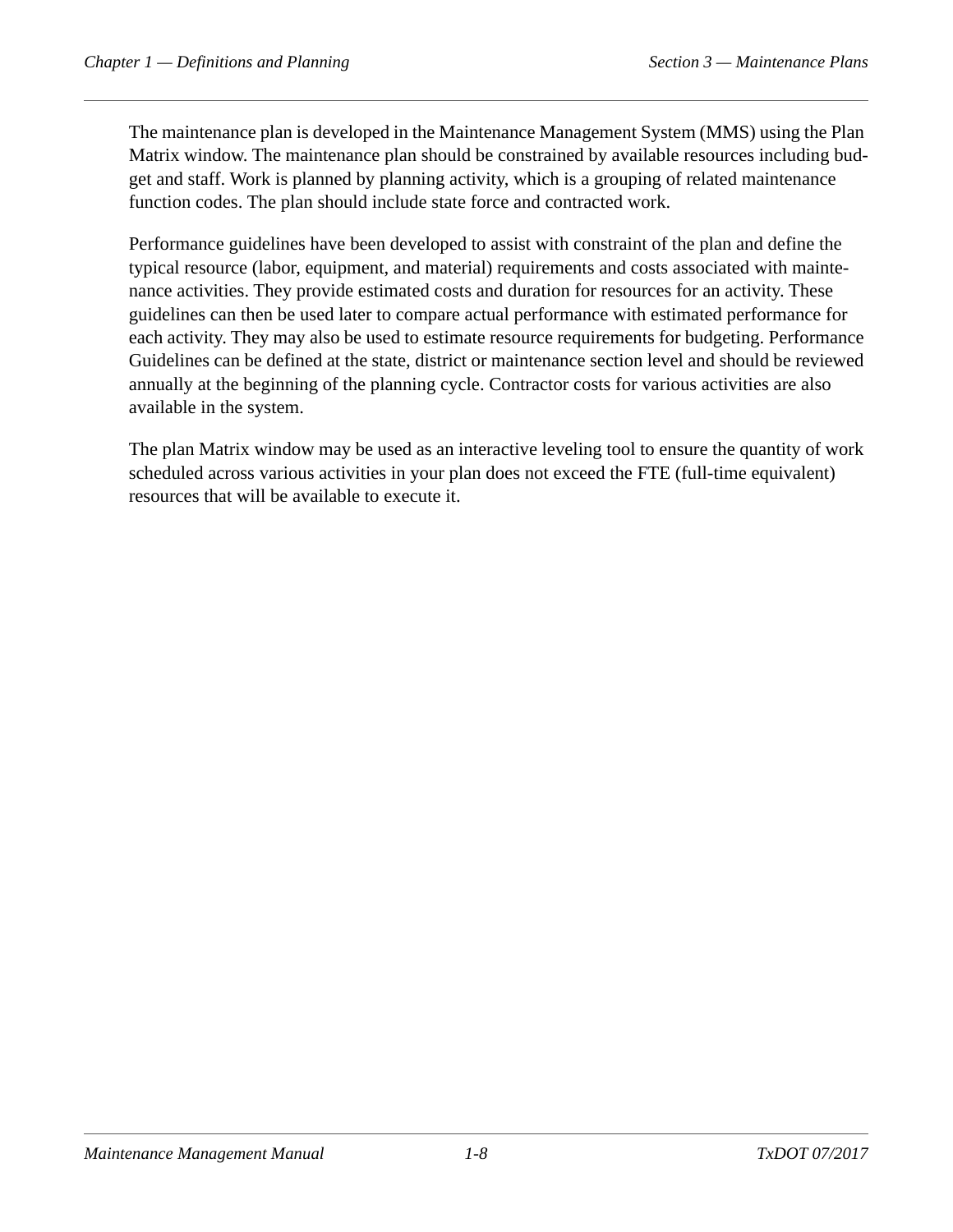# <span id="page-15-0"></span>**Chapter 2 — Budgeting**

#### **Contents:**

[Section 1 — Overview](#page-16-3)

[Section 2 — Maintenance Budget Process](#page-17-6)

[Section 3 — Contract Budget](#page-18-3)

Section 4 – Cash and Expenditures

[Section 5 — Maintenance Contingency Fund](#page-20-2)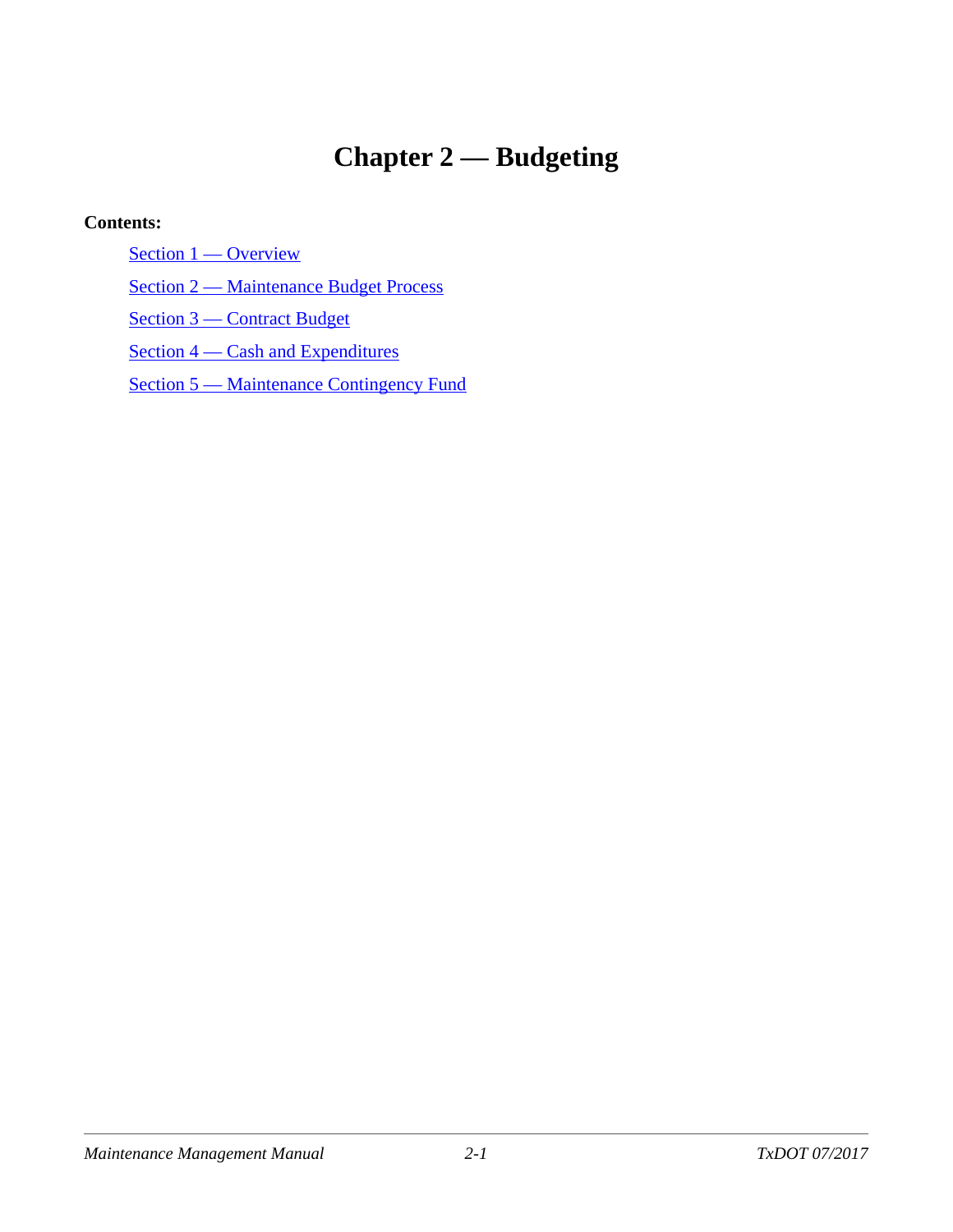# <span id="page-16-0"></span>**Section 1 — Overview**

#### <span id="page-16-3"></span><span id="page-16-1"></span>**Types of Budgets**

Several maintenance budgets are available to the districts to maintain the state highway system:

- The Routine Maintenance Budget (Strategy 105)—is the operating budget for state force work. It includes salaries for maintenance employees, fuels, utilities, equipment parts, supplies and roadway materials.
- The Contracted Routine Maintenance Budget (Strategy 144) is for work associated with routine maintenance accomplished through the use of private sector contractors. There are no direct personnel costs associated with this strategy. It also includes equipment rentals and other services such as grounds and janitorial maintenance.
- The Warehouse Budget is used to provide materials and supplies stocked in the Support Services Division's regional warehouses to the districts. A portion of each district's formula allocated maintenance funds are supplied to the division and used to purchase stock.
- Maintenance Contingency Funds are available for unanticipated expenses. These funds are limited and provided upon approval of request to the Maintenance (MNT) Division.

#### <span id="page-16-2"></span>**Allocation Programs**

The districts also have funds available from allocation programs to use for preventive maintenance of the state highway system. Each district is allocated a funding amount and projects can be selected, developed, and let to contract with each project's cost debited to the allocated funds available for that category.

 Category 1, Preventive Maintenance and Rehabilitation, provides for the preventive maintenance and pavement rehabilitation on the existing state highway system including the Interstate system. Allocation to the districts is by formula.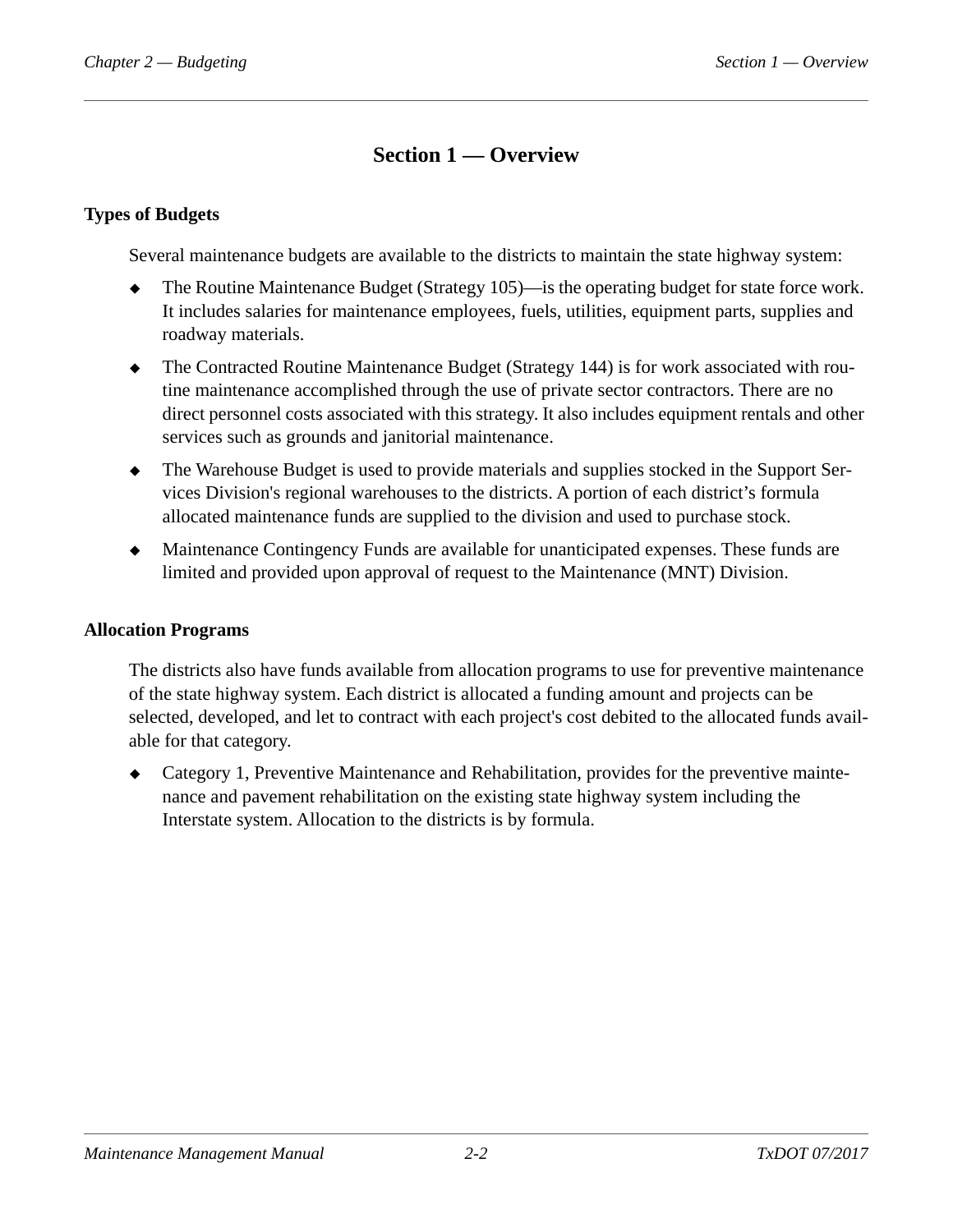# <span id="page-17-0"></span>**Section 2 — Maintenance Budget Process**

#### <span id="page-17-6"></span><span id="page-17-1"></span>**Background**

The Routine Maintenance Budget process is performed at the statewide and district levels.

#### <span id="page-17-2"></span>**Appropriation Process**

The Administration balances the needs in all areas of the department and develops the Department's Legislative Appropriation Request (LAR). The LAR is submitted to the legislature in accordance with Legislative Budget Board (LBB) procedures.

#### <span id="page-17-3"></span>**District Allocations**

When the legislature passes an appropriation bill for the biennium, the Maintenance Division uses various funding formulas to determine each district's proposed budget.

#### <span id="page-17-4"></span>**Budget Formulas**

Formulas were developed for each major work activity. The formulas are based upon applicable factors for each activity. Factors include inventory of physical components, condition of those components, and historical costs.

The following items are examples of these factors:

- number of lane miles, center line miles, daily truck miles, daily vehicle miles
- number of picnic areas, signals, and raised pavement markers
- area of bridges and roadside acreage
- pavement condition scores
- previous year's utility costs for luminaires and rest areas.

#### <span id="page-17-5"></span>**Section Allocations**

The district allocates funds to each maintenance office including traffic and special crews. The allocation of funds is coordinated among the district maintenance office, the area engineers and the maintenance section offices. The district engineer makes final approval of allocated funds within the district.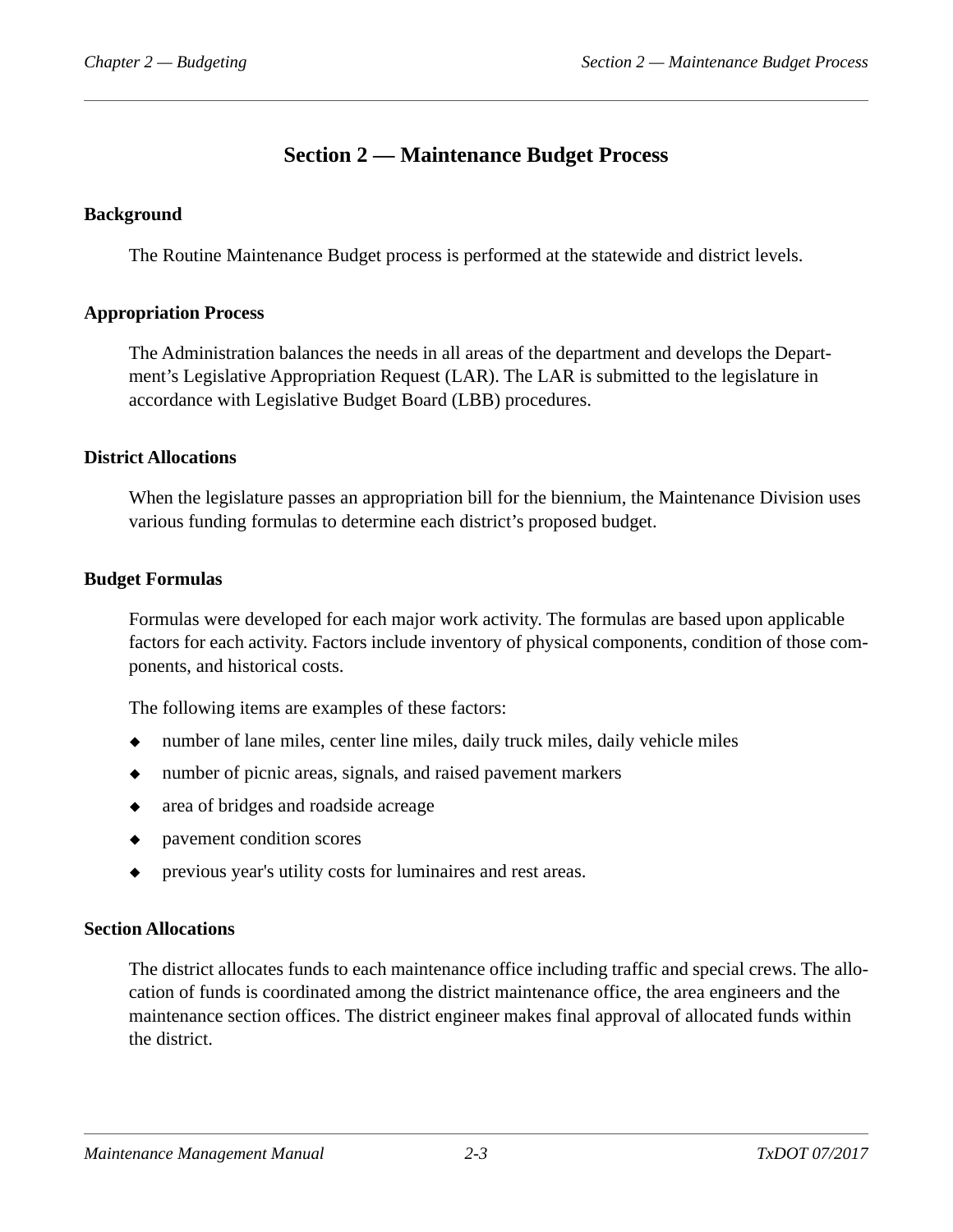# <span id="page-18-0"></span>**Section 3 — Contract Budget**

#### <span id="page-18-3"></span><span id="page-18-1"></span>**Contracted Routine Maintenance Budget**

The districts use the Strategy 144, Contracted Routine Maintenance budget for district or state let Routine Maintenance Contracts (RMC's). Districts may let "district let" RMC's up to an estimated amount of \$300,000. Any project with an Engineer's Estimate of \$300,000 or more must be let as a "state let" project through the Maintenance Division. Districts have full authority to schedule and let projects without additional approval within their allocated budget.

#### <span id="page-18-2"></span>**Category 1, Preventive Maintenance and Rehabilitation, Allocation Program**

The preventive maintenance budget is handled as a "bank balance" program with the districts receiving formula-based allocations. The program addresses preventive maintenance to preserve the existing state highway system. The program is authorized by the Commission annually and funds are managed by the Finance Division, Programming and Letting Section.

The program also funds rehabilitation of existing main lanes, structures and frontage roads. The installation and/or rehabilitation of signs and their appurtenances, pavement markings, thermoplastic striping, traffic signals, and illumination systems are also allowed under this category.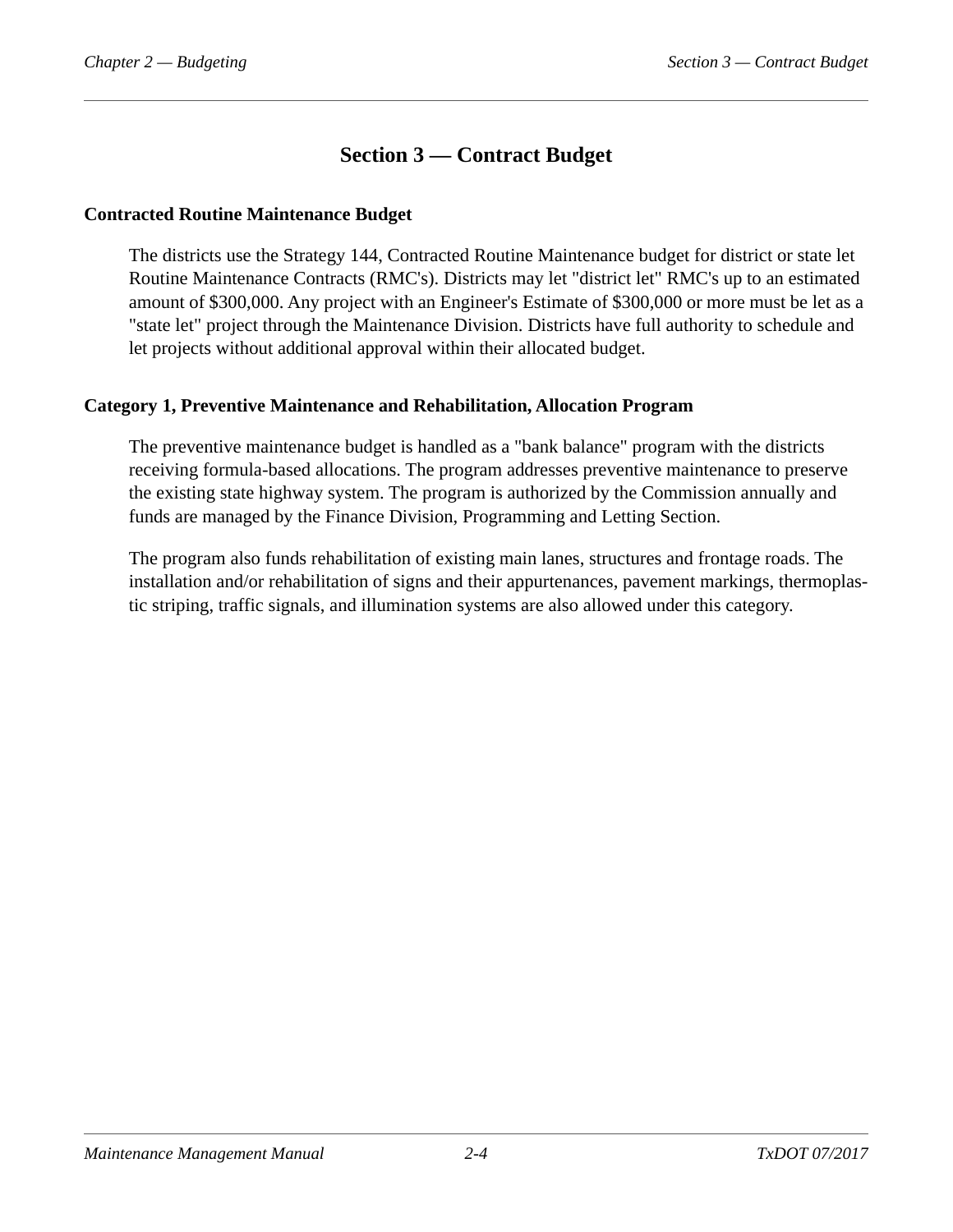# <span id="page-19-0"></span>**Section 4 — Cash and Expenditures**

#### <span id="page-19-4"></span><span id="page-19-1"></span>**Department Accounting Systems**

The department uses two accounting systems:

- 1. The department works on a cash-based budget. Budget reports reflect only those items that affect cash. Budget monitoring reports are available at the section, district, and statewide levels. Most maintenance charges (salaries, utilities, contractor payments, etc.) affect the budget in the year they were performed or delivered. Capital equipment purchases however, are encumbered and affect the budget in the year the purchase order was issued. For example, the cost of a front-end loader ordered in July but not delivered until October will be charged against the previous fiscal year budget.
- 2. Expenditures are reported in the [Financial Information Management System](../glo/f.htm#i1005192) (FIMS). Expenditures are used to monitor the amount of activity for a particular account, function or road. Expenditures are reported through the Material and Supply Management System (MSMS) for material expenditures, the Equipment Operating System (EOS) for equipment expenditures, and through the Salary and Labor Distribution System (SLDS) for labor expenditures. Expenditures are the consumption of resources regardless of when they are purchased. For instance, material purchased one fiscal year but not used until the next fiscal year will be accounted as cash in the year it was purchased and as an expenditure in the year it was used.

#### <span id="page-19-2"></span>**How to Charge Routine Maintenance Expenditures**

Routine maintenance expenditures are charged to FIMS Segment 78 to the function codes shown on Code Chart 12.

#### <span id="page-19-3"></span>**Where to Find More Information**

See the [Finance Division manuals](../fmp/index.htm) for more information on available cash and expenditure reports.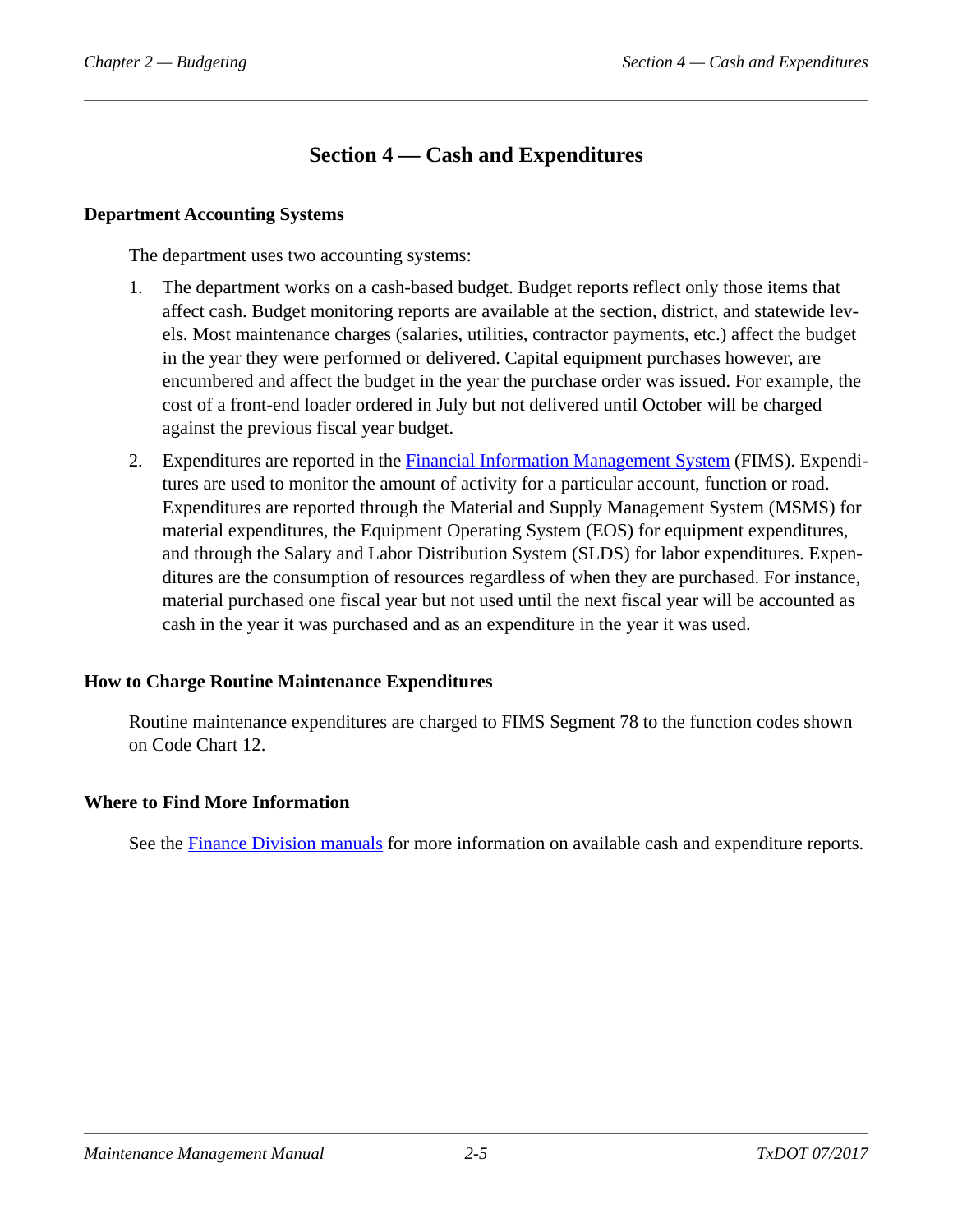# <span id="page-20-0"></span>**Section 5 — Maintenance Contingency Fund**

#### <span id="page-20-2"></span><span id="page-20-1"></span>**Contingency Fund**

A contingency fund has been established to provide a budget for unusual, unanticipated expenditures.

Requests should be made in a memorandum from the District Engineer to the Maintenance Division Director. At a minimum, requests should include the following information:

- $\bullet$  district
- $\bullet$  county(ies)
- $\bullet$  description of work to be performed
- cause of damage
- date of damage
- expected reimbursement amount
- amount of funds needed
- repair method (Emergency Maintenance Contract, Routine Maintenance Contracts (RMC), state forces, etc.).

Typically, requests should be a minimum of \$50,000 and should include a description of the event that created the damage.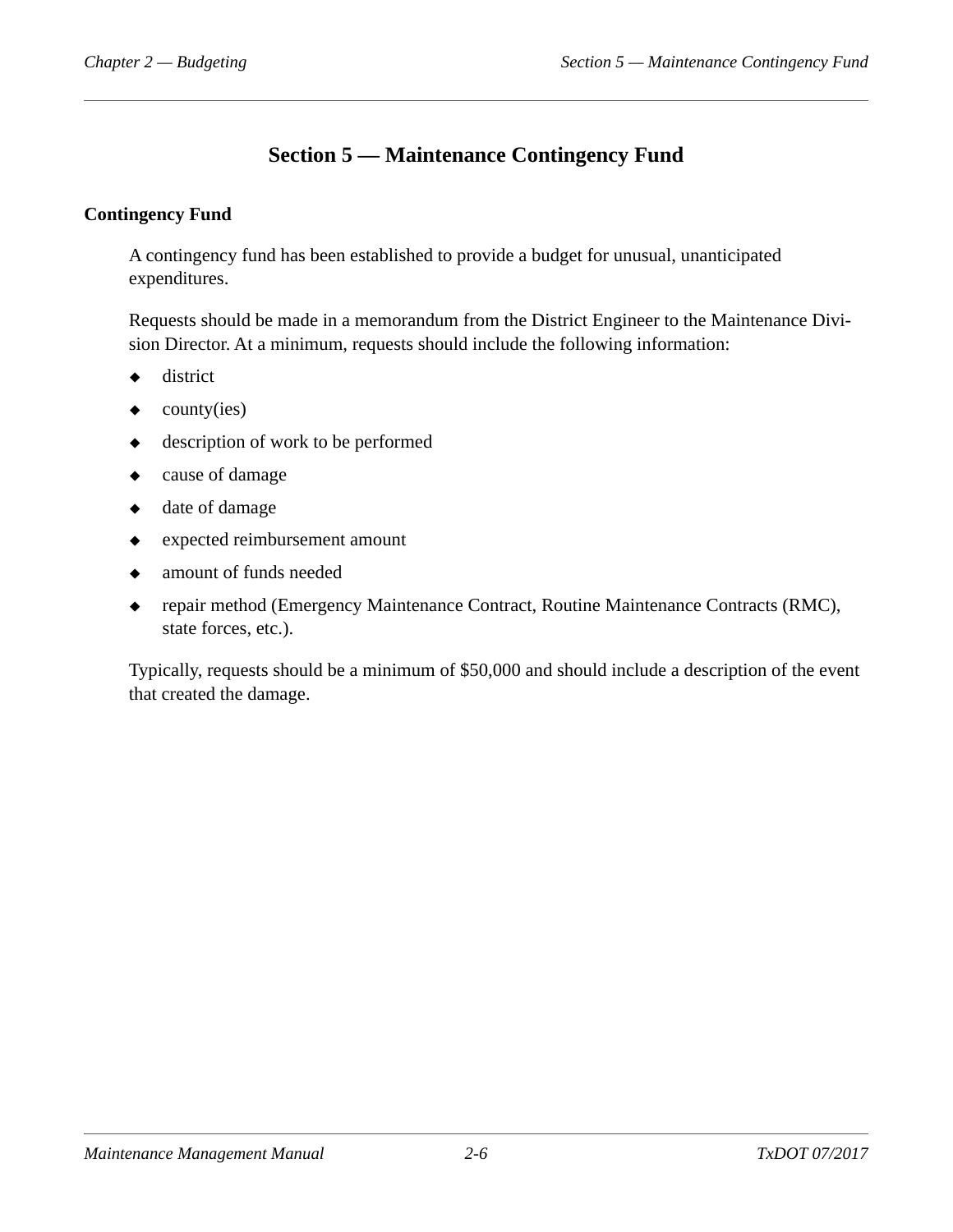# <span id="page-21-0"></span>**Chapter 3 — Level of Service**

#### **Contents:**

[Section 1 — Overview](#page-22-2)

[Section 2 — Level of Service](#page-23-5)

[Section 3 — Environmental Best Management](#page-28-2)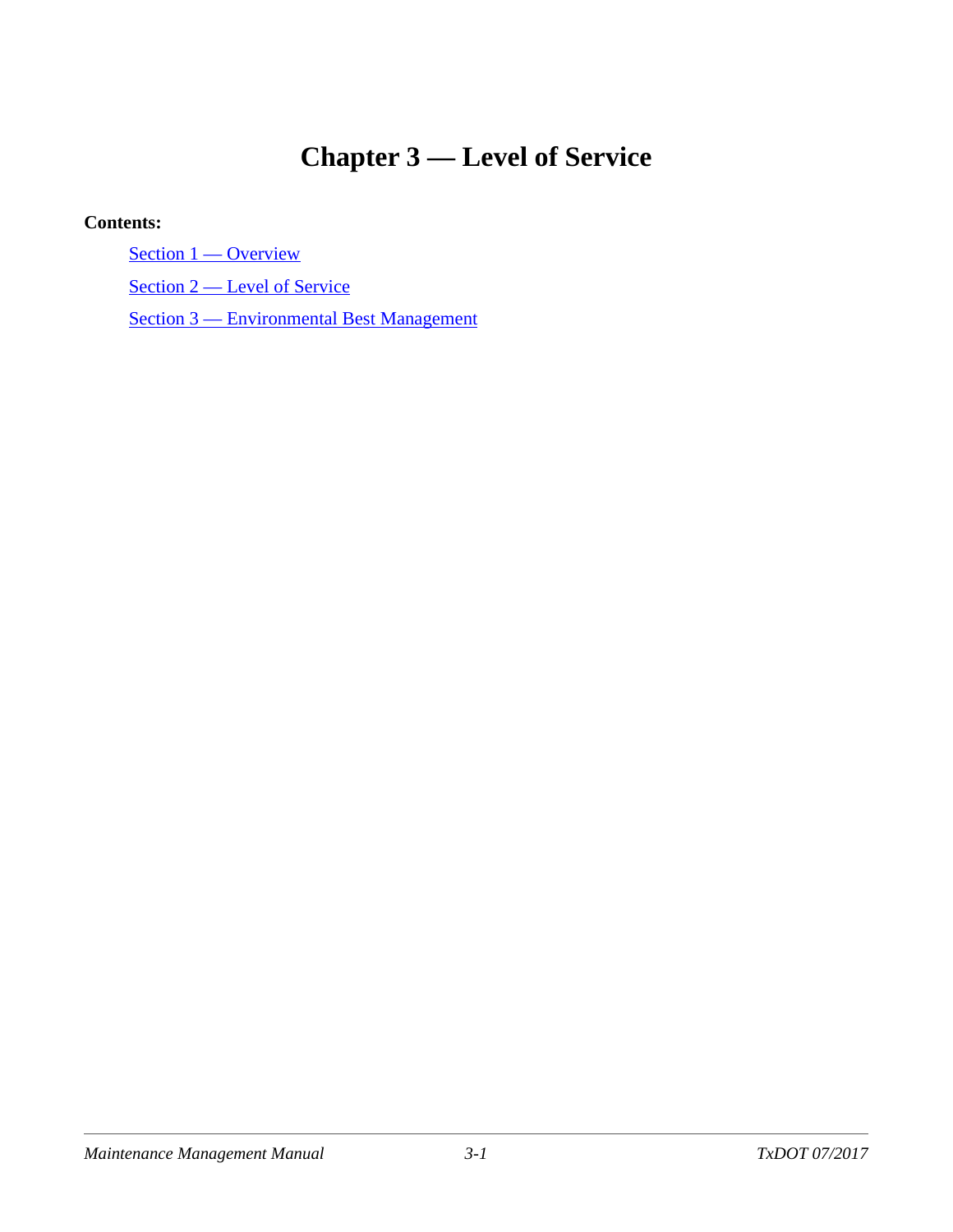# <span id="page-22-0"></span>**Section 1 — Overview**

#### <span id="page-22-2"></span><span id="page-22-1"></span>**Levels of Service**

The level of service defines the appropriate level of maintenance and the priority placed on the work. These levels can be used in planning, performing and evaluating the various maintenance activities with available funds. Priorities for levels of service have been set for each of the three possible levels of maintenance funding.

- desirable level (highest level of funding)
- acceptable level
- tolerable level (lowest level of funding)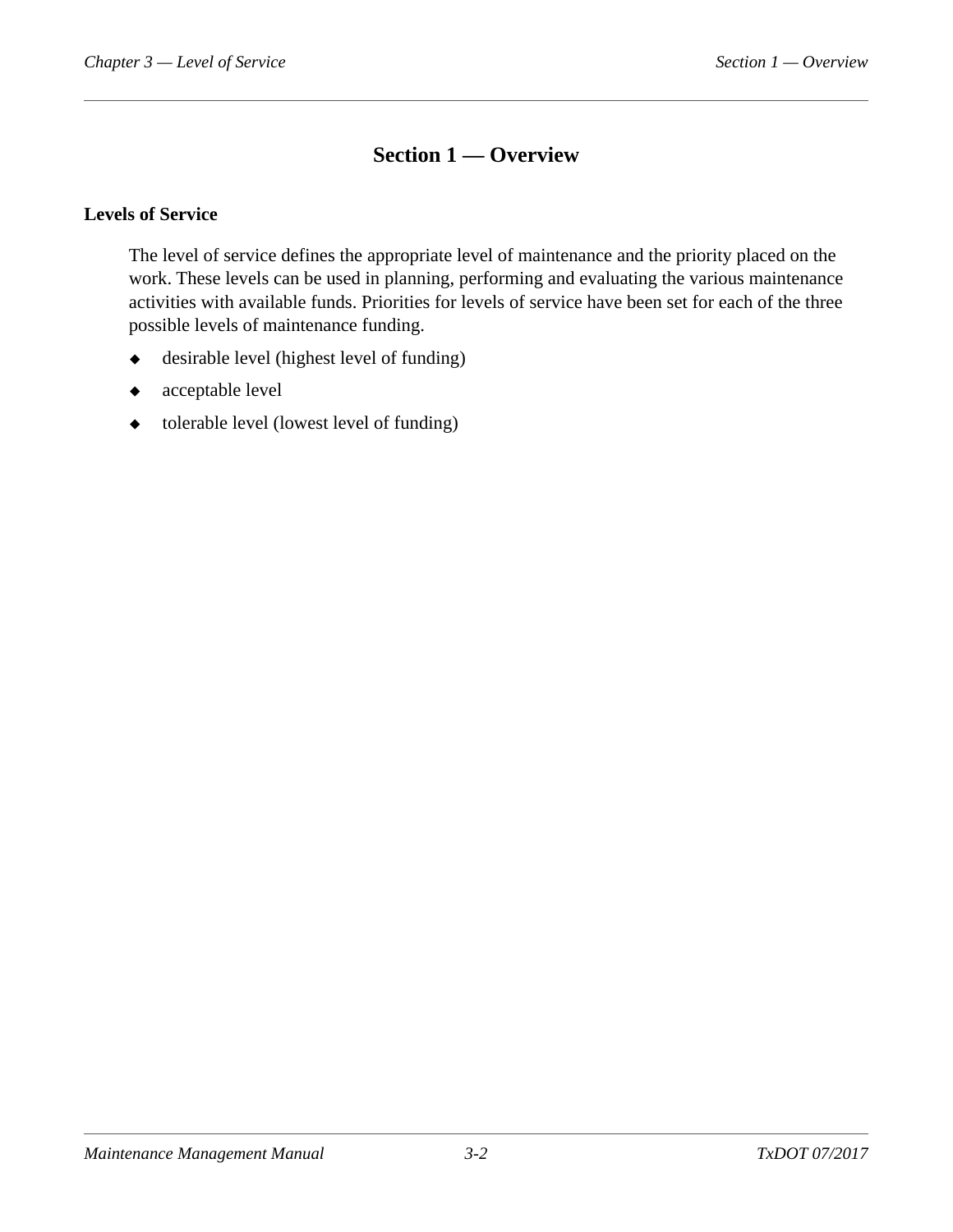# <span id="page-23-0"></span>**Section 2 — Level of Service**

#### <span id="page-23-5"></span><span id="page-23-1"></span>**Purpose and Goal**

The level of service for maintenance will serve as a guide for consistency in planning, performing and evaluating the various maintenance activities with the funds available.

The primary goal of the department's maintenance efforts is to provide the best level of service possible with the funds available for the entire highway system.

#### <span id="page-23-2"></span>**Why Guidelines are Needed**

Maintenance levels of service are needed to:

- effectively communicate maintenance planning and maintenance performance expectations
- $\bullet$  aid in the evaluation of maintenance performance.

#### <span id="page-23-3"></span>**Definitions**

It is important to understand the following terms when considering level of service guidelines:

- highway component—An identifiable or measurable aspect of the state highway system including (for the purposes of these guidelines) specific pavement conditions.
- level of service—The condition at which a component of the state highway system should be maintained under a given level of funding.
- level of funding—The level of legislative appropriations required to substantially maintain the state highway system at a specific level of service, as established through the budgeting process. The three levels of funding are:
	- desirable (highest)
	- acceptable
	- tolerable (lowest)
- substantially maintained level of service—The level of service met or exceeded by 75 percent of a given highway component.

#### <span id="page-23-4"></span>**Using the Guidelines**

Each highway component should be substantially maintained at the level of service designated for the current level of funding.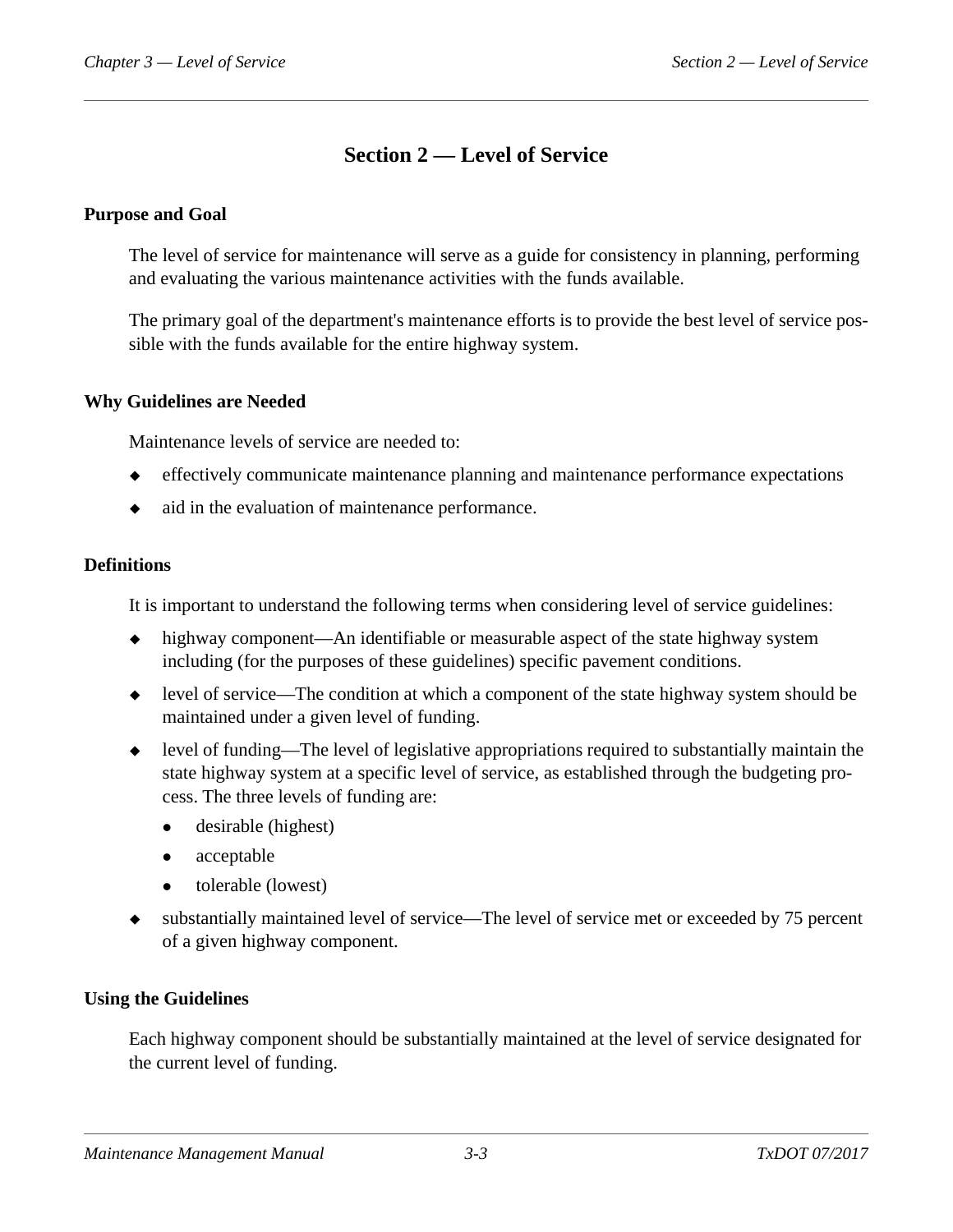#### <span id="page-24-0"></span>**Maintenance Priorities**

Maintenance priorities are set based on a logical progression of importance. The maintenance priorities for all highway components are as follows:

| <b>Priority</b> | <b>Description</b>                                                                                                                             |
|-----------------|------------------------------------------------------------------------------------------------------------------------------------------------|
|                 | Safety—Provide for the safety of the traveling public.                                                                                         |
| 2               | Protection of the investment—Protect the investment of public dollars in the state highway<br>system, its right of way and all its facilities. |
| 3               | User comfort—Provide for the comfort of the traveling public.                                                                                  |
| 4               | Aesthetics—Provide for the beauty and the attractiveness of the roadway and facilities.                                                        |

#### **Maintenance Priorities**

The tables that follow list the levels of service for the major areas of maintenance.

#### <span id="page-24-1"></span>**Pavement Maintenance**

The table below lists levels of service for pavement maintenance.

| Condition                                                                                     | <b>Desirable Level</b>                      | <b>Acceptable Level</b>                                       | <b>Tolerable Level</b>                                        |
|-----------------------------------------------------------------------------------------------|---------------------------------------------|---------------------------------------------------------------|---------------------------------------------------------------|
| <b>Longitudinal Rutting</b>                                                                   | <b>Maintain as follows:</b>                 | <b>Maintain as follows:</b>                                   | <b>Maintain as follows:</b>                                   |
| $0 - 500$ ADT                                                                                 | $<$ ½ & 50% per WP                          | $1''$ & 50% per WP                                            | $<$ 3" & 25% per WP                                           |
| 501 - 10,000 ADT                                                                              | $<$ ½ & 50% WP                              | $< 1$ " & 50% WP                                              | $<$ 3" & 25% per WP                                           |
| 10,001 $&$ up ADT                                                                             | $<$ 1/2 & 25% per WP                        | $1''$ & 25% per WP                                            | $1''$ & 50% per WP                                            |
| <b>Alligator Cracking</b><br>for all ADTs                                                     | <b>Maintain with no visi-</b><br>ble cracks | <b>Maintain with visible</b><br>cracks, $\pounds 10\%$ per WP | <b>Maintain with visible</b><br>cracks $\pounds 50\%$ per WP. |
| <b>Ride Quality</b>                                                                           | <b>Maintain as follows:</b>                 | <b>Maintain as follows:</b>                                   | <b>Maintain as follows:</b>                                   |
| $0 - 500$ ADT                                                                                 | $> 2.5$ SI                                  | $>$ 2.0 SI                                                    | $> 1.5$ SI                                                    |
| 501 - 10,000 ADT                                                                              | $>$ 3.0 SI                                  | $> 2.5$ SI                                                    | $>$ 2.0 SI                                                    |
| 10,001 $&$ up ADT                                                                             | $>$ 3.5 SI                                  | $>$ 3.0 SI                                                    | $> 2.5$ SI                                                    |
| <b>Abbreviations:</b> Wheel path (WP), serviceability index (SI), average daily traffic (ADT) |                                             |                                                               |                                                               |

#### **Pavement Maintenance**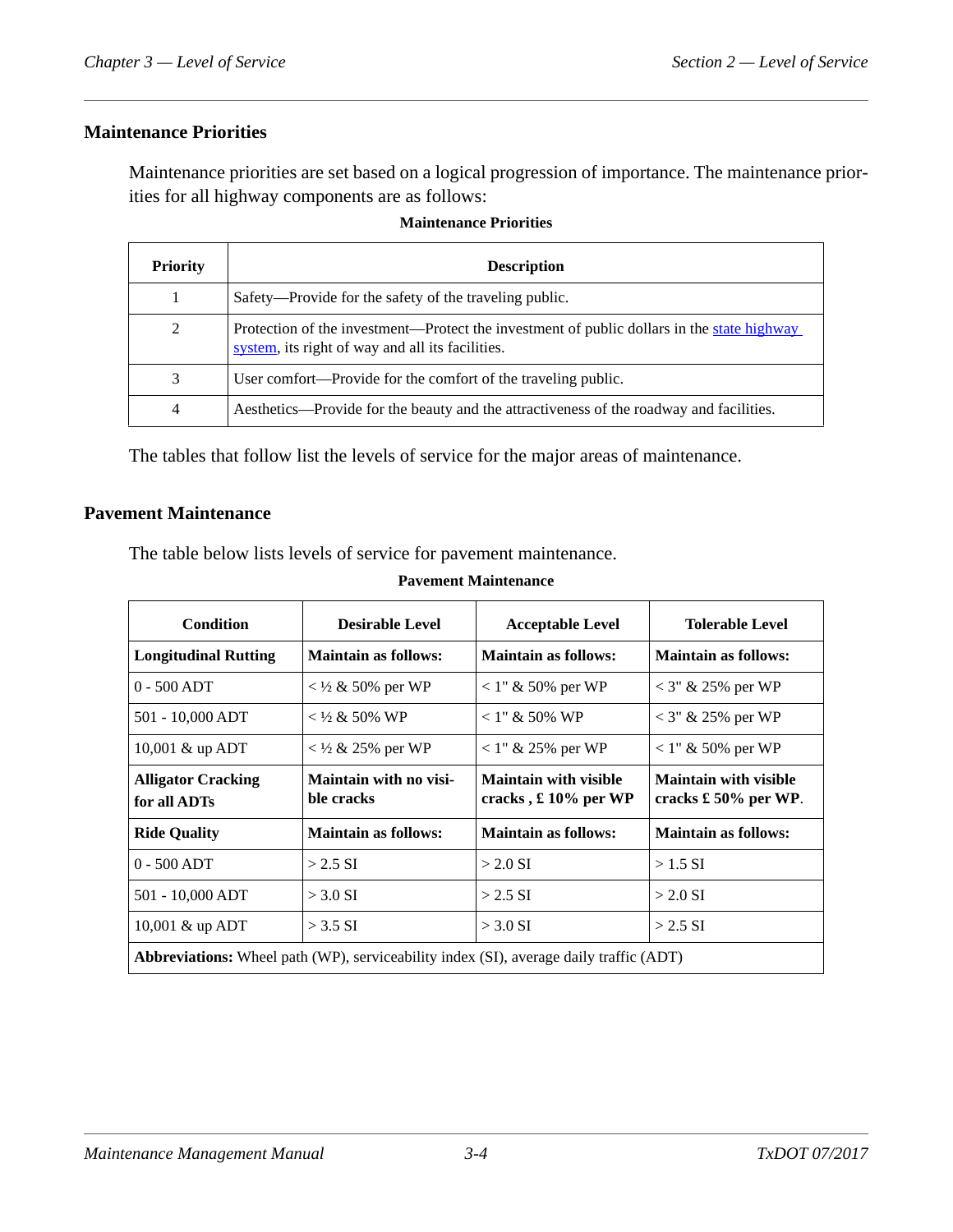### <span id="page-25-0"></span>**Roadside Maintenance**

 $\overline{a}$ 

The table below lists levels of service for roadside maintenance.

#### **Roadside Maintenance**

| Component             | <b>Desirable Level</b>                                                                                                                                                                                                           | <b>Acceptable Level</b>                                                                                                                                                                                           | <b>Tolerable Level</b>                                                                                                                                                                                            |
|-----------------------|----------------------------------------------------------------------------------------------------------------------------------------------------------------------------------------------------------------------------------|-------------------------------------------------------------------------------------------------------------------------------------------------------------------------------------------------------------------|-------------------------------------------------------------------------------------------------------------------------------------------------------------------------------------------------------------------|
| <b>Vegetation</b>     | <b>Maintain in accordance</b><br>with Vegetation Man-<br>agement Manual as<br>follows:                                                                                                                                           | <b>Maintain in accordance</b><br>with Vegetation Man-<br>agement Manual as<br>follows:                                                                                                                            | <b>Maintain in accordance</b><br>with Vegetation Man-<br>agement Manual as<br>follows:                                                                                                                            |
| $0 - 3,000$ ADT       | Level 4                                                                                                                                                                                                                          | Level 4                                                                                                                                                                                                           | Level 4                                                                                                                                                                                                           |
| $3001 - 10,000$ ADT   | Level 3                                                                                                                                                                                                                          | Level 4                                                                                                                                                                                                           | Level 4                                                                                                                                                                                                           |
| 10,001 & Up ADT       | Level 2                                                                                                                                                                                                                          | Level 2                                                                                                                                                                                                           | Level 3                                                                                                                                                                                                           |
| Developed Urban       | Level 1                                                                                                                                                                                                                          | Level 1                                                                                                                                                                                                           | Level 1                                                                                                                                                                                                           |
| <b>Litter Control</b> | <b>Maintain as follows:</b>                                                                                                                                                                                                      | <b>Maintain as follows:</b>                                                                                                                                                                                       | <b>Maintain as follows:</b>                                                                                                                                                                                       |
| $0 - 3000$ ADT        | Spot pick-up                                                                                                                                                                                                                     | spot pick-up                                                                                                                                                                                                      | Spot pick-up                                                                                                                                                                                                      |
| $3001 - 10,000$ ADT   | $<$ 5 CF/AC                                                                                                                                                                                                                      | $<$ 6 CF/AC                                                                                                                                                                                                       | $<$ 8 CF/AC                                                                                                                                                                                                       |
| 10,001 & Up ADT       | $<$ 4 CF/AC                                                                                                                                                                                                                      | $<$ 5 CF/AC                                                                                                                                                                                                       | $<$ 6 CF/AC                                                                                                                                                                                                       |
| <b>Pavement edges</b> | Maintain $<$ 2" drop off.                                                                                                                                                                                                        | Maintain $<$ 3" drop off.                                                                                                                                                                                         | Maintain <3" drop off.                                                                                                                                                                                            |
| <b>Drainage</b>       | Maintain function with<br>minimum blockage,<br>ponding, or erosion.                                                                                                                                                              | Maintain function with<br>some blockage, ponding,<br>or erosion with no dam-<br>age to highway or private<br>property.                                                                                            | Same as Acceptable level.                                                                                                                                                                                         |
| <b>Rest Areas</b>     | 0-200 RA-ADT:<br>8 hrs/day<br>201-800 RA-ADT:<br>16 hrs/day<br>801 & up RA-ADT:<br>24 hrs/day                                                                                                                                    | $0-400$ RA-ADT:<br>8 hrs/day<br>401-1000 RA-ADT:<br>16 hrs/day<br>1001 & up RA-ADT:<br>24 hrs/day                                                                                                                 | $0-400$ RA-ADT:<br>8 hrs/day<br>401-1000 RA-ADT:<br>16 hrs/day<br>1001 & up RA-ADT:<br>24 hrs/day                                                                                                                 |
| <b>Picnic Areas</b>   | Provide for the safety,<br>comfort, and conve-<br>nience of the traveling<br>public; clean, inviting<br>appearance<br>Abbreviations: Cubic feet per acre (CF/AC), rest areas (RA), average daily traffic (ADT), vehicles per day | Provide for the safety,<br>comfort, and conve-<br>nience of the traveling<br>public; Occasional litter,<br>with trash receptacles<br>near capacity; few notice-<br>able appearance defects<br>and minor graffiti. | Provide for the safety,<br>comfort, and conve-<br>nience of the traveling<br>public; Occasional litter,<br>with trash receptacles<br>near capacity; few notice-<br>able appearance defects<br>and minor graffiti. |

visiting rest area (RA-ADT)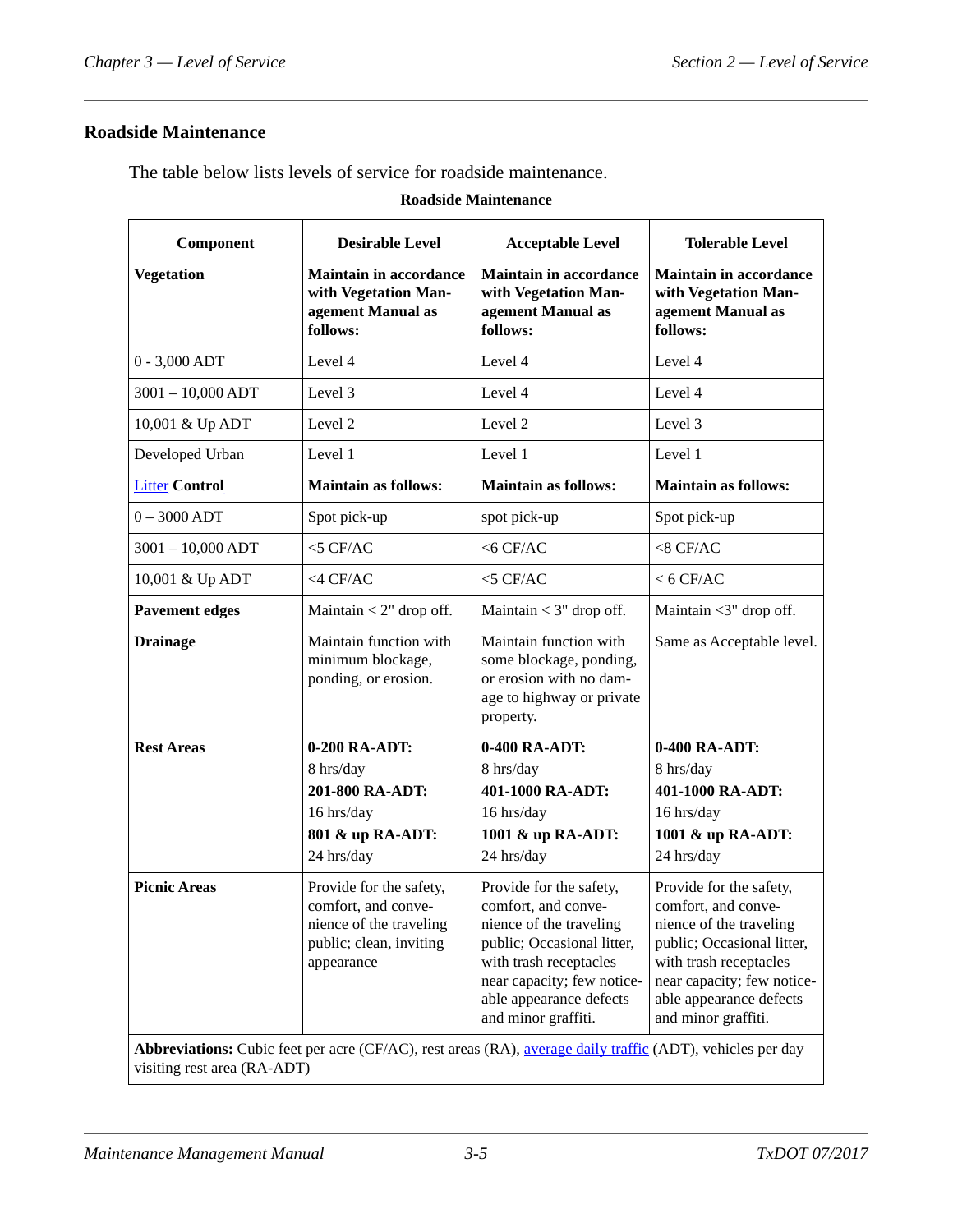# <span id="page-26-0"></span>**Operations**

The table below lists levels of service for operations.

#### **Operations**

| Component                                                                                                                                                 | <b>Desirable Level</b>                                                                                                                                                                                                               | <b>Acceptable Level</b>                                                                                                                                                                                                           | <b>Tolerable Level</b>                                                                                                                                                                                                                         |
|-----------------------------------------------------------------------------------------------------------------------------------------------------------|--------------------------------------------------------------------------------------------------------------------------------------------------------------------------------------------------------------------------------------|-----------------------------------------------------------------------------------------------------------------------------------------------------------------------------------------------------------------------------------|------------------------------------------------------------------------------------------------------------------------------------------------------------------------------------------------------------------------------------------------|
| <b>Safety Appurtenances</b><br>Includes guardrail, crash<br>attenuators, concrete<br>median barriers, driveway<br>culvert safety end treat-<br>ment, etc. | Maintain all safety appur-<br>tenances to original<br>design standards; all<br>hardware functional; no<br>noticeable appearance<br>defects.                                                                                          | Maintain all safety appur-<br>tenances to original<br>design standards; all hard-<br>ware functional; few<br>noticeable appearance<br>defects.                                                                                    | Maintain all safety appur-<br>tenances to original<br>design standards; all hard-<br>ware functional; readily<br>noticeable appearance<br>defects.                                                                                             |
| <b>Illumination</b>                                                                                                                                       | 90% of luminaries operat-<br>ing in each system;<br>hardware functional and<br>neat in appearance; no<br>rust on poles or anchor<br>bolts; no broken trans-<br>former bases; no covers<br>missing.                                   | 80% of luminaries operat-<br>ing in each system;<br>hardware functional and<br>neat in appearance with<br>few noticeable defects; no<br>rust on poles or anchor<br>bolts; no broken trans-<br>former bases; no covers<br>missing. | 70% of luminaries operat-<br>ing in each system;<br>hardware functional and<br>neat in appearance with<br>readily noticeable defects;<br>some rust on poles; no<br>rust on anchor bolts; no<br>broken transformer bases;<br>no covers missing. |
| <b>Traffic Signals</b>                                                                                                                                    | Maintain signal heads in<br>proper alignment; no<br>burned out bulbs; hard-<br>ware functional and neat<br>in appearance; no rust on<br>poles; efficient timing; no<br>unnecessary vehicle<br>delay.                                 | Maintain signal heads in<br>proper alignment; no<br>burned out bulbs; hard-<br>ware functional with few<br>noticeable appearance<br>defects; no rust on poles;<br>minimal unnecessary<br>vehicle delay.                           | Maintain signal heads in<br>proper alignment; no<br>burned out bulbs; hard-<br>ware functional with few<br>noticeable appearance<br>defects; no rust on poles;<br>minimal unnecessary<br>vehicle delay.                                        |
| <b>Signs</b> , Mailbox Supports<br>and Delineators                                                                                                        | Maintain all signs to orig-<br>inal color; excellent night<br>visibility; none damaged<br>or missing; posts straight<br>and rust-free; all sign<br>lights operational. Signs<br>and mailboxes are on<br>approved breakaway<br>posts. | Maintain all signs to orig-<br>inal color, all visible at<br>night; posts straight with<br>few noticeable appear-<br>ance defects; most sign<br>lights operational. Signs<br>and mailboxes are on<br>approved breakaway<br>posts. | Maintain regulatory and<br>warning signs to original<br>color, all visible at night<br>but from reduced dis-<br>tance; readily noticeable<br>defects.                                                                                          |
| <b>Pavement Markings</b>                                                                                                                                  | Maintain all markings to<br>be functional day and<br>night with no noticeable<br>defects, or change in<br>reflective pavement<br>marking patterns due to<br>missing markers.                                                         | Maintain all markings to<br>be functional day and<br>night; painted markings<br>rarely show wear; no<br>noticeable change in<br>reflective pavement<br>marking patterns due to<br>missing markers.                                | Maintain all markings to<br>be functional day and<br>night; painted markings<br>readily show wear; reflec-<br>tive markers still<br>functional with pattern<br>still apparent.                                                                 |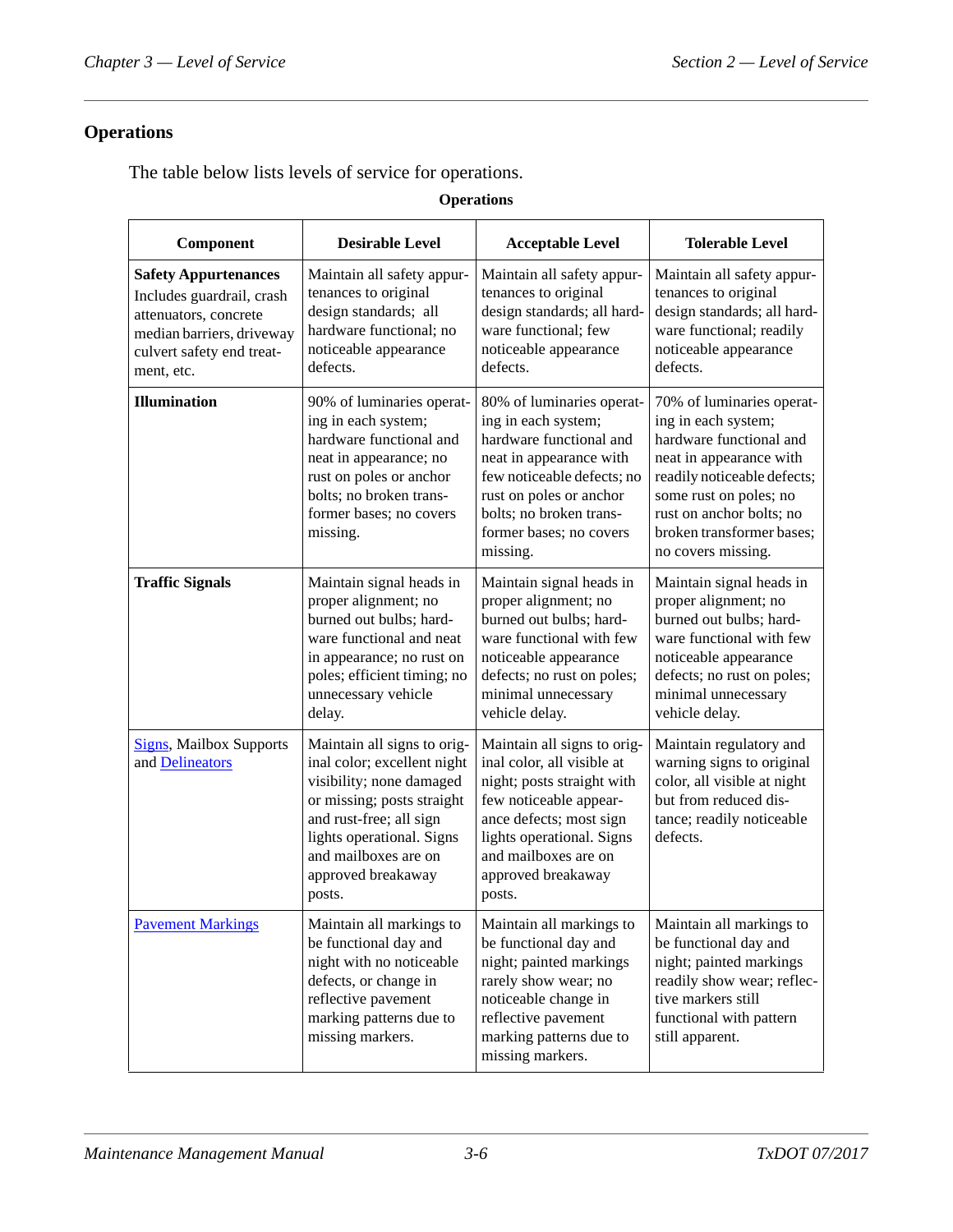### <span id="page-27-0"></span>**Bridge Maintenance**

The table below lists levels of service for **bridge** maintenance.

#### **Bridge Maintenance**

| Component                             | <b>Desirable Level</b>                                                           | Acceptable                                                                       | <b>Tolerable Level</b>                                                           |
|---------------------------------------|----------------------------------------------------------------------------------|----------------------------------------------------------------------------------|----------------------------------------------------------------------------------|
| <b>Bridges</b><br>Item & Item Number: | Maintain the following<br><b>BRINSAP</b> inspection<br>record condition ratings: | Maintain the following<br><b>BRINSAP</b> inspection<br>record condition ratings: | Maintain the following<br><b>BRINSAP</b> inspection<br>record condition ratings: |
| Channel, Culverts,<br>Approaches      | 38                                                                               | 37                                                                               | 36                                                                               |
| Deck, Superstructure,<br>Substructure | 38                                                                               | 37                                                                               | 35                                                                               |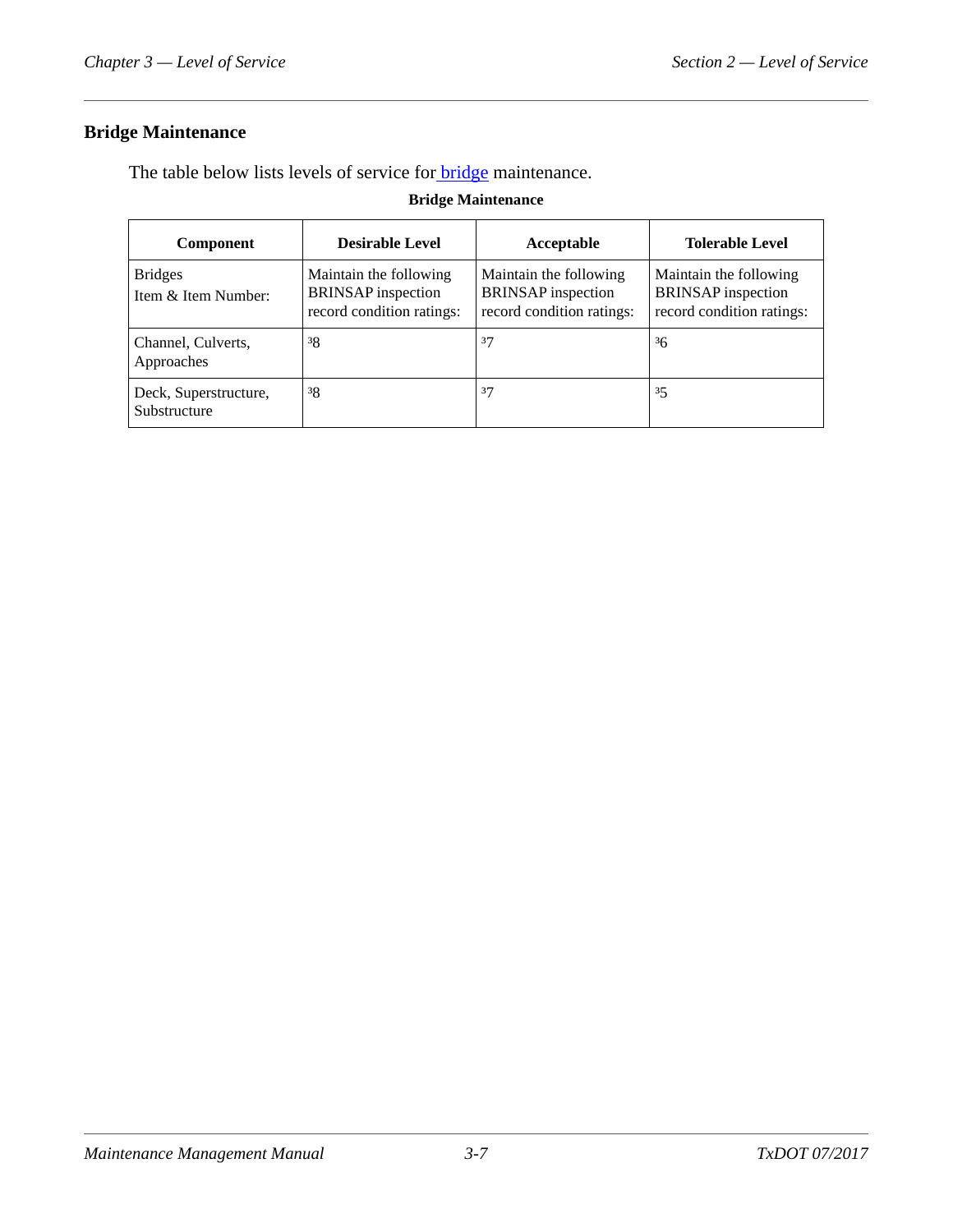# <span id="page-28-0"></span>**Section 3 — Environmental Best Management**

<span id="page-28-2"></span><span id="page-28-1"></span>**Reserved for future section**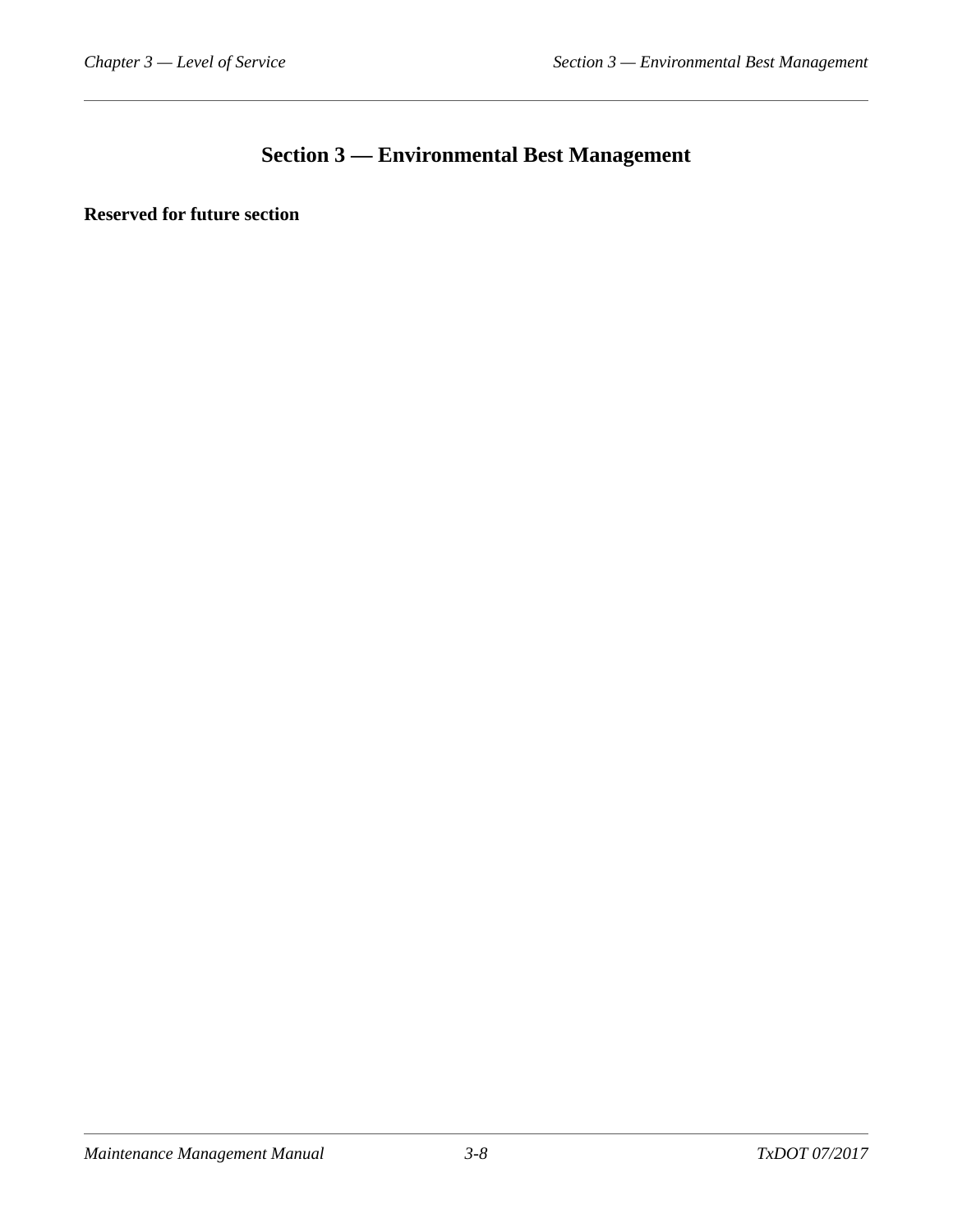# <span id="page-29-0"></span>**Chapter 4 — Contracting and Purchasing**

#### **Contents:**

- [Section 1 Overview](#page-30-2)
- [Section 2 Routine Maintenance Contracts](#page-31-6)
- [Section 3 Preventive Maintenance Contracts](#page-32-2)
- [Section 4 Emergency Contracts](#page-33-3)
- [Section 5 Purchase of Services](#page-34-3)
- [Section 6 Interagency Agreements and Contracts](#page-35-3)
- [Section 7 Inmate/Probationer Labor](#page-37-4)
- [Section 8 State Use Program](#page-39-4)
- [Section 9 Bridge Preventive Maintenance Program](#page-40-4)
- [Section 10 Material Purchasing](#page-42-3)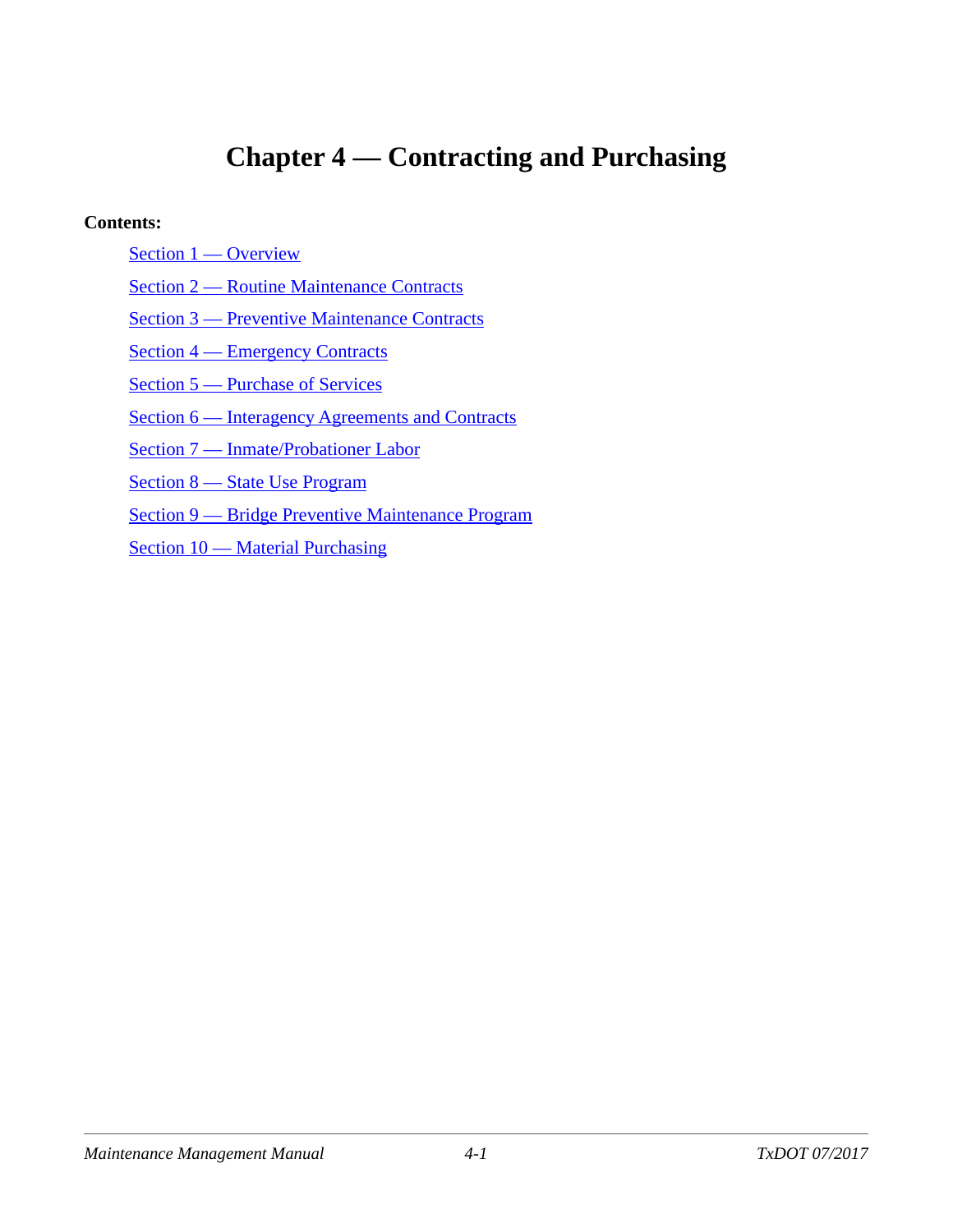## <span id="page-30-0"></span>**Section 1 — Overview**

#### <span id="page-30-2"></span><span id="page-30-1"></span>**Purpose of Contracting and Purchasing**

The Texas Department of Transportation accomplishes its maintenance mission by effectively supplementing its work force with routine maintenance contracts, preventive maintenance contracts, purchase of services, [interagency contracts](../glo/i.htm#NLIHLKIJ), [state use](../glo/s.htm#i1012583) program agreements, inmate/probation labor, and emergency contracts. Discussions of each of these valuable tools or a link to manuals that cover the subject are included in this chapter. In addition, this chapter briefly discusses material purchasing and verification of material weights.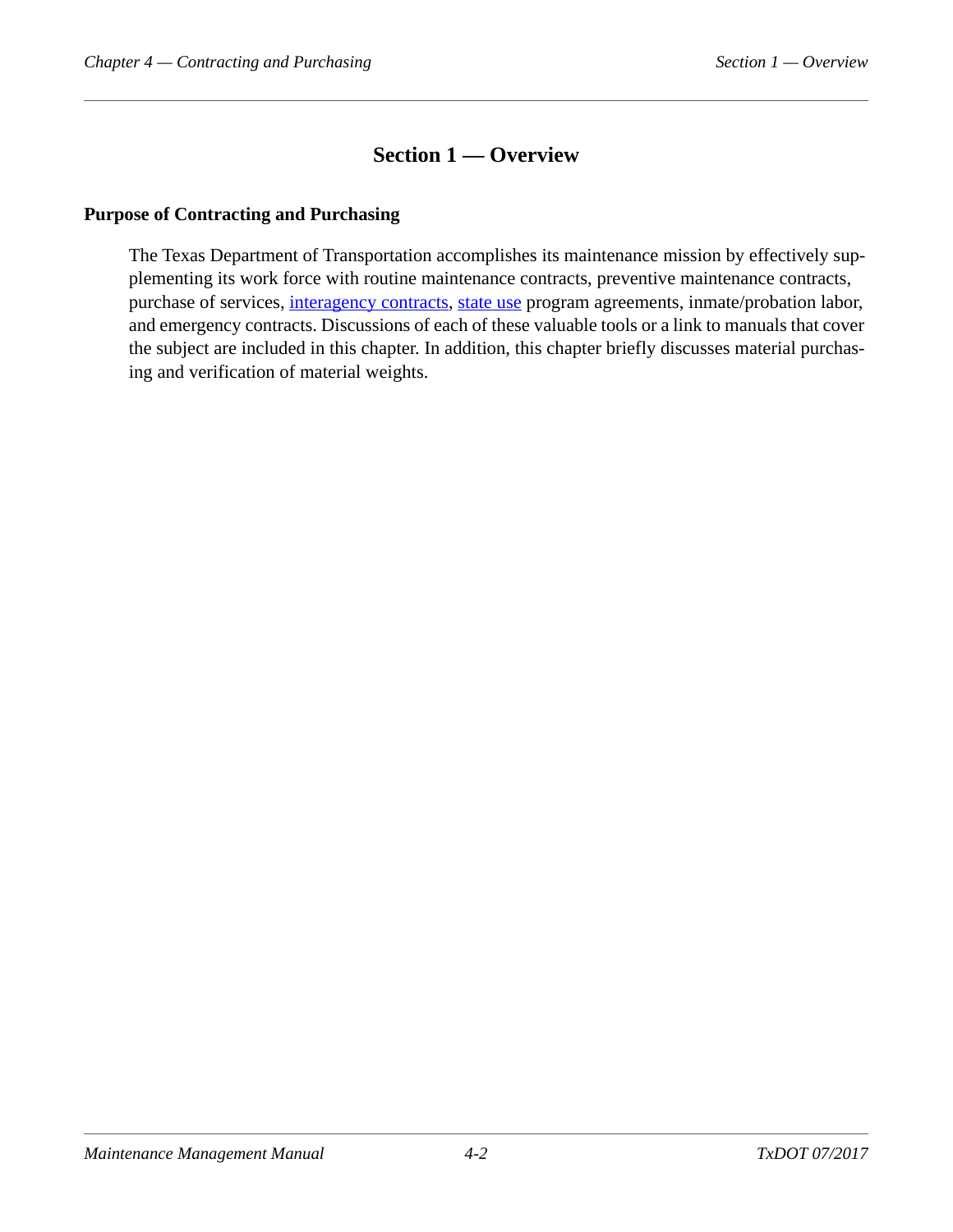# <span id="page-31-0"></span>**Section 2 — Routine Maintenance Contracts**

#### <span id="page-31-6"></span><span id="page-31-1"></span>**When to Use Routine Maintenance Contracts (RMC)**

[Section 223.001](http://www.statutes.legis.state.tx.us/Docs/TN/htm/TN.223.htm) of the Texas Transportation Code requires that all contracts proposed by the department for the improvement of a highway on the state highway system should be submitted for competitive bids. The definition of "highway improvements" includes construction, reconstruction, and maintenance.

#### <span id="page-31-2"></span>**Use of the Construction and Maintenance Contracting System (CMCS)**

Similar to the way the Design and Construction Information System (DCIS) is used to set up and build proposals for construction projects, CMCS facilitates the routine maintenance contracting process. The district develops and prepares routine maintenance project proposals and inputs the required information into CMCS.

#### <span id="page-31-3"></span>**District Let Contracts**

The district engineer has the authority to let, award or reject, and execute contracts with an engineer's **estimate under \$300,000**. This authority may not be delegated further.

#### <span id="page-31-4"></span>**State Let Contracts**

Projects with an engineer's estimate of \$300,000 or more are included in the monthly statewide letting with the construction projects. These projects should be submitted to the Maintenance Division for processing for letting. The State let contracts are awarded or rejected by the Texas Transportation Commission and executed by the Maintenance Division Director.

#### <span id="page-31-5"></span>**Contract Administration**

Refer to the *Maintenance Contract Manual* for information on pre- and post-award activities and administering the contract.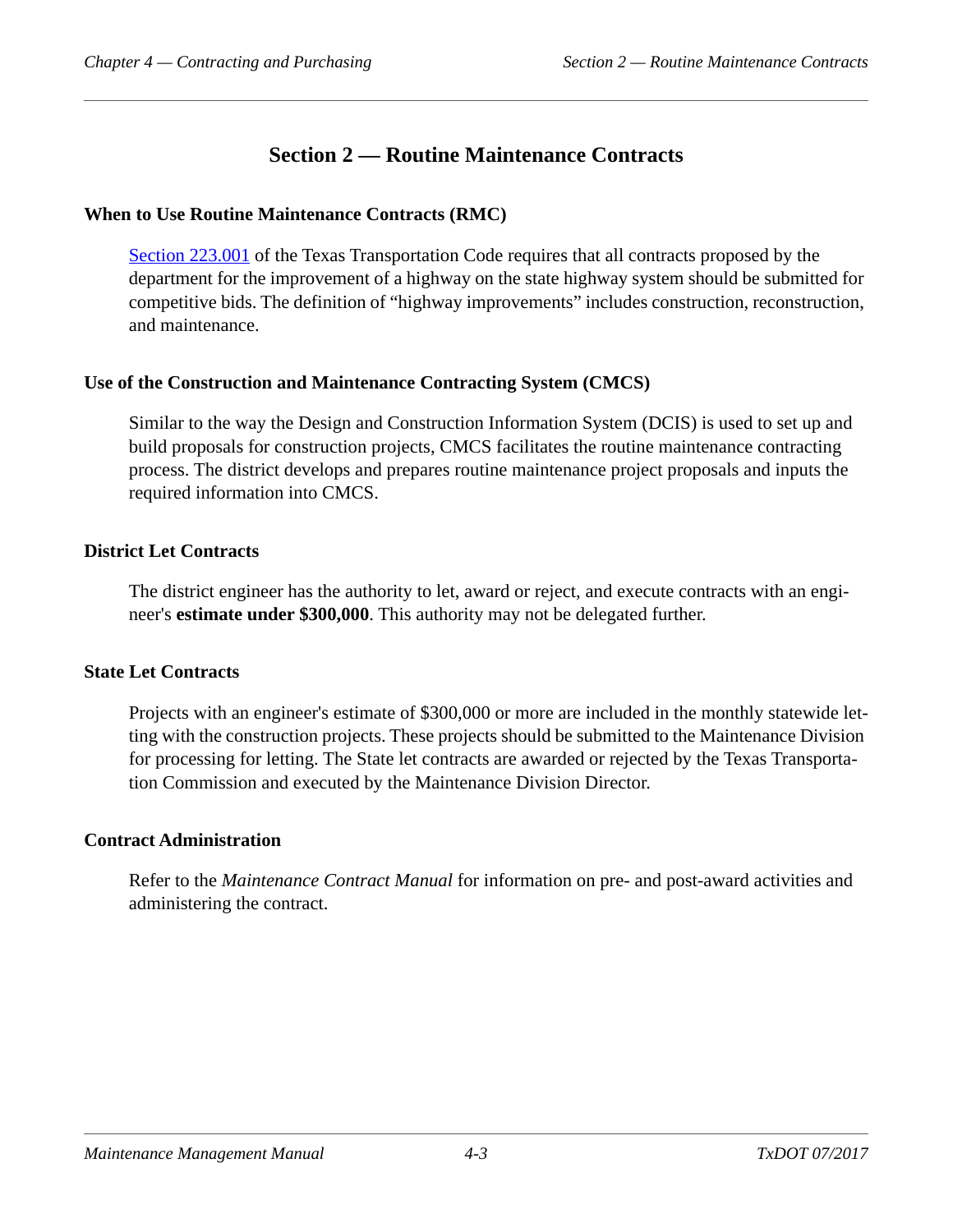# <span id="page-32-0"></span>**Section 3 — Preventive Maintenance Contracts**

#### <span id="page-32-2"></span><span id="page-32-1"></span>**Preventive Maintenance Contracts (CPM)**

The CPM program was originally created under Commission Minute Order #85883 on June 30, 1987. The purpose of the CPM program is to prevent major deterioration to roadways and bridges through a planned cycle of [seal coats,](../glo/s.htm#i1009940) [overlays,](../glo/o.htm#i1002900) cleaning and sealing joints in concrete pavement or bridge decks, painting of bridges and other related work. These type projects are now programmed with Category One funding through the Finance Division, Programming and Letting Section and let as a construction contract through the Design Division and the Construction Division.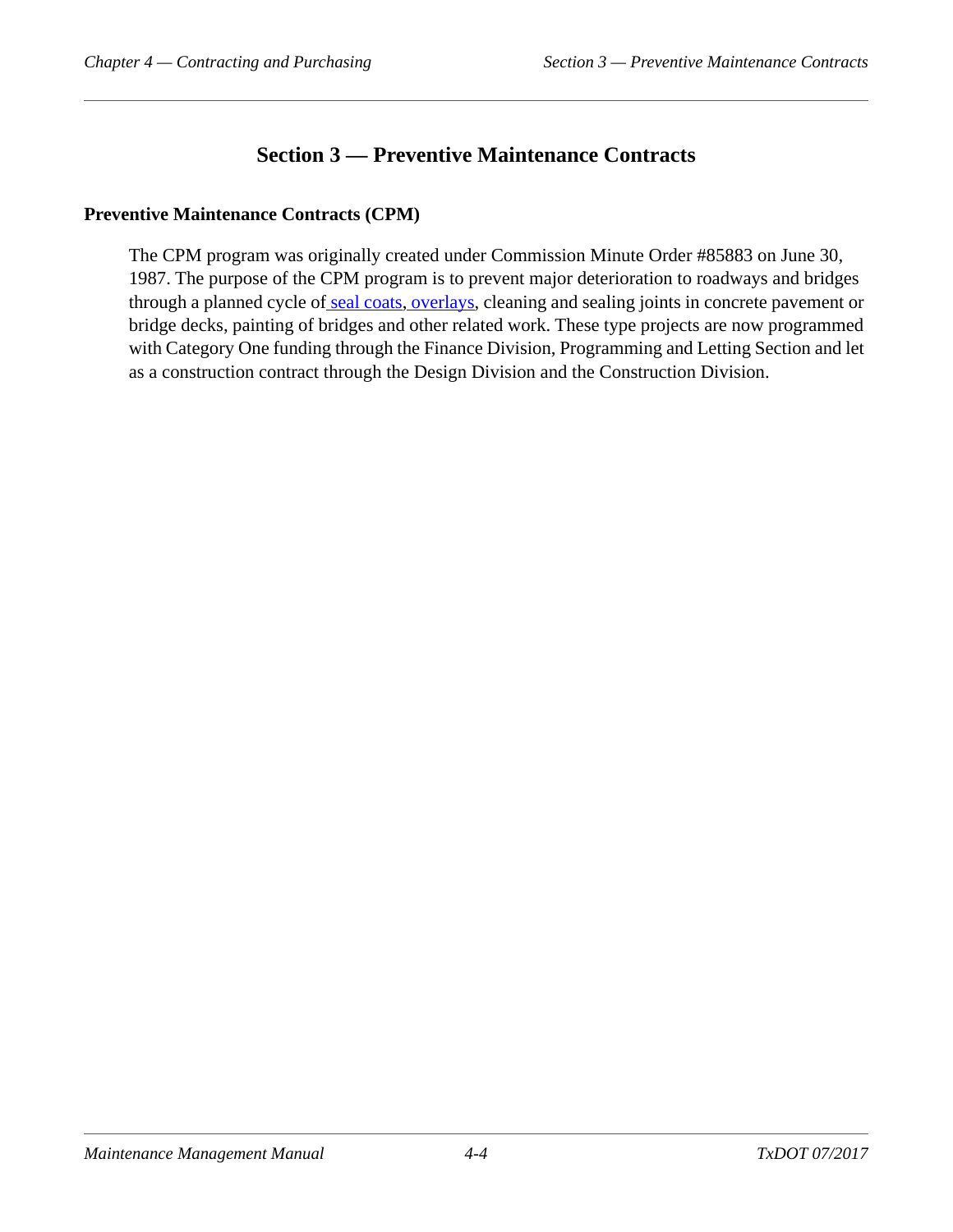# <span id="page-33-0"></span>**Section 4 — Emergency Contracts**

#### <span id="page-33-3"></span><span id="page-33-1"></span>**Authority for Expediting Emergency Contracts**

[Section 223.102](http://www.statutes.legis.state.tx.us/Docs/TN/htm/TN.223.htm) of the Texas Transportation Code authorizes the department to promulgate rules for the expedited award of emergency contracts. The rules outlining emergency contract procedures published at [Title 43, Texas Administrative Code, Chapter 9.19.](http://info.sos.state.tx.us/pls/pub/readtac$ext.TacPage?sl=R&app=9&p_dir=&p_rloc=&p_tloc=&p_ploc=&pg=1&p_tac=&ti=43&pt=1&ch=9&rl=19)

#### <span id="page-33-2"></span>**Emergency Contract Procedures**

Refer to the *[Maintenance Contract Manual](../mct/index.htm)* for guidance.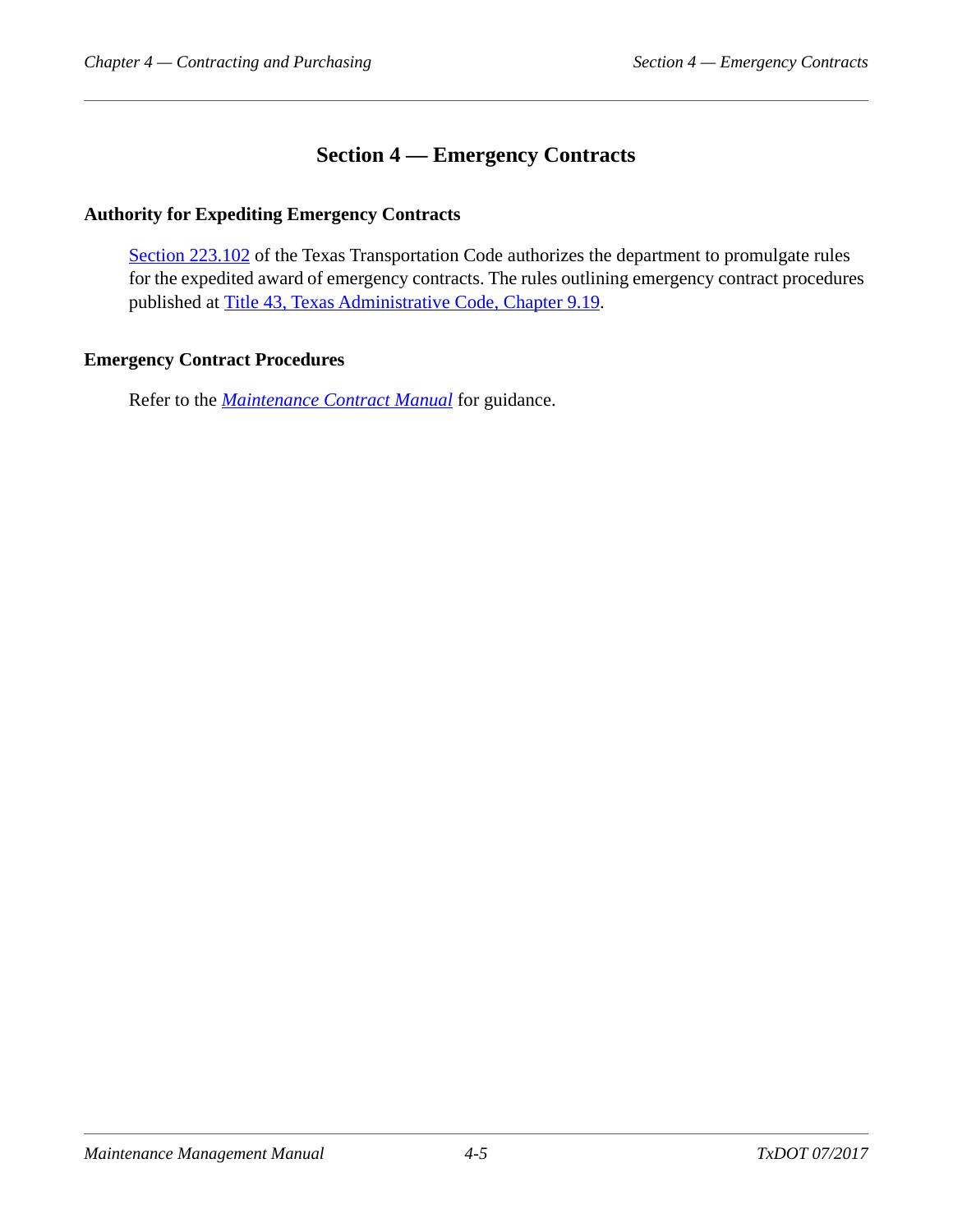# <span id="page-34-0"></span>**Section 5 — Purchase of Services**

#### <span id="page-34-3"></span><span id="page-34-1"></span>**Authority for Purchase of Services**

- ◆ [Texas Transportation Code, §223.042](http://www.statutes.legis.state.tx.us/Docs/TN/htm/TN.223.htm#223.042)
- [Title 43, Texas Administrative Code, §9.21](http://info.sos.state.tx.us/pls/pub/readtac$ext.TacPage?sl=R&app=9&p_dir=&p_rloc=&p_tloc=&p_ploc=&pg=1&p_tac=&ti=43&pt=1&ch=9&rl=21)

#### <span id="page-34-2"></span>**Definition of Service**

The Purchase of Services method of purchase may be used on certain highway maintenance projects. The total cost of the services cannot exceed \$24,999.99. Materials may be included as part of the purchase order or supplied by TxDOT. These type contracts will usually meet one of the following conditions:

- $\bullet$  the project does not require detailed specifictions
- $\bullet$  there is a need to expedite the project, or
- it would be impractical to use the regular routine maintenance contract letting procedures

Refer to the Purchasing Manual for guidance.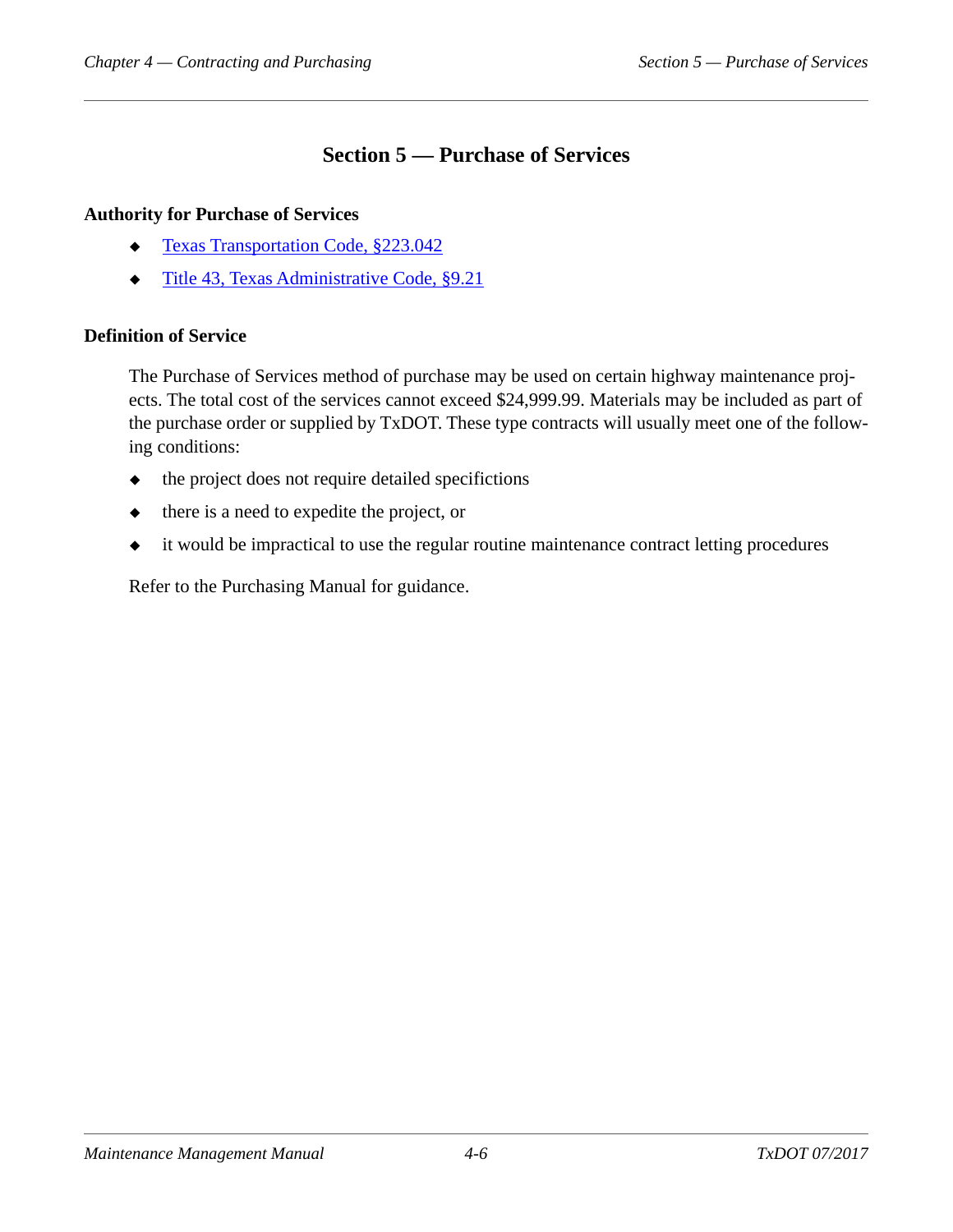# <span id="page-35-0"></span>**Section 6 — Interagency Agreements and Contracts**

#### <span id="page-35-3"></span><span id="page-35-1"></span>**Authority**

The Interagency Cooperation Act, Chapter 771 of the Government Code, authorizes state agencies to contract with one another when special or technical services are needed and internal resources are not available to the agency needing the service. This act also provides for the performing agency to be reimbursed by the receiving agency for the actual cost of those services. For the reimbursement process, refer to th[e Financial Management Policy Manual.](../fmp/index.htm)

#### <span id="page-35-2"></span>**Interagency Exchanges of Less Than \$50,000**

Interagency exchanges of less than \$50,000 are exempt from the requirements of a written agreement or contract. Agencies involved with this type of exchange may document the exchange with an informal letter agreement. The division director or district engineer will sign letter agreements. A sample letter agreement for interagency exchanges of less than \$50,000 is pictured below.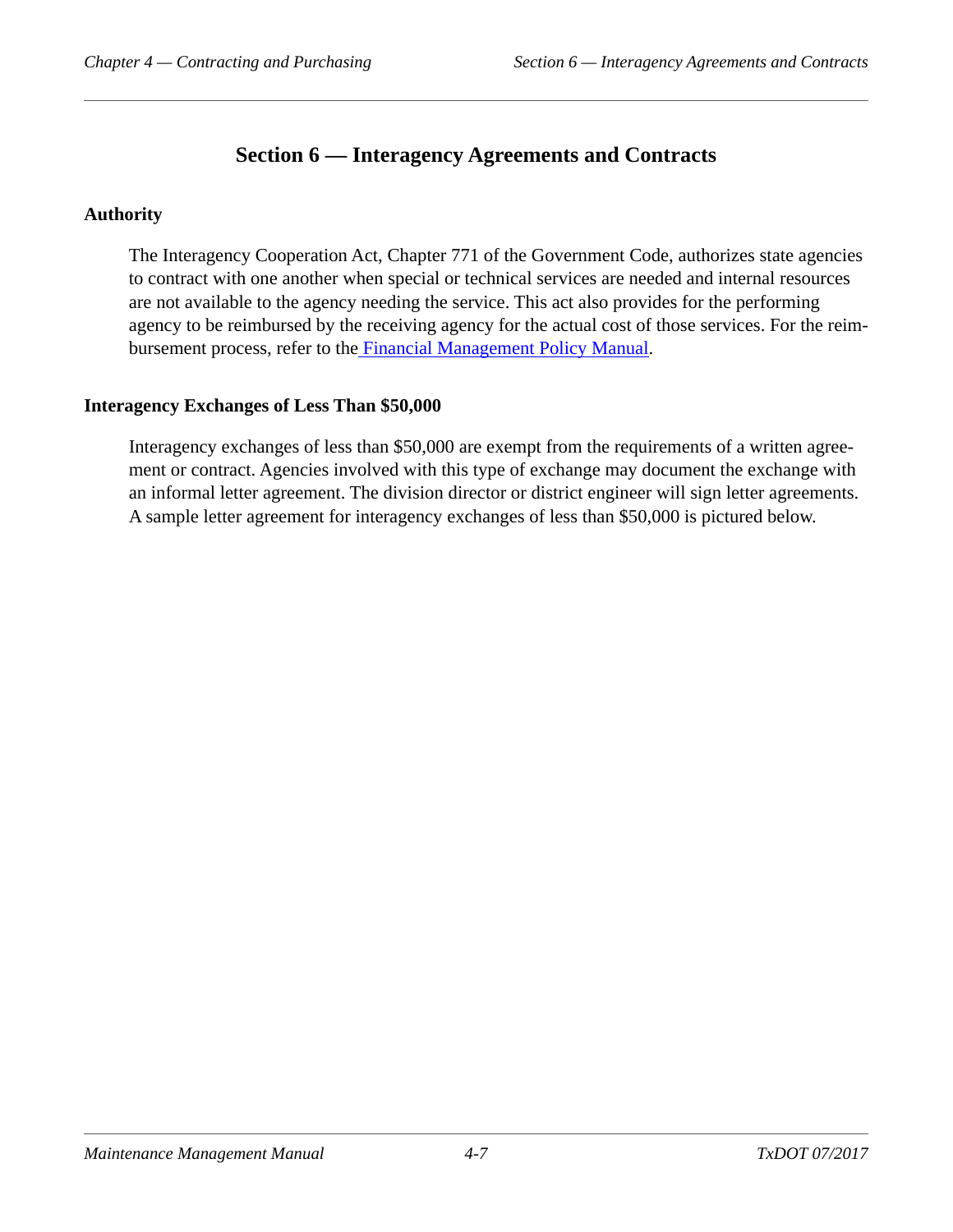|                                                                                           | Date |                                  |                                                                                                    |  |
|-------------------------------------------------------------------------------------------|------|----------------------------------|----------------------------------------------------------------------------------------------------|--|
| Name<br><b>Address</b><br><b>City, State Zip</b>                                          |      |                                  |                                                                                                    |  |
| <b>Dear Dear</b>                                                                          |      |                                  |                                                                                                    |  |
| maps. The Texas Department of Transportation will reimburse you \$3,000.00 for this work. |      |                                  | As we discussed, this letter confirms our agreement that your office will sort and mail our travel |  |
|                                                                                           |      |                                  | should have the maps mailed no later than (month/day/year). Your                                   |  |
| Texas Department of Transportation contact is                                             |      |                                  | (name), who may be                                                                                 |  |
| reached at (phone number).                                                                |      |                                  |                                                                                                    |  |
| <b>State Comptroller procedures.</b>                                                      |      |                                  | After the mail-out is completed, submit your Interagency Transfer Voucher in accordance with the   |  |
| Thank you for your cooperation in this matter.                                            |      |                                  |                                                                                                    |  |
|                                                                                           |      | Sincerely.                       |                                                                                                    |  |
|                                                                                           |      |                                  |                                                                                                    |  |
|                                                                                           |      |                                  |                                                                                                    |  |
|                                                                                           |      | Name<br><b>Division Director</b> |                                                                                                    |  |
|                                                                                           |      |                                  |                                                                                                    |  |
|                                                                                           |      |                                  |                                                                                                    |  |
|                                                                                           |      |                                  |                                                                                                    |  |
|                                                                                           |      |                                  |                                                                                                    |  |
|                                                                                           |      |                                  |                                                                                                    |  |
|                                                                                           |      |                                  |                                                                                                    |  |
|                                                                                           |      |                                  |                                                                                                    |  |
|                                                                                           |      |                                  |                                                                                                    |  |

An Equiv Oppositely Emphasiz

*Figure 4-1. Sample letter agreement for interagency exchange of less than \$50,000*

# **Interagency Exchanges of More Than \$50,000**

An interagency exchange of more than \$50,000 requires a contract and must be executed by the executive director or the director of Research and Technology Implementation. These contracts would be processed through Contract Services.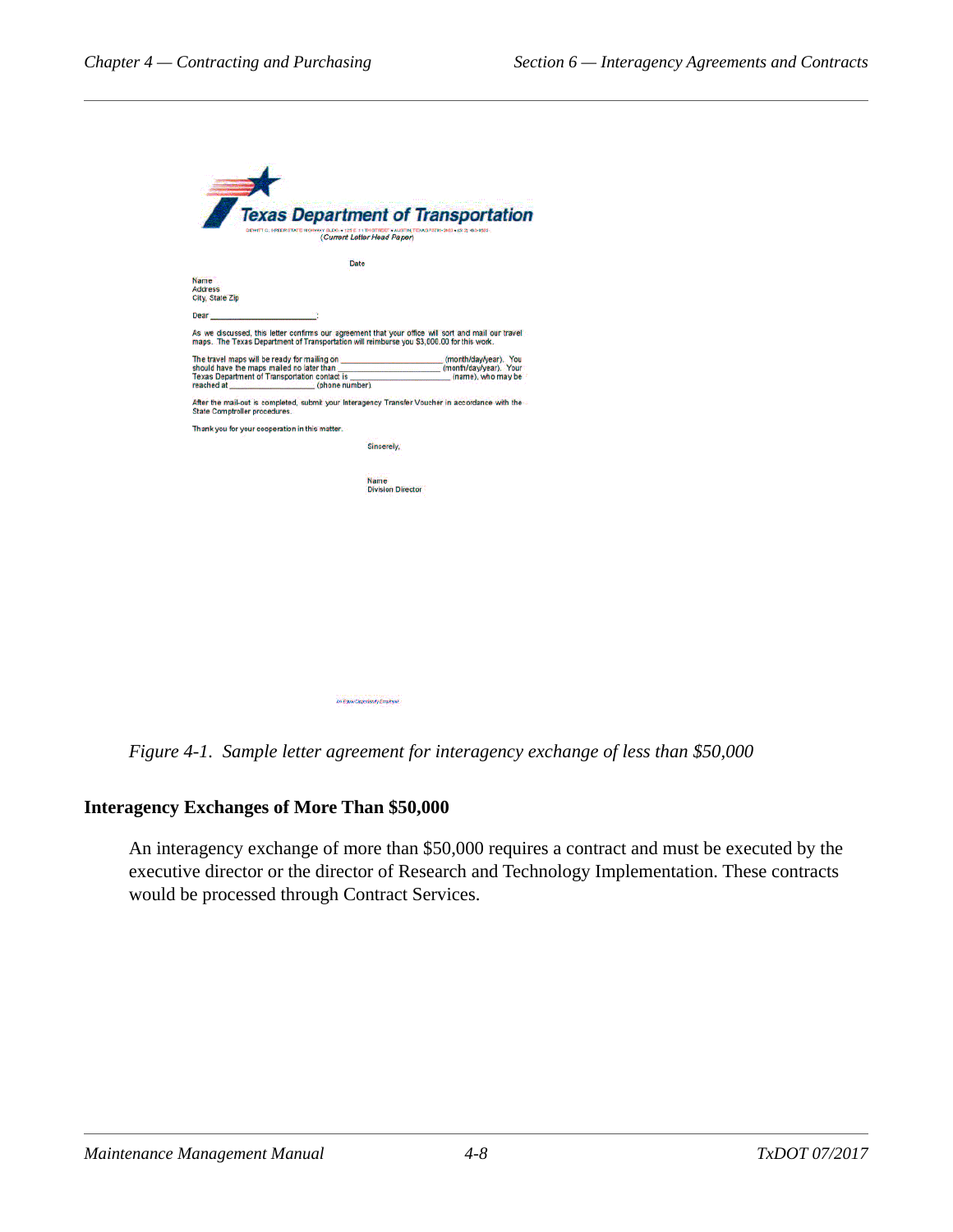# **Section 7 — Inmate/Probationer Labor**

#### **Background**

TxDOT has developed agreements that can be used by districts to perform specified maintenance work using inmate or adult probationer labor. These agreements can be executed with the local jurisdictions of the county commissioner's court, sheriff's department, Texas Department of Criminal Justice or the loca[l Community Supervision and Corrections Department,](../glo/c.htm#i1013330) as appropriate.

These agreements should be considered as a supplement to the Routine Maintenance Contracts (RMC) and State Use Program and should not displace any work normally performed by those methods.

Some examples of maintenance work that may be suitable for inmate/probationer labor are:

- removal of litter, graffiti and debris
- brush clearing
- trimming vegetation
- planting trees and wild flowers and performing other landscape maintenance activities
- $\leftarrow$  cleaning signs and delineators
- painting picnic tables, buildings, curbs, crosswalks, litter barrels, guardrail and sign posts
- street-sweeping and silt removal from curb and gutter sections.

#### **Texas Department of Criminal Justice Memorandum of Agreement for Inmate Labor**

The department has executed a Memorandum of Agreement (MOA) with the Texas Department of Criminal Justice (TDCJ) for inmate labor. [Form 2038](http://www.txdot.gov/txdoteforms/GetForm?formName=/2038.xdp&appID=/MNT&status=/reportError.jsp&configFile=WFServletConfig.xml) "TDCJ Conservation Work Corps" should be executed between the department and the local TDCJ unit for each specific project. Types of projects suitable for TDCJ labor are those that do not require a set frequency or a specific start and/or completion date. Short-term projects that may be interrupted without significant consequences are preferred by TDCJ.

#### **Sheriff's Department Agreement For County Inmate Labor**

An agreement for the use of county inmate labor may be executed between the department and a local county sheriff's department department using [Form 2040](http://www.txdot.gov/txdoteforms/SaveForm?formName=/2040.xdp&appID=/MNT&status=/reportError.jsp&configFile=WFServletConfig.xml) "Agreement for Use of County Inmates for Highway Maintenance". In some cases, the sheriff's department may defer to the county commissioners court for execution of the agreement.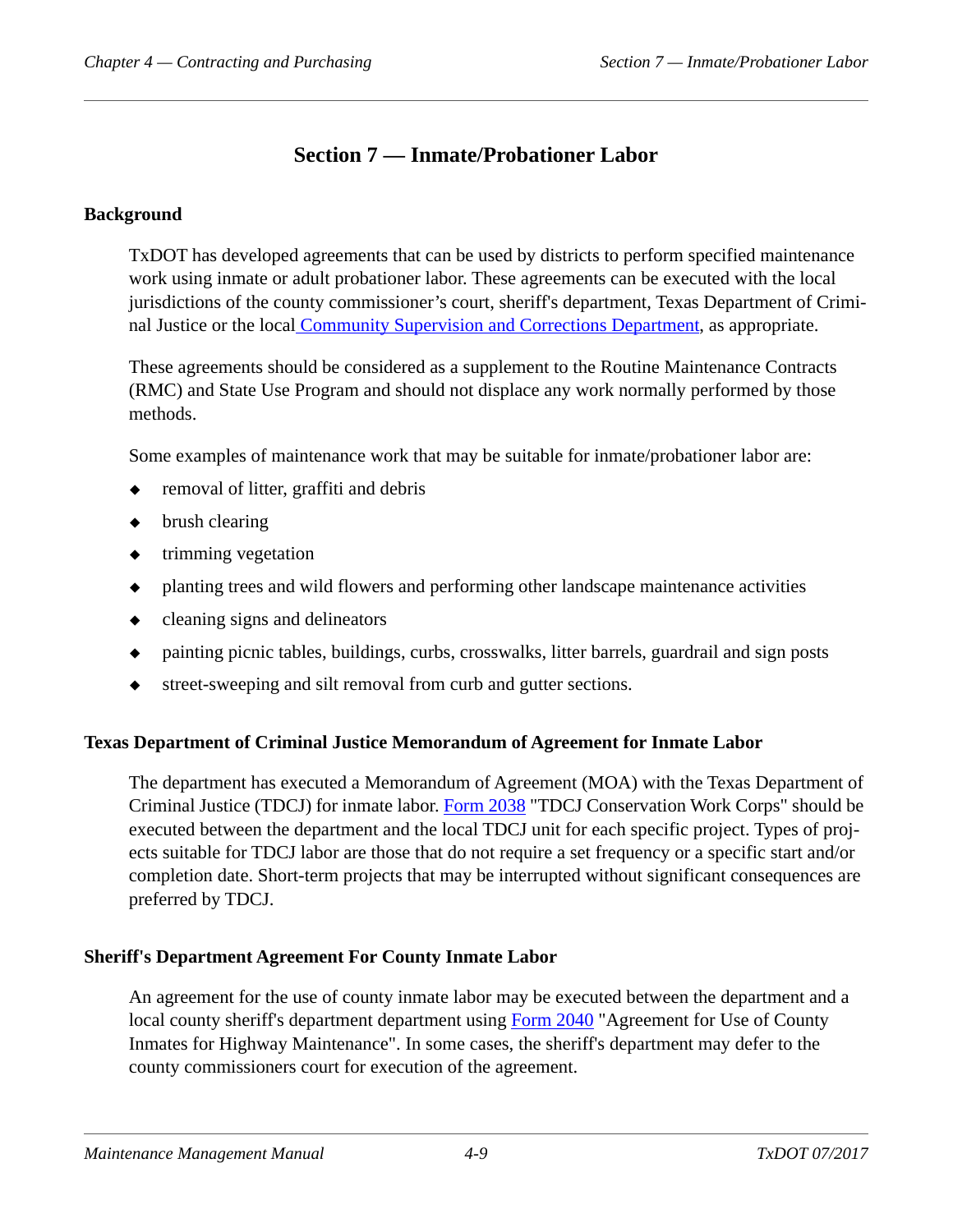## **Community Supervision and Corrections Department (CSCD)**

An agreement for adult probationer labor may be executed between the department and the local CSCD using [Form 2039](http://www.txdot.gov/txdoteforms/GetForm?formName=/2039.xdp&appID=/MNT&status=/reportError.jsp&configFile=WFServletConfig.xml) "Adult Community Supervision Defendants Community Service Work Program Agreement".

#### **Juvenile Offenders**

Districts are not allowed to use juvenile offenders unless a court order has been issued.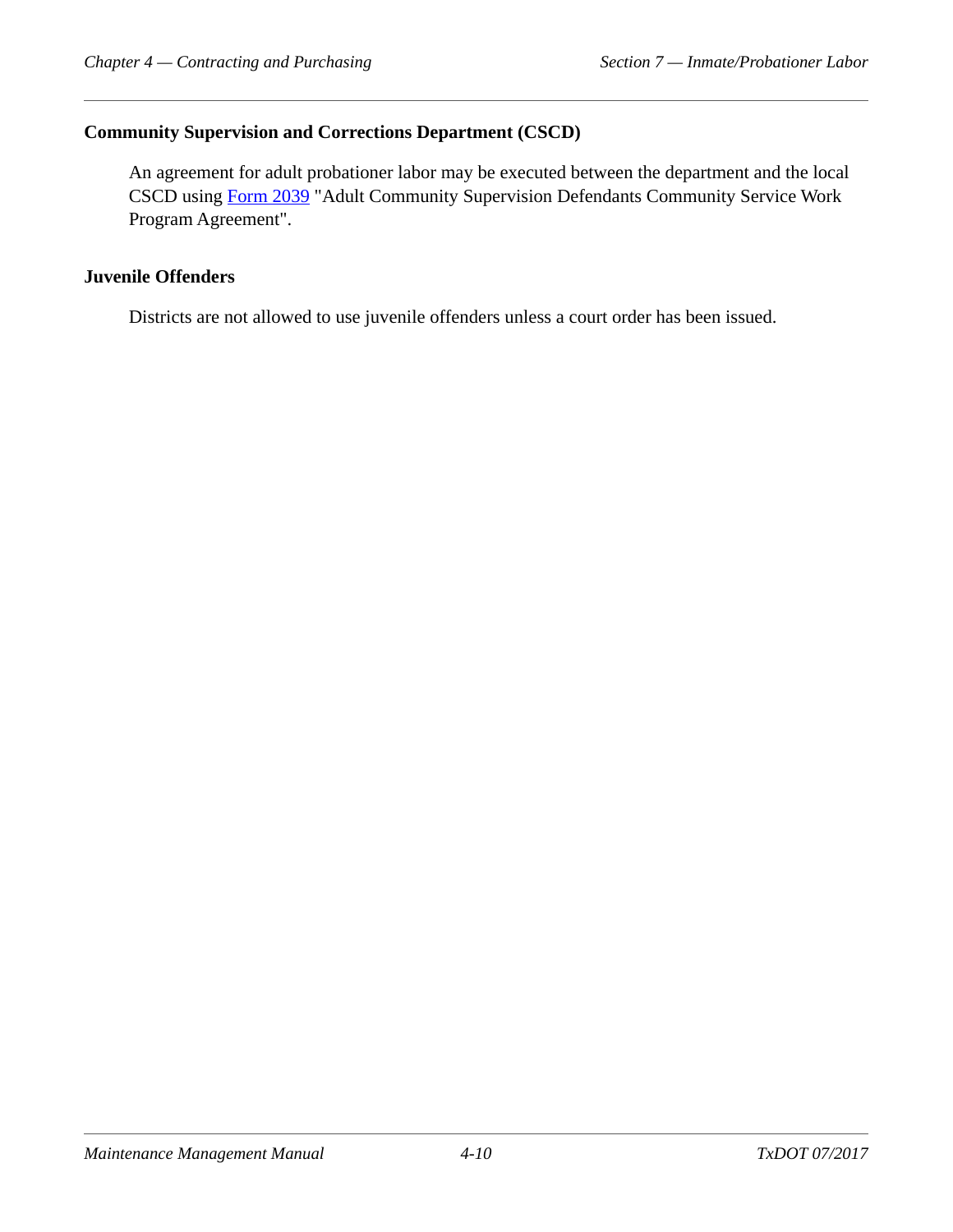# **Section 8 — State Use Program**

# **Authority**

The [Human Resource Code](http://www.statutes.legis.state.tx.us/Docs/HR/htm/HR.122.htm), Chapter 122, "Texas Council on Purchasing from People with Disabilities," provides the statutory authority for the State Use Program, previously known as the "Set Aside Program".

# **Background**

The objective of the State Use Program is to provide employment to Texans with disabilities through Community Rehabilitation Programs (CRP), who can provide services and/or products while, at the same time, providing government agencies with a means of accomplishing work. [Texas Industries for the Blind and Handicapped \(TIBH\)](../glo/t.htm#i1008338) is the central nonprofit agency responsible for working with department to manage the program. In 1975, the legislature mandated the establishment of a program through which state agencies would purchase products and services produced by workers with disabilities. The law requires the use of this program if a CRP can provide the needed service on time for a fair market value.

#### **Process**

Refer to Maintenance Contract Manual for guidance.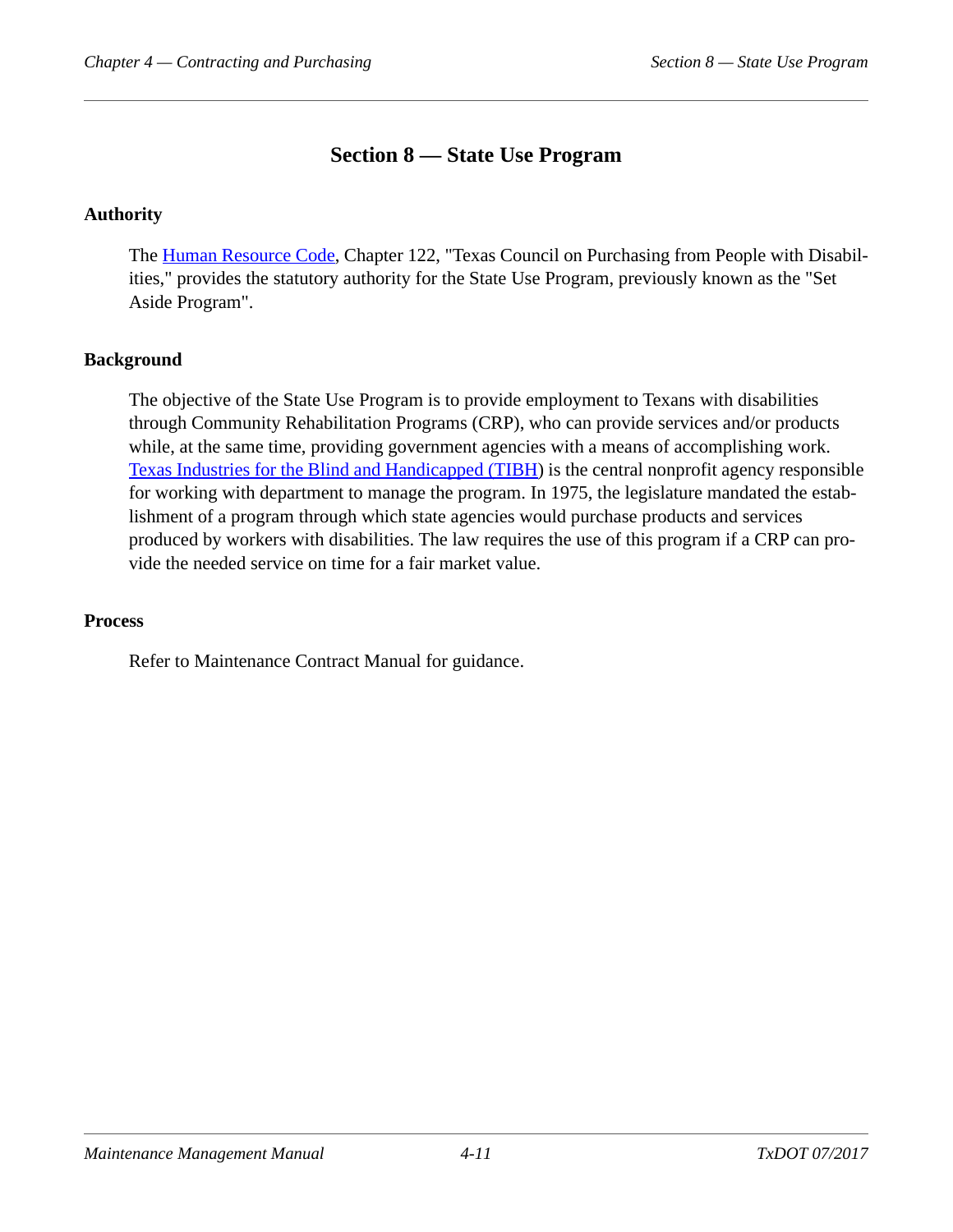# **Section 9 — Bridge Preventive Maintenance Program**

#### **Background**

The Bridge Preventive Maintenance Program (BPM) was developed to supplement funding for bridge maintenance. It is meant to bridge the gap between routine maintenance funding and the Bridge Rehabilitation and Replacement Program and is not intended to be used for previously scheduled bridge maintenance projects. The BPM is 100 percent state funded from Strategy 144.

The following are examples of the types of work eligible for consideration:

- $\bullet$  Joint Cleaning and Sealing
- ◆ Joint Repairs
- ◆ Steel Piling Repairs
- ◆ Bearing and/or Bearing Pad Replacement
- ◆ Bearing Supplements for T-Girders
- Cap Repairs for Spalling (Pan and T-Girder Bridges Deck Repairs
- Concrete Repairs for Corrosion Damage
- Concrete Deterioration Treatments for Pre-stressed Beams
- ◆ Asphalt Plug Joint
- Bridge Rail Retrofits and Transitions
- Adjust Steel Shoes
- Channel Protection
- Bridge Painting

# **Eligible Bridges**

This program is to address bridge problems early to substantially extend the life. The goal is to address those bridges that are structurally deficient (condition rating of 4 or less for deck, superstructure or substructure) that will not be programed for federal funding in the next 10 years. Bridges that are programmed for bridge rehabilitation or replacement are not eligible for this program, unless recommended by the Bridge Division.

# **Contracting**

BPM projects are let in CMCS under Segment 78 like a routine maintenance contract using "BPS" as the project class. MNT transfers BPM funds to the district's Strategy 144 budget after letting.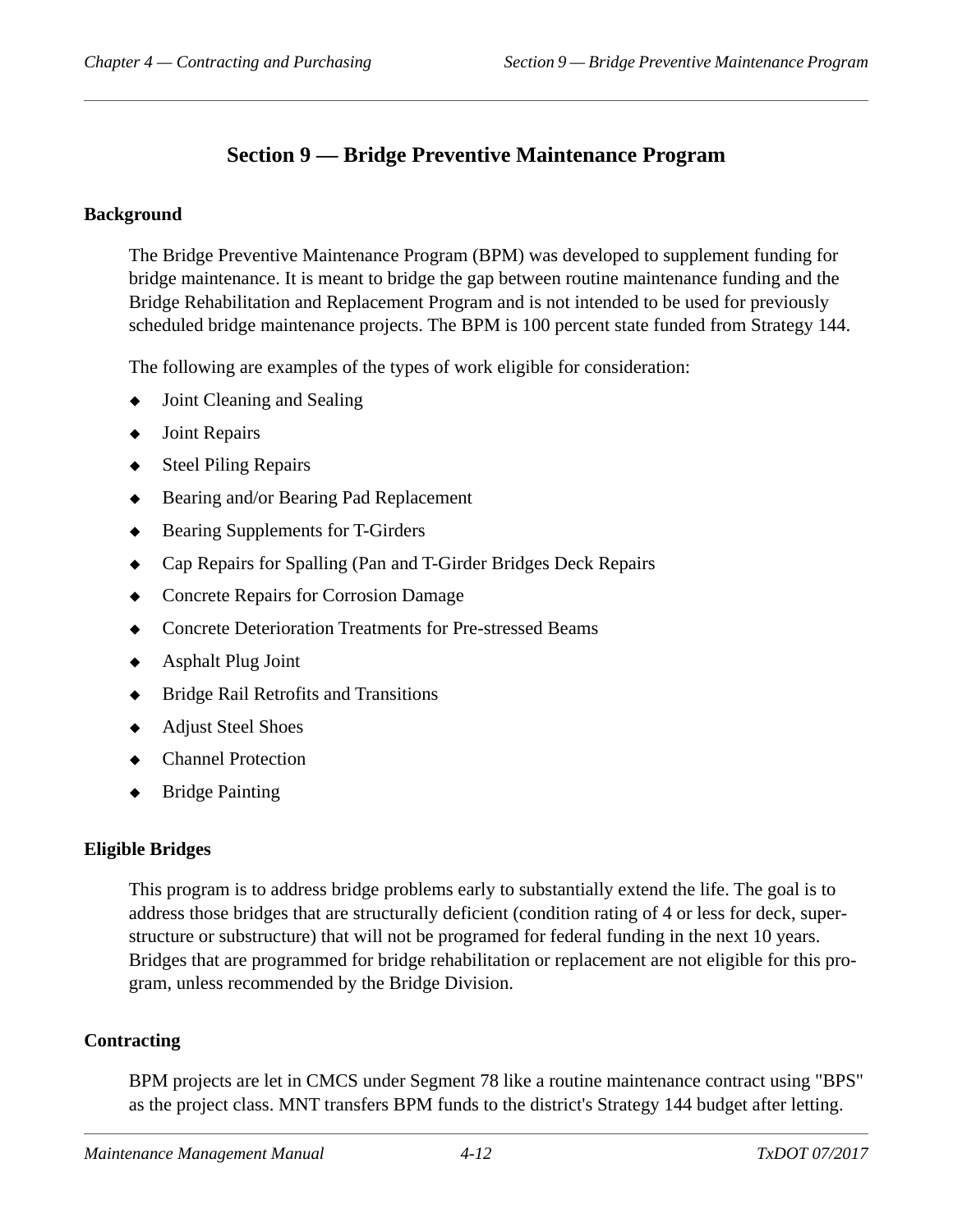MNT approval is required prior to contract award for any project that has a low bid greater than 20 percent of the estimate shown on the approved projects list. Districts have signature authority for change orders. Upon request by the district, change orders may be funded with program under-runs if available and with MNT approval.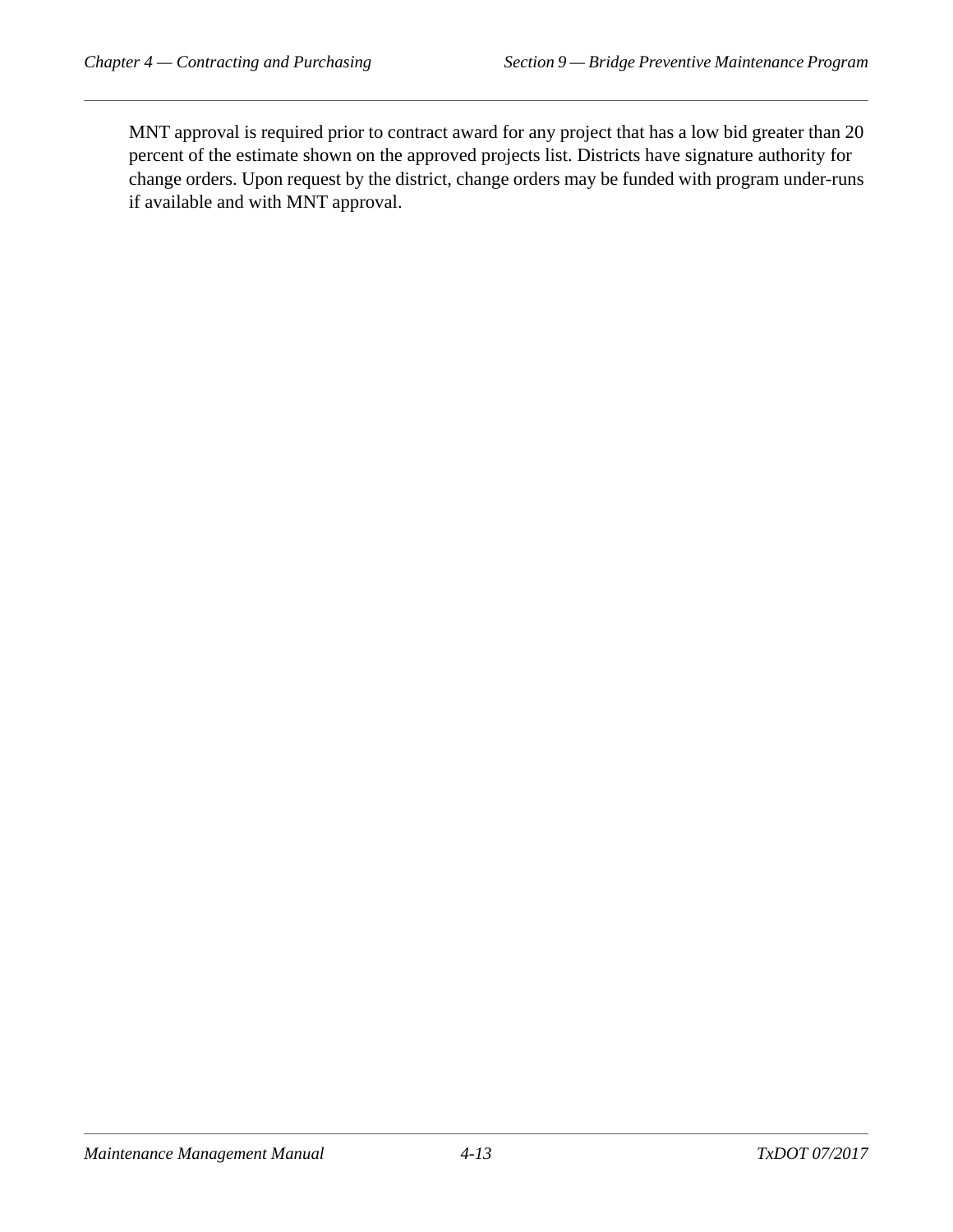# **Section 10 — Material Purchasing**

## **Where to Find Purchasing Procedures**

Th[e Purchasing Manual](../pro/index.htm) outlines procedures for purchasing roadway maintenance materials.

## **Review by the Maintenance Division (MNT)**

Materials that meet TxDOT approved specifications do not require review by MNT; however, the Procurement Division routes material requests not meeting specifications to MNT for review and approval. Districts are encouraged to contact MNT to discuss use of a material with which the district has limited or no experience before submitting a requisition.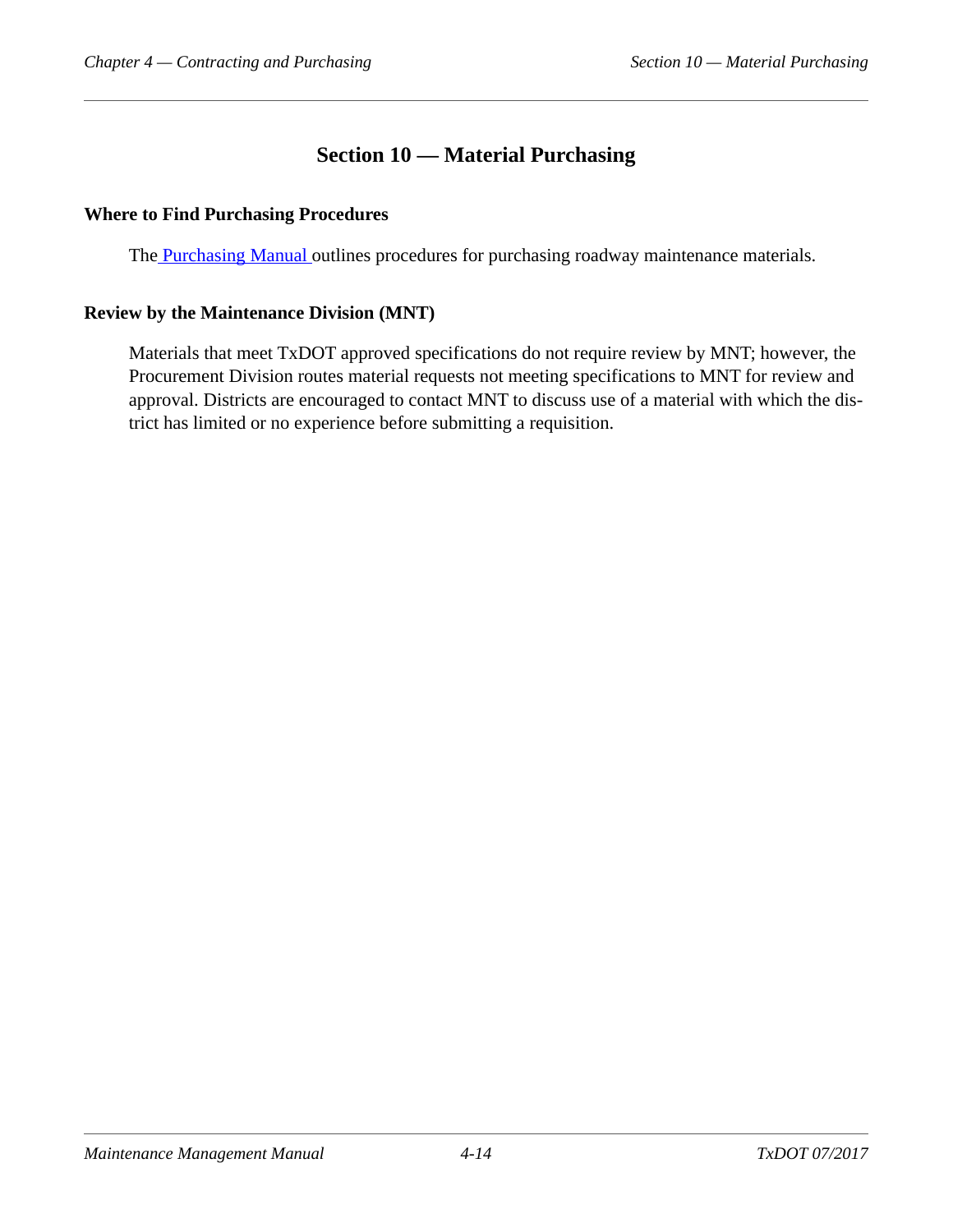# **Chapter 5 — Agreements, Permits and Reports**

#### **Contents:**

- [Section 1 Overview](#page-44-0)
- [Section 2 Municipal Maintenance Agreements](#page-45-0)
- [Section 3 Personal Injury and Property Damage Claims](#page-47-0)
- [Section 4 River Water Use Certification](#page-49-0)
- [Section 5 Wetlands/Streambed Permits](#page-50-0)
- [Section 6 Storm Water Management](#page-52-0)
- [Section 7 Major Accident or Unusual Incident Reporting](#page-54-0)
- [Section 8 Highway Condition Reporting System](#page-55-0)
- [Section 9 Storage Site Agreements](#page-56-0)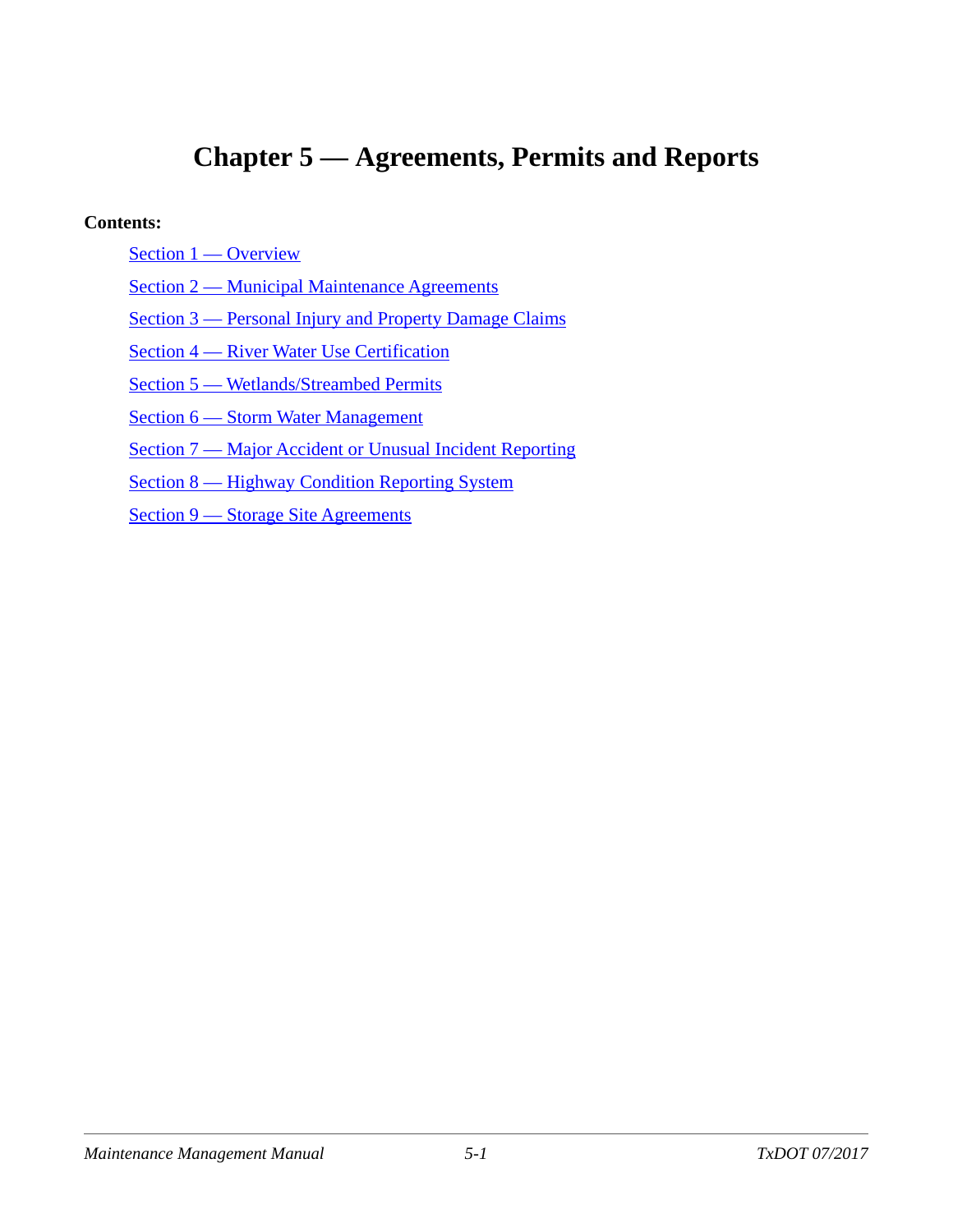# **Section 1 — Overview**

## <span id="page-44-0"></span>**Summary**

This chapter identifies the following special reports and permits that can apply to maintenance offices:

- Municipal Maintenance Agreements—This section explains the process of entering into agreements with each incorporated city for authority to construct, reconstruct, maintain control, supervise and regulate the designated highways within the city's limits and to establish the responsibilities of the department and the city.
- Personal Injury and Property Damage Claims—The two categories of claims and guidelines for handling them are explained in this section.
- River Water Use Certification—This section explains requirements for reporting the use of public waters by the department.
- Wetlands/Streambed Permits—This section identifies permits that are required for work performed on streambeds and/or wetlands.
- Storm Water Management—This section covers policies for maintaining water quality through runoff control.
- Major Accident or Unusual Incident Reporting—This section covers the requirements for reporting major accidents or unusual incidents.
- ◆ Highway Condition Reporting System (HCRS)—This section describes system that is used to report highway conditions.
- Storage Site Agreements—This section describes the procedure for leasing storage facilities.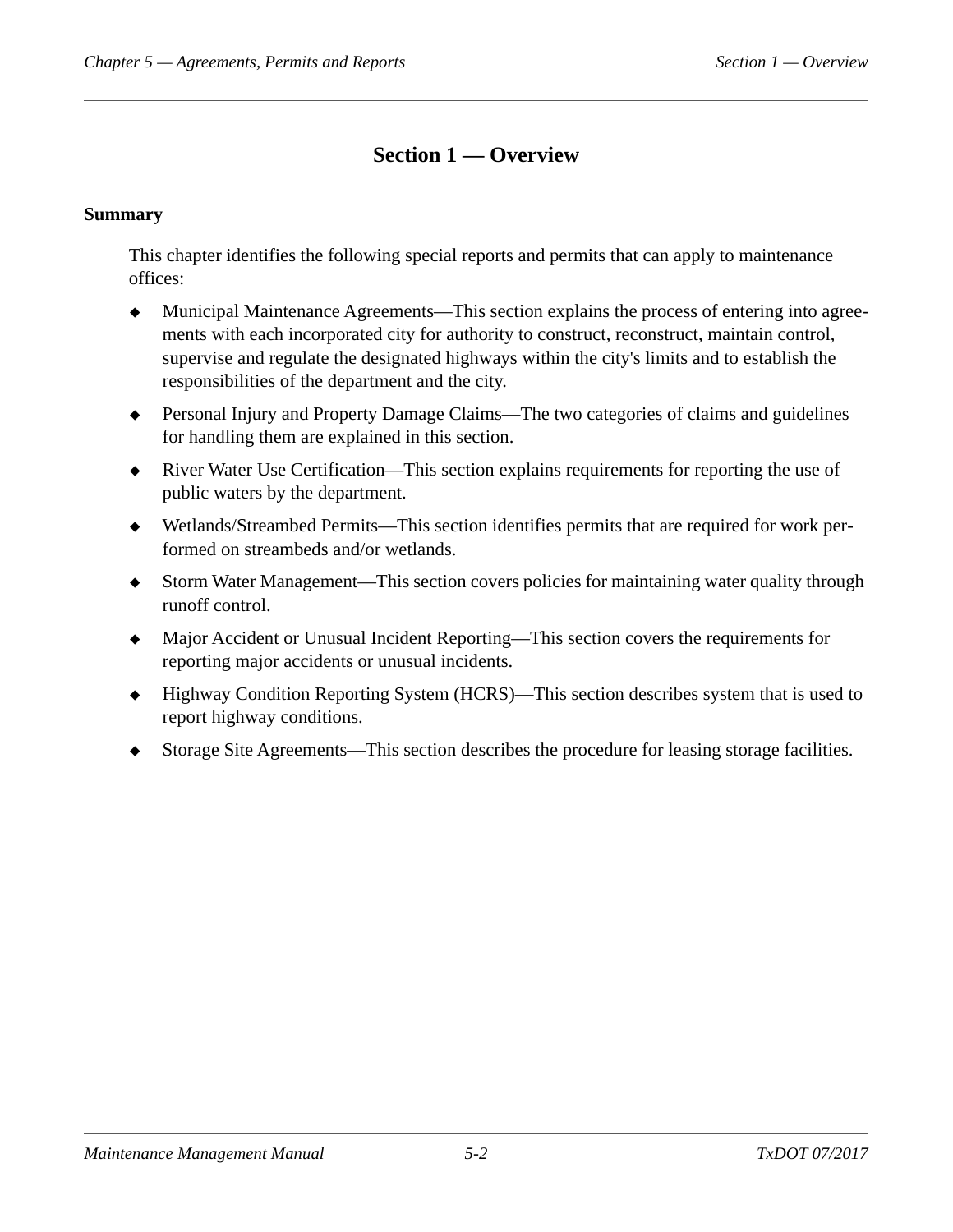# **Section 2 — Municipal Maintenance Agreements**

#### <span id="page-45-0"></span>**Purpose**

Jurisdiction of highways, streets, or roads within an incorporated city rests with the governing body of the incorporated city except on those declared as controlled access highways by the Texas Transportation Commission, according to [Transportation Code §203.003.](http://www.statutes.legis.state.tx.us/Docs/TN/htm/TN.203.htm) It is necessary to enter into an agreement with each incorporated city for authority to construct, reconstruct, maintain, control, supervise, and regulate the designated highways within the city's limits and to establish the responsibilities of the department and the city, in accordance with Minute Order 58588 dated October 28, 1966.

## **Execution**

A [Municipal Maintenance Agreement](http://www.txdot.gov/txdoteforms/GetForm?formName=/MMA.xdp&appID=/MNT&status=/reportError.jsp&configFile=WFServletConfig.xml) should be executed with every incorporated city within the state that is crossed by a state highway. The Municipal Maintenance Agreement should be executed in duplicate; one copy is required for the city and one for the district. In addition to the agreement, it is necessary to secure a copy of the authorization for the city to enter into an agreement. Typically, this authorization is a resolution or ordinance officially verified by the city secretary.

#### **Required Documentation**

Refer to the table below to identify the appropriate forms for documentation.

| If the city charter requires:            | Then:                                                      |
|------------------------------------------|------------------------------------------------------------|
| a resolution                             | Form 1037 (Resolution) is the only documentation required. |
| an ordinance, and the city has a mayor,  | Form 1037 (Ordinance) is the only documentation required.  |
| an ordinance, and the city has no mayor, | Forms 1037-1 and 1037-2 are required.                      |

#### **Requirements for City Resolution or Ordinance**

When the responsibilities of each party have been defined and are in accordance with the policy, then the agreement with the appropriate exhibits should be presented to the city for approval. Upon approval by the city, the district engineer should execute the agreement for the state, provided the agreement is satisfactory and in accordance with policy.

#### **Exhibits**

Exhibits delineating the division of responsibilities between the state and city may be shown in the form of a map or a detailed listing of highways and duties.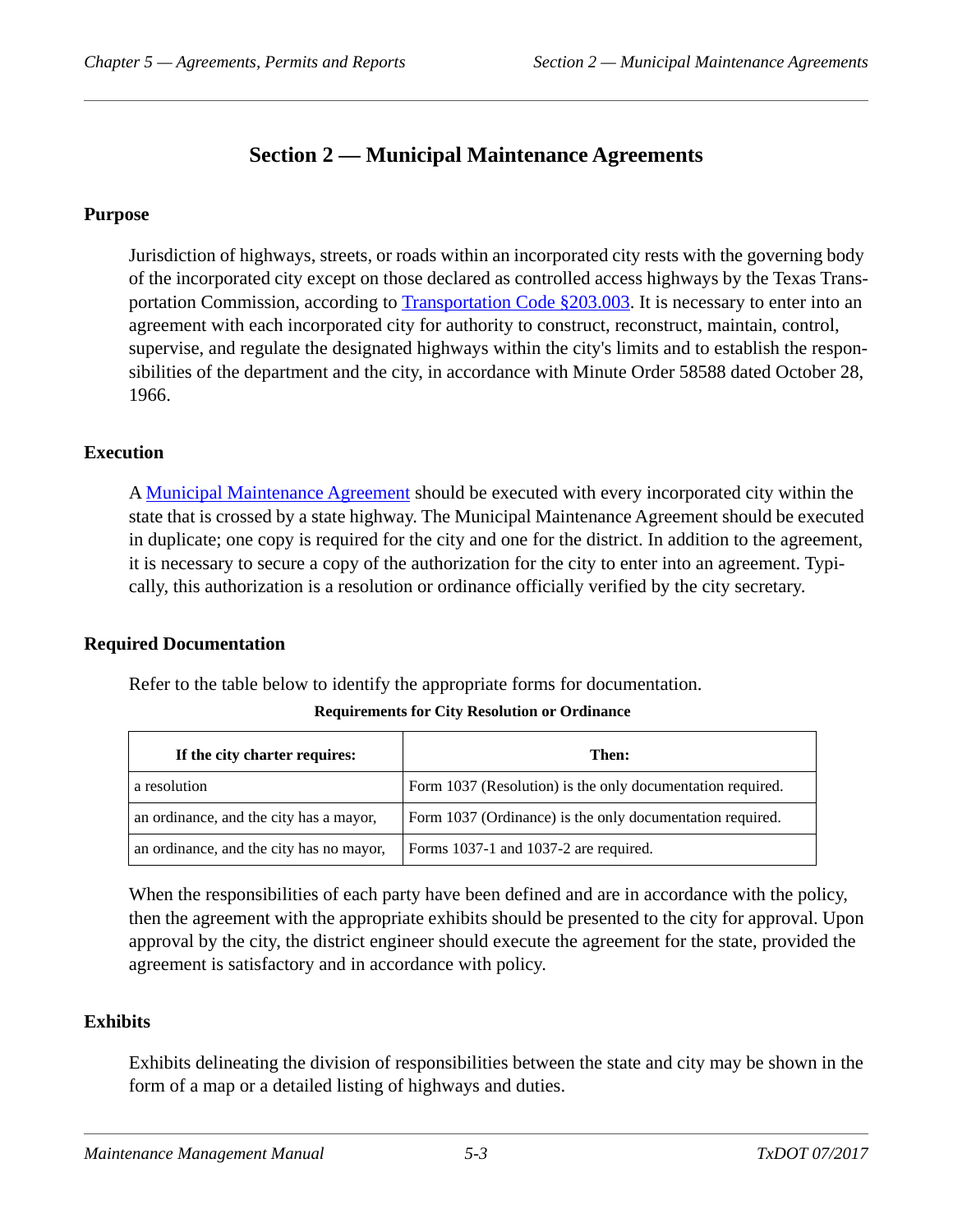#### **Revision**

Approximately every two years, and after census results are released, the Municipal Maintenance Agreements should be reviewed. If changes are required, the exhibits to the agreement should be revised to include the changes. These changes should reflect the addition of new routes, revised routes, changes in city limits and abandoned routes. Revisions to the general requirements or to the municipality's or the state's responsibilities should not be made. New agreements should be executed.

## **Inactive Cities**

A number of communities have incorporated for purposes of securing federal grants for water and sewer systems or other purposes, but they do not have an active city government. In these cases, a Municipal Maintenance Agreement cannot be executed; therefore, the highways within these cities should be treated as rural sections.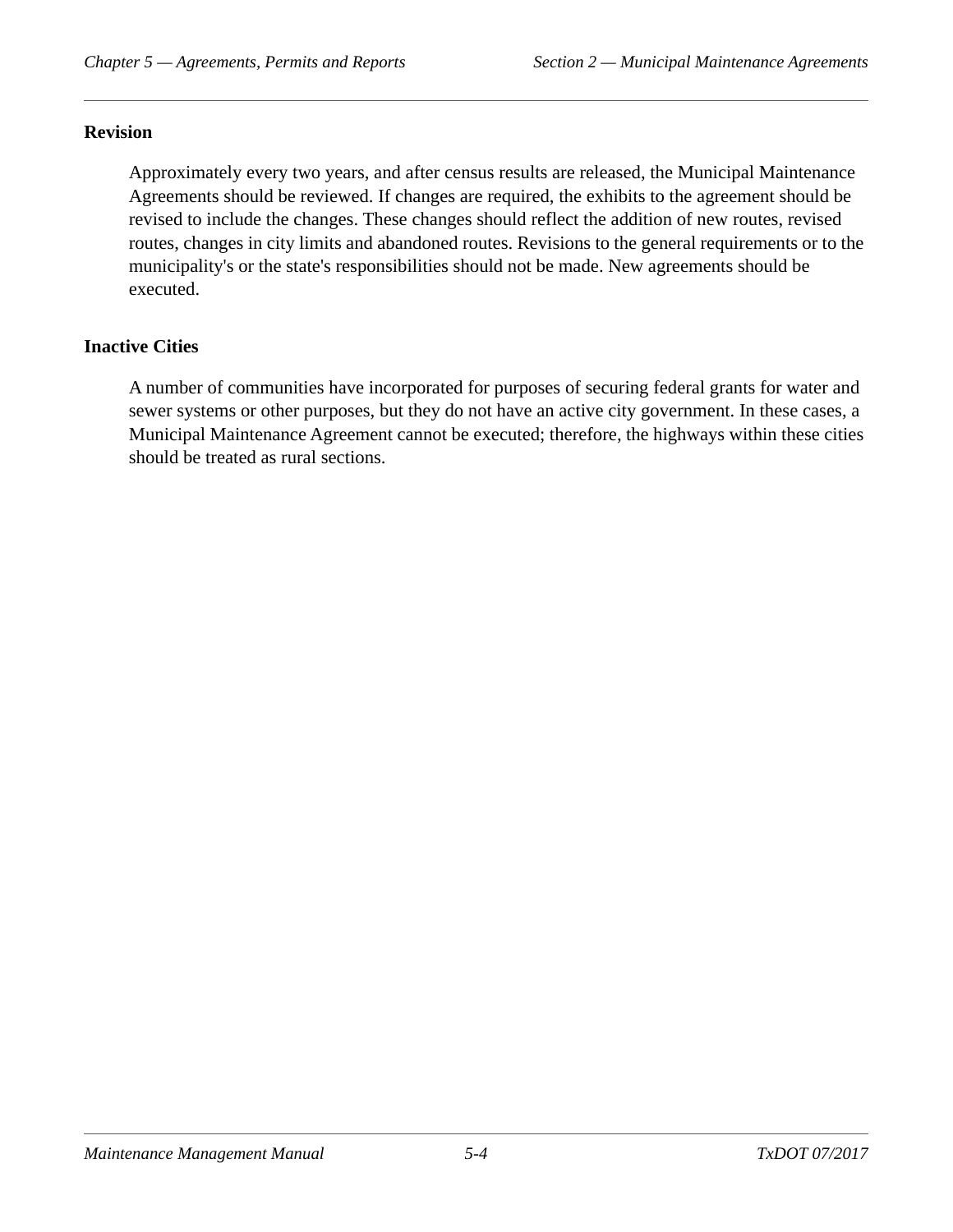# **Section 3 — Personal Injury and Property Damage Claims**

## <span id="page-47-0"></span>**Types of Claims**

The department typically deals with two types of claims:

- claims against the department or its employees
- damage claims by the department against an individual, company or organization for damage to a highway facility.

#### **Claims Against the Department**

When a district or division is notified of a claim against the department, the Occupational Safety Division (OCC) should be notified immediately. No information should be volunteered without proper coordination through OCC. Refer to the [Occupational Safety Manual](../occ/index.htm) for details.

#### **Damage Claims**

Refer to the [Financial Management Policy Manual](../fmp/index.htm) on Crossroads for information on damage claims.

Each district will appoint a Damage Claim Coordinator and submit their name to MNT. MNT will keep a list of District Damage Claim Coordinators and update it annually through a survey of all districts. If a District Damage Claim Coordinator changes within a district during the year, the District will notify MNT so that the change may be recorded. MNT will furnish the updated list to FIN.

Each district will establish a Standard Operating Procedure (SOP) to determine, review and document property damage for reimbursement of damage claims. At a minimum, the SOP will document how a district determines, investigates and reports damage claims in accordance with the Financial Management Policy Manual, Chapter 4 Payment (Claims), Sec. 10: Claims by TxDOT Concerning Damage to Highway Property.

Once the SOP is created, District Damage Claim Coordinators should train the appropriate district personnel on how to implement it so that every accident can be properly documented in advance of repairs, regardless of the existence of a damage claim or accident report.

The District Damage Claim coordinator shall review Crash Records Information System (CRIS) reports monthly (at minimum) and provide a report to the District Engineer including the number of damage reports and the number of active claims for each Maintenance Section within their district.

If the department has a reasonable claim and if the responsible party can be identified, the district/ division will seek reimbursement from the responsible party and/or their insurance company. If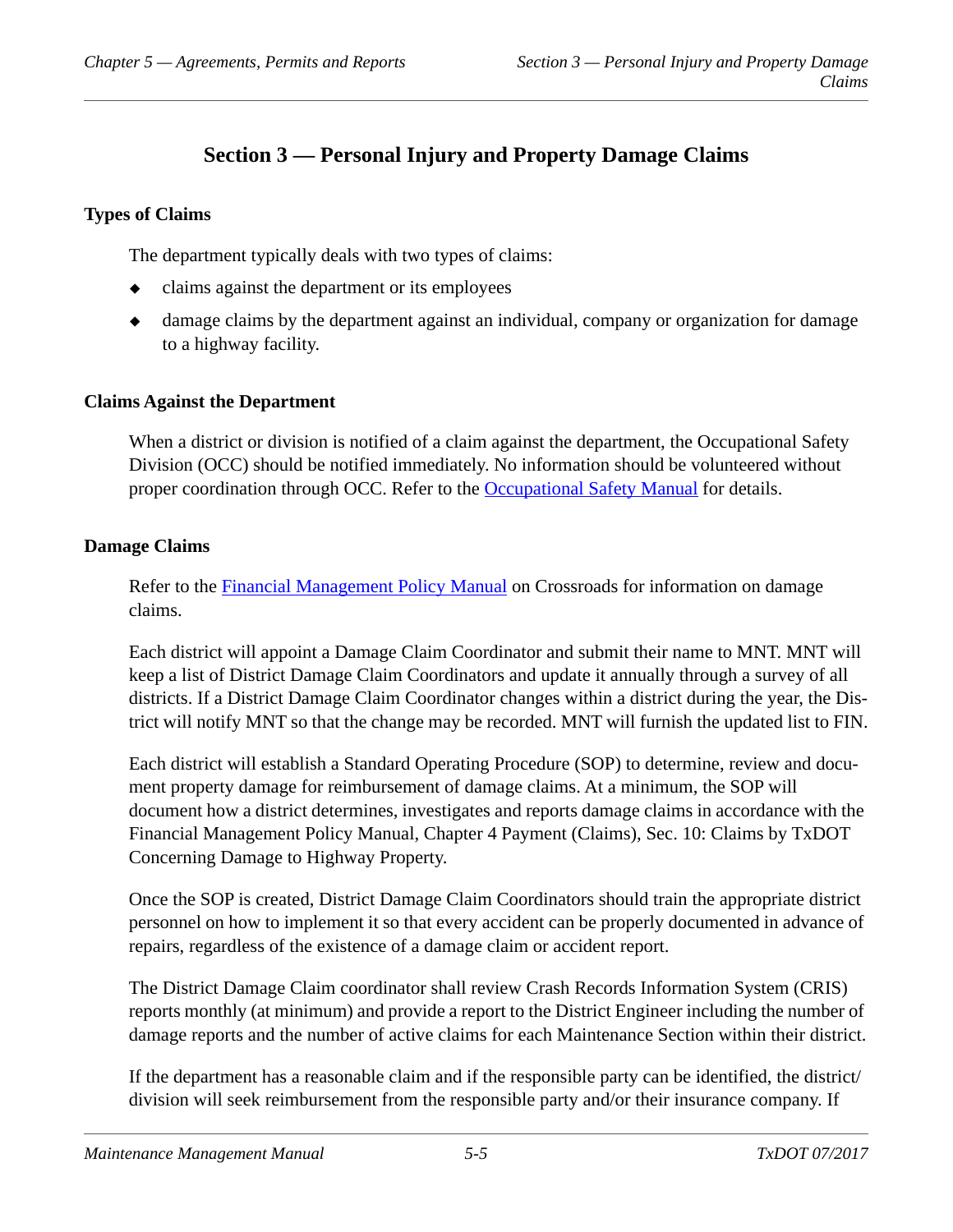there is a death or serious injury to the responsible party or passenger in the damaging vehicle, the district engineer may use discretion regarding whether to contact the family.

Reimbursement to the department for damage claims is transferred back to the district's budget.

Responsibilities for damage claims on roadways under performance based total maintenance contract are unique to and detailed in the contract.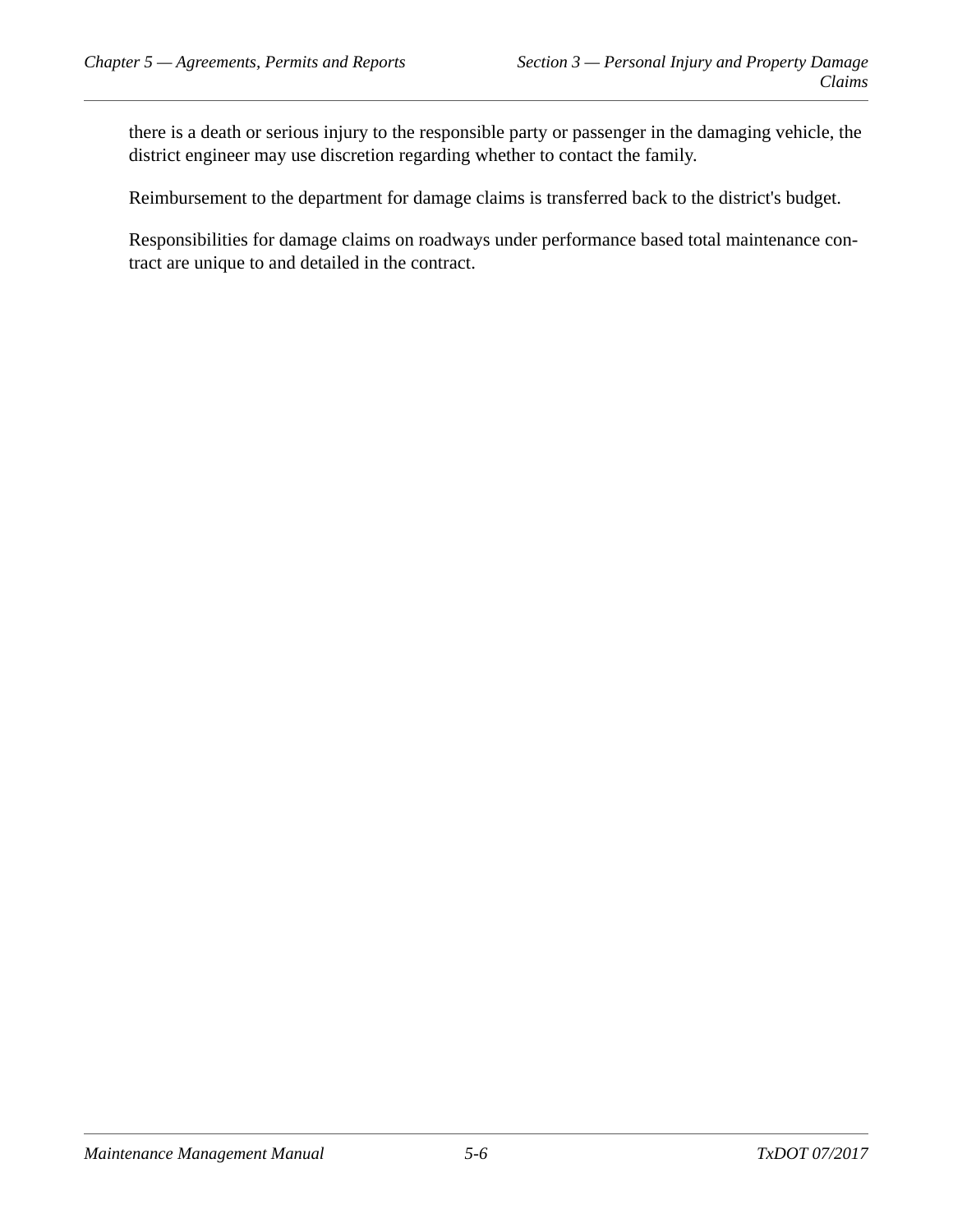# **Section 4 — River Water Use Certification**

# <span id="page-49-0"></span>**Authority**

By authority of an Order of th[e Texas](../glo/t.htm#GKLNJLML) Water Rights Commission (currently known as the Texas [Commission on Environmental Quality](../glo/t.htm#GKLNJLML)) dated September 11, 1968, the department is authorized to take and use small amounts (truck tanks) of water from public sources for maintenance and repair of the state highway system performed by state forces.

# **Reporting**

The department is required to file a report with the Texas Commission on Environmental Quality (TCEQ) stating the amount of unmetered public waters used for this purpose during each calendar year. The Maintenance Division reports this information to the TCEQ. Accordingly, each district must submit an annual estimate of this usage to the Maintenance Division at least a week before February 15. Districts reporting water use to a TCEQ Watermaster should report to the Maintenance Division that their water use for the year has been reported to a regional watermaster and, to avoid double reporting, not report quantities.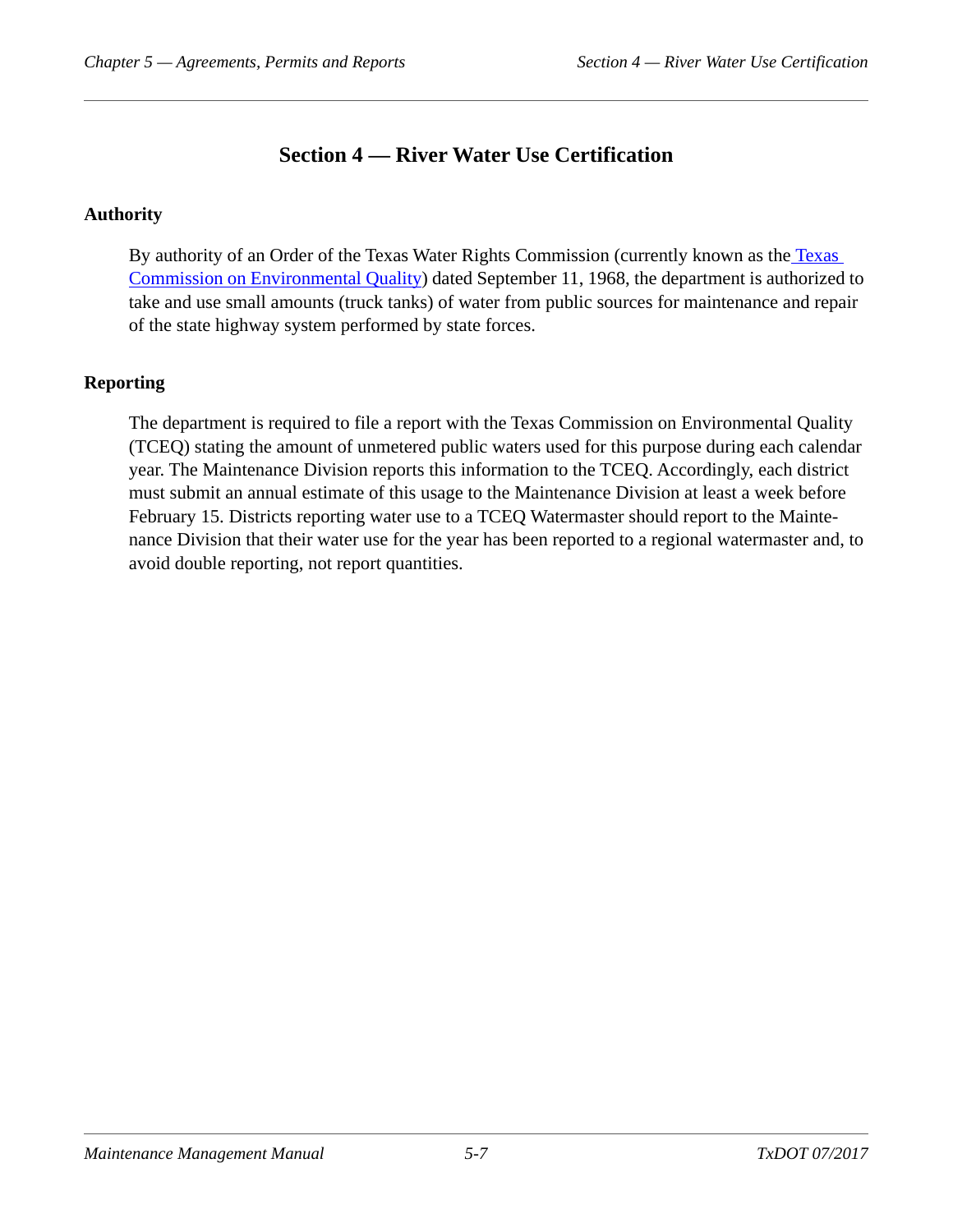# **Section 5 — Wetlands/Streambed Permits**

# <span id="page-50-0"></span>**Clean Water Act**

Section 404 of the Federal Water Pollution Control Act Amendments of 1977 (Clean Water Act) authorizes the [U.S. Army Corps of Engineers \(Corps\)](../glo/u.htm#i1001689) to regulate material removed from or placed into "waters of the United States." The jurisdiction of this law includes not only navigable waters but most other waters and wetlands adjacent to such waters.

## **Waters of the United States**

Waters of the U.S. can be any of the following:

- Natural streams which carry water
- Dry river beds that can carry water
- $\triangleleft$  Mud flats, sand flats
- Meadows, Playa lakes and
- Numerous other areas that may or may not have water in them at the time of observation.

# **Wetland Defined**

The Corps and the U.S[. Environmental Protection Agency](../glo/e.htm#i1005286) (EPA) jointly define wetlands as "those areas that are inundated or saturated by surface or ground water at a frequency and duration sufficient to support, and that under normal circumstances do support, a prevalence of vegetation typically adapted for life in saturated soil conditions."

Three characteristics identify wetlands: vegetation, soil and hydrology. Indicators of all three must be present during some part of the growing season for an area to be a wetland. The area may be a wetland if any of the following exist:

- The area is in a floodplain or has low spots in which water stands at or above the soil surface during the growing season. **Caution**: Many wetlands lack both standing water and waterlogged soils during at least part of the growing season
- The area has plant communities that commonly grow in areas with standing water for part of the growing season. Examples include cypress swamps, cordgrass marshes, and cattail marshes.
- The area is periodically flooded by tides, even if only by strong, wind-driven or spring tides.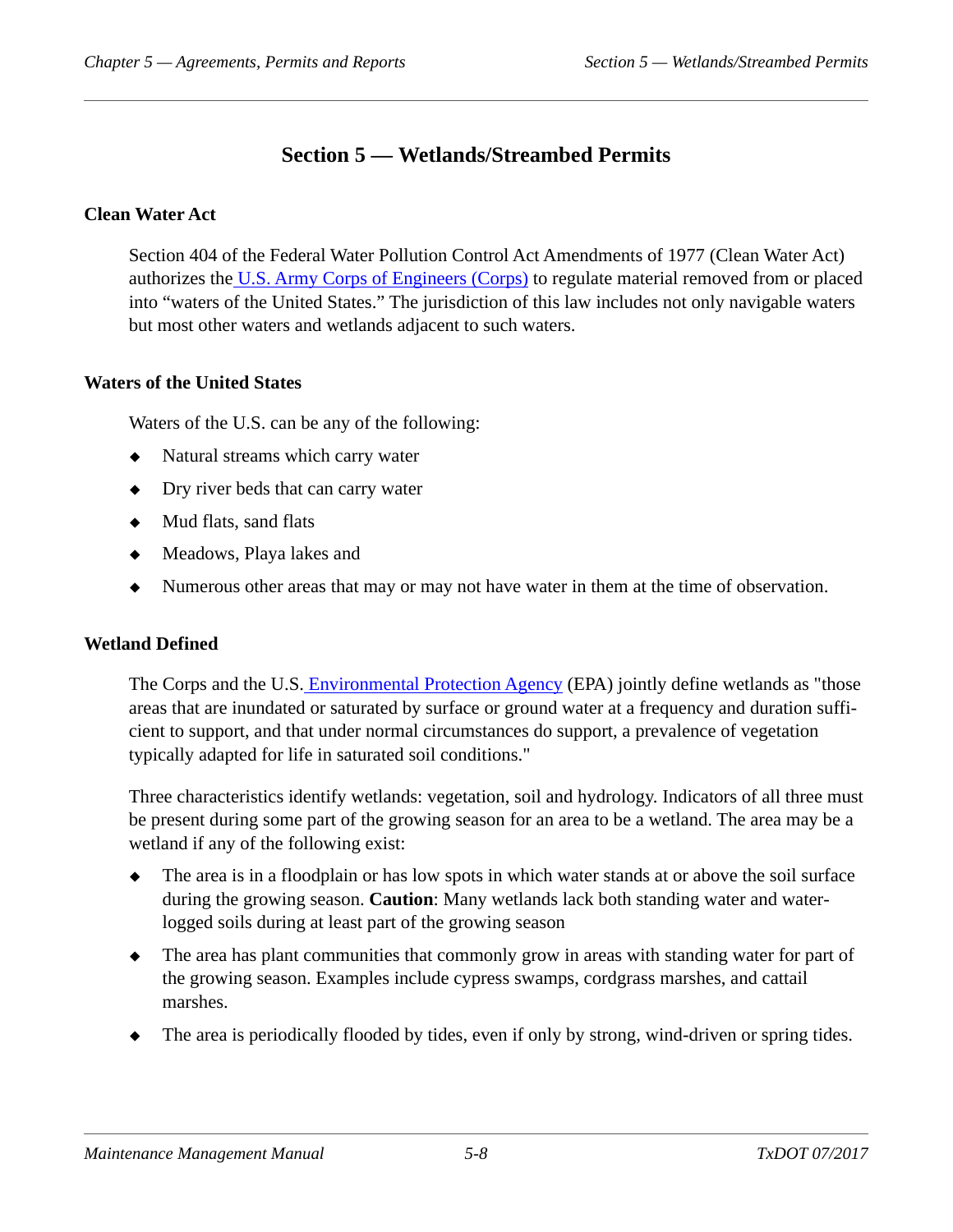## **Section 404 Permits**

Section 404 Permits are required by the U.S. Army Corps of Engineers (USACE) in relation to work that will add or remove discharge of material in "waters of the U.S." and associated wetlands. For additional guidance refer to the Environmental Manual.

# **Activities That Require Permits**

Activities in wetlands or streambeds that may require a permit include, but are not limited to:

- placement of fill material
- excavation
- levee and dike construction
- mechanized land clearing
- bridge and road construction

Activities typically do not require a 404 Permit, if they:

- Do not disturb the soil underlying a Water of the U.S.
- Do not result in the placement of fill material into a Water of the U.S.
- Do not involve the removal (dredge) of material from a Water of the U.S.

Before beginning any work in streambeds or suspected wetlands, consult your district environmental coordinator to determine if a permit is needed.

#### **404 Permitting for Maintenance Activities**

Maintenance activities that involve dredge or fill of material within a Water of the U.S. can usually be permitted under the Section 404 Nationwide Permit Program (NWP). These permits address specific activities that would result in pre-approved impacts, and authorizes those activities and impacts as long as the permittee complies with the conditions of published permit being sought. Some activities that typically do not require 404 permits are grass and wildflower establishment, noxious weed control, chemical vegetation control, right of way mowing and trimming.

There are currently over 40 types of nationwide permits, with several that are frequently used to permit maintenance activities. With few exceptions, anticipate that pre-construction notice (PCN) will be required and provided to the USACE prior to the work being performed. Once an approval has been obtained from the USACE, the activity may commence. Plan ahead and consult with your district environmental coordinator to determine the most appropriate 404 permit type. A listing of all 404 Nationwide Permits can be located on the USACE website.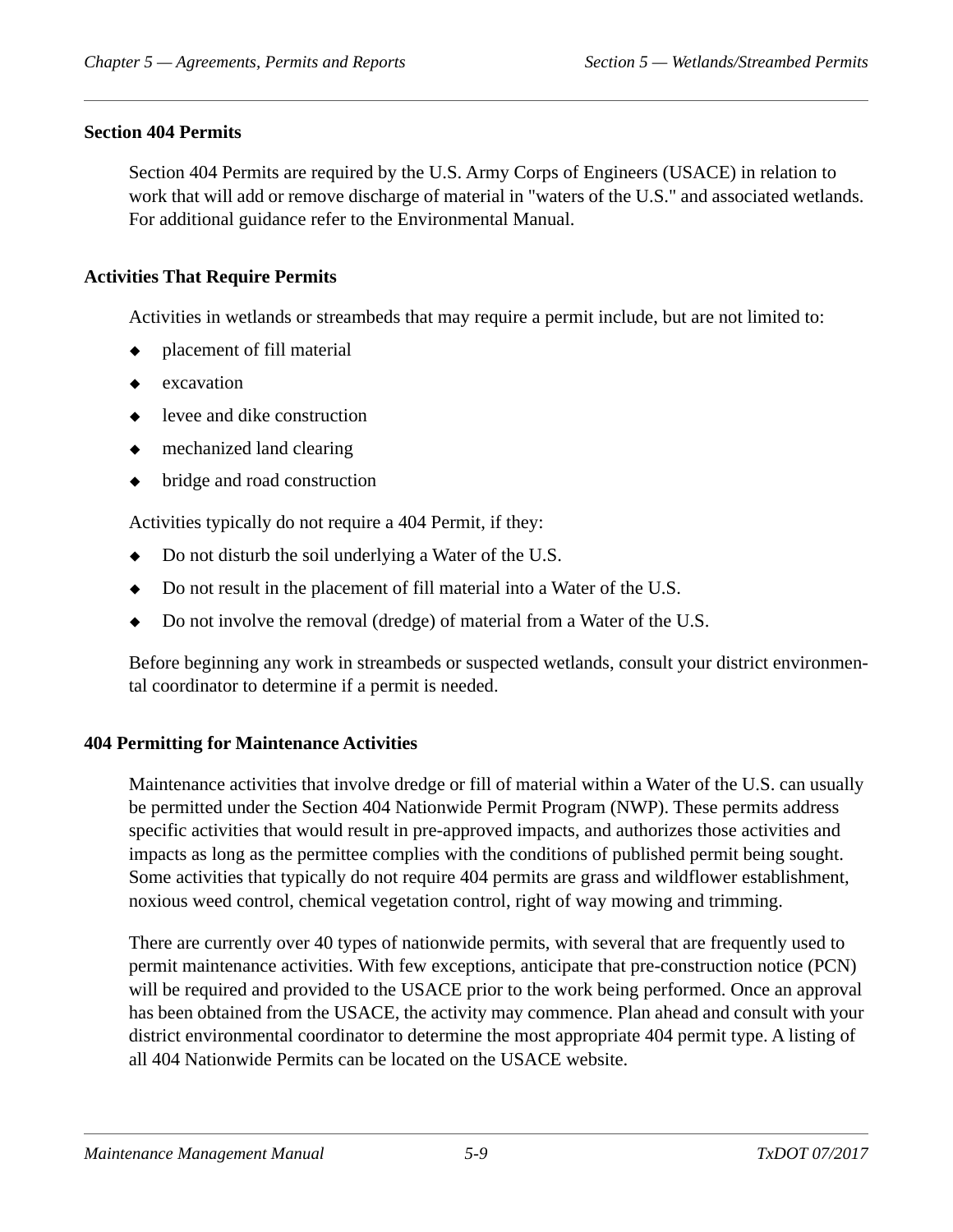# **Section 6 — Storm Water Management**

## <span id="page-52-0"></span>**Introduction**

Maintenance of the highway system should be performed not only with the goals of safety and efficiency but also in an environmentally sensitive manner. One of the most important environmental issues confronting the department is water quality. Although the impacts of runoff pollution on receiving waters from our facilities may not be significant, it is generally recognized that responsible agencies may be required by federal and state regulations to apply the best management practices available to reduce pollutant loads entering water bodies.

# **Policy**

The department should use best management practices when contracting for or performing maintenance on the state's highways and rights-of-way. Although the publication "Storm Water Management Guidelines for Construction Activities" was developed for construction, it is a good guide and has measures that can be used directly for maintenance activities. One of the basic principles is to ensure proper use, storage and disposal of materials to minimize and/or prevent storm water pollution. The development and implementation of best management practices minimize runoff of contaminants from pavements and bridges.

# **Texas Pollutant Discharge Elimination System (TPDES) - Construction General Permit (CGP) (TXR150000)**

This permit was issued as part of the Texas Pollution Discharge Elimination System (TPDES), for discharging storm water from construction sites to the surface waters of the state. Although the title of the permit only mentions construction, it also affects maintenance. It allows storm water discharges from state force contract maintenance work sites provided that specific guidelines are followed. Work that disturbs less than one acre is generally excluded from the regulatory requirements. Therefore, unless a work activity is excluded from construction general permit (CGP), it must comply with the CGP's requirements.

# **CGP Excluded Activities**

The following maintenance activities are excluded from requiring compliance with the CGP, regardless of the acreage involved.

- Work "performed to maintain the original line and grade, hydraulic capacity, and original purpose of a ditch, channel, or other similar storm water conveyance." In other words, ditch and channel cleaning for maintenance reasons.
- Routine grading of dirt roads, clearing of the rights of way and shoulder blading.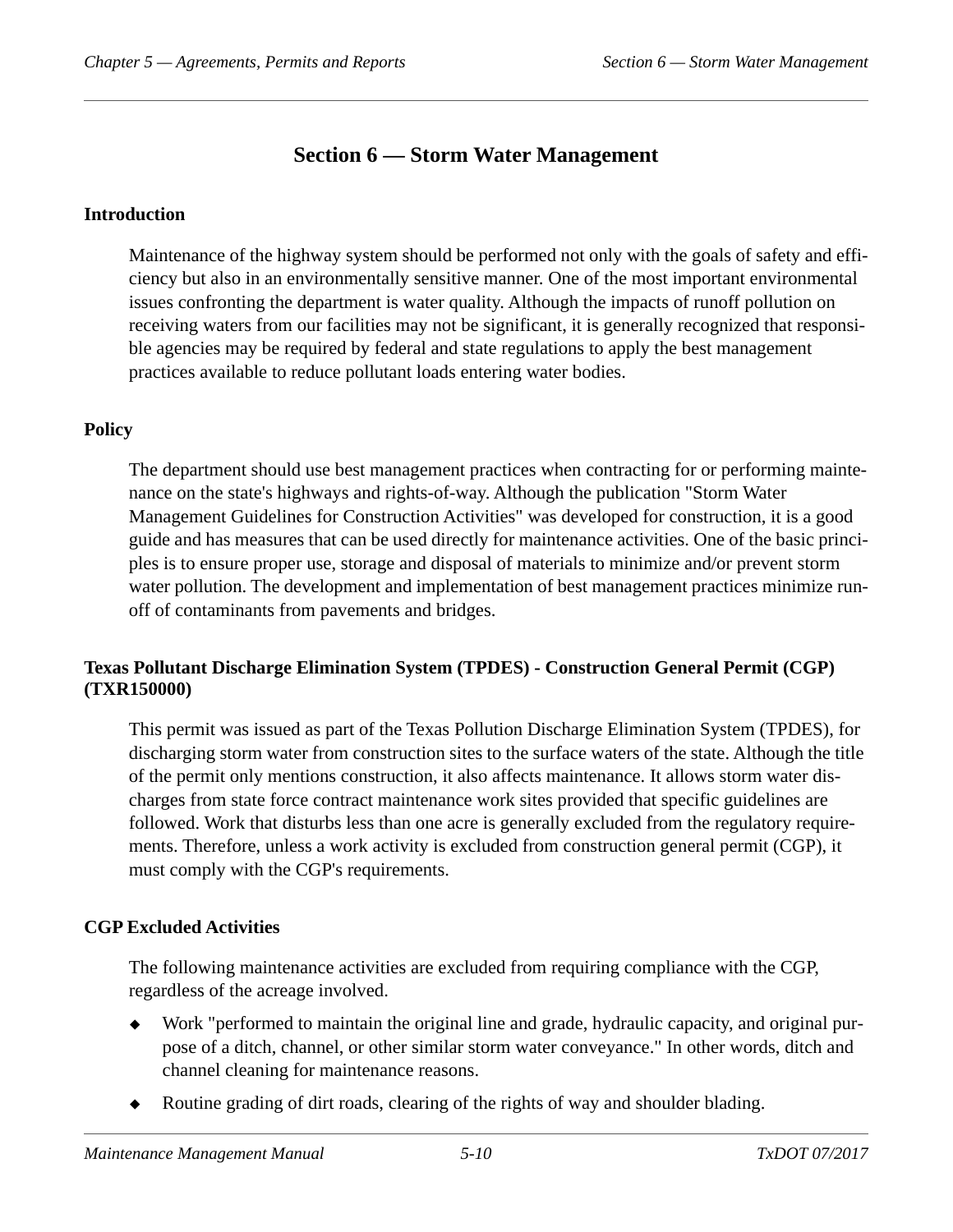Pavement work such as seal coats, overlays, and spot base repair.

While these activities are excluded from the CGP requirements, they may still require a U.S. Army Corps of Engineers 404 permit. In addition, even if an activity is excluded, but it has the potential to produce erosion, always employ best management practices.

#### **Activities Not Excluded from the CGP**

Any maintenance activity, not excluded above, should be considered a construction activity. Contact your District Environmental Quality Coordinator for guidance.

#### **CGP - Notices of Intent/Notices of Termination**

The procedures for filing Notices of Intent (NOI) and Notices of Termination vary by District. Contact your District Environmental Quality Coordinator (DEQC) for specifics.

When applicable, follow these general guidelines for determining your level of CGP coverage.

- Projects impacting less than one acre do not require coverage under CGP, but do require appropriate Best Management Practices (BMP).
- Projects not exempted by the CGP that disturb one or more acres require a Storm Water Pollution Prevention Plan (SW3P) and a Construction Site Notice (CSN) to be posted on the site prior to beginning work.
- Projects not exempted by the CGP that disturb five or more acres require a Notice of Intent (NOI) to be submitted to TCEQ prior to the commencement of earth disturbing activities. A Notice of Termination (NOT) must be submitted to TCEQ after construction is complete and the site has been re-vegetated to 70 percent of the native background cover.

#### **CGP Summary**

In summary, it is necessary to:

- Preserve the existing vegetation when possible
- Minimize disturbances
- Re-vegetate quickly (generally should be initiated within 14 days after activities temporarily or permanently cease on portion of the site)
- Install sediment controls (e.g. silt fence, rock filter dam) at all down-slope boundaries of the site, and side-slope boundaries when appropriate.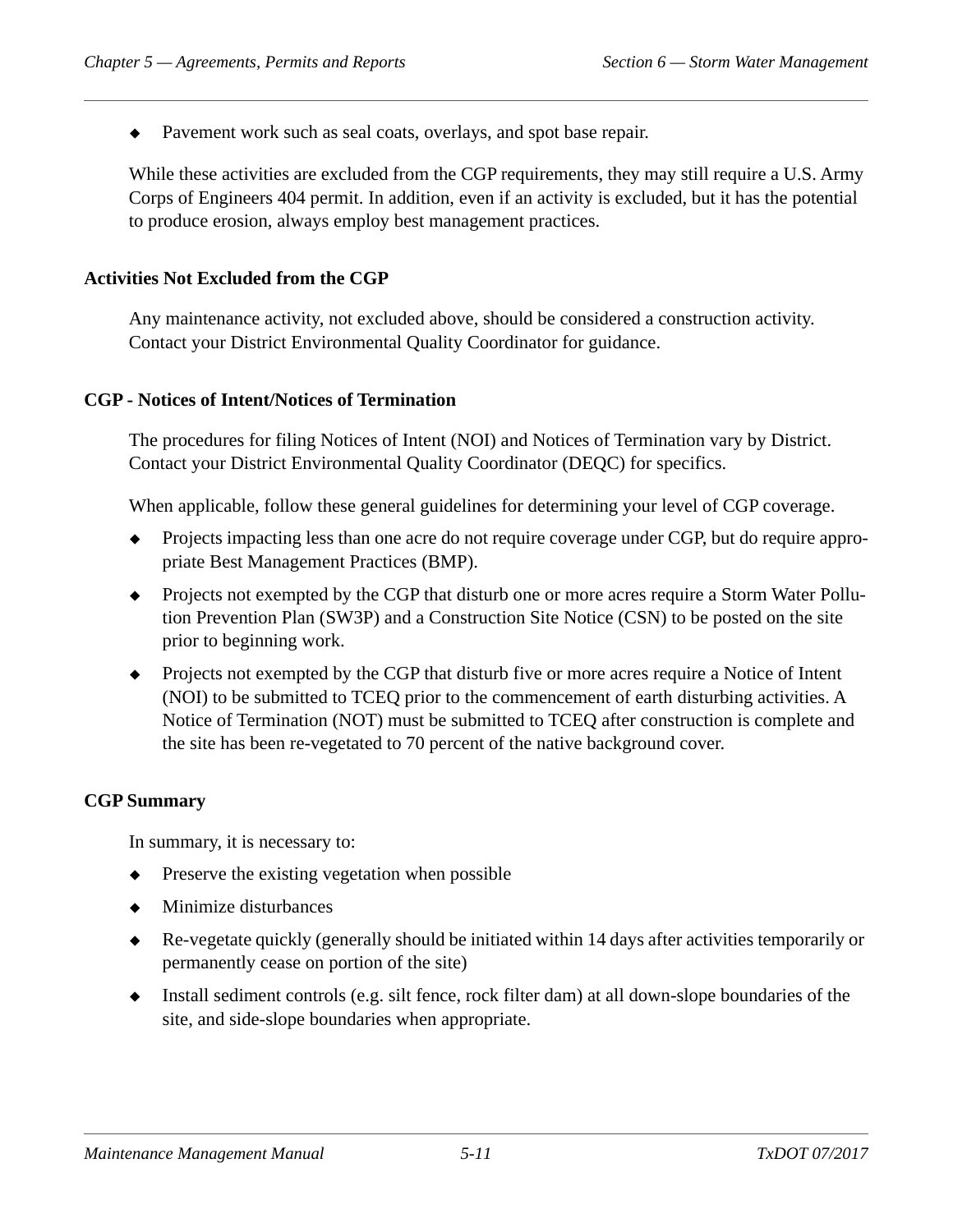# **Section 7 — Major Accident or Unusual Incident Reporting**

# <span id="page-54-0"></span>**Reporting**

When any major accident or unusual incident occurs on the highway system which impedes traffic movement or highway operations, or affects the highway facility through closure, detour or work stoppage, notify the Occupational Safety Division (OCC). Refer to the [Occupational Safety Manual](../occ/incident_and_nearmiss_event_reporting_requirements.htm) for an explanation of the types of accidents to report.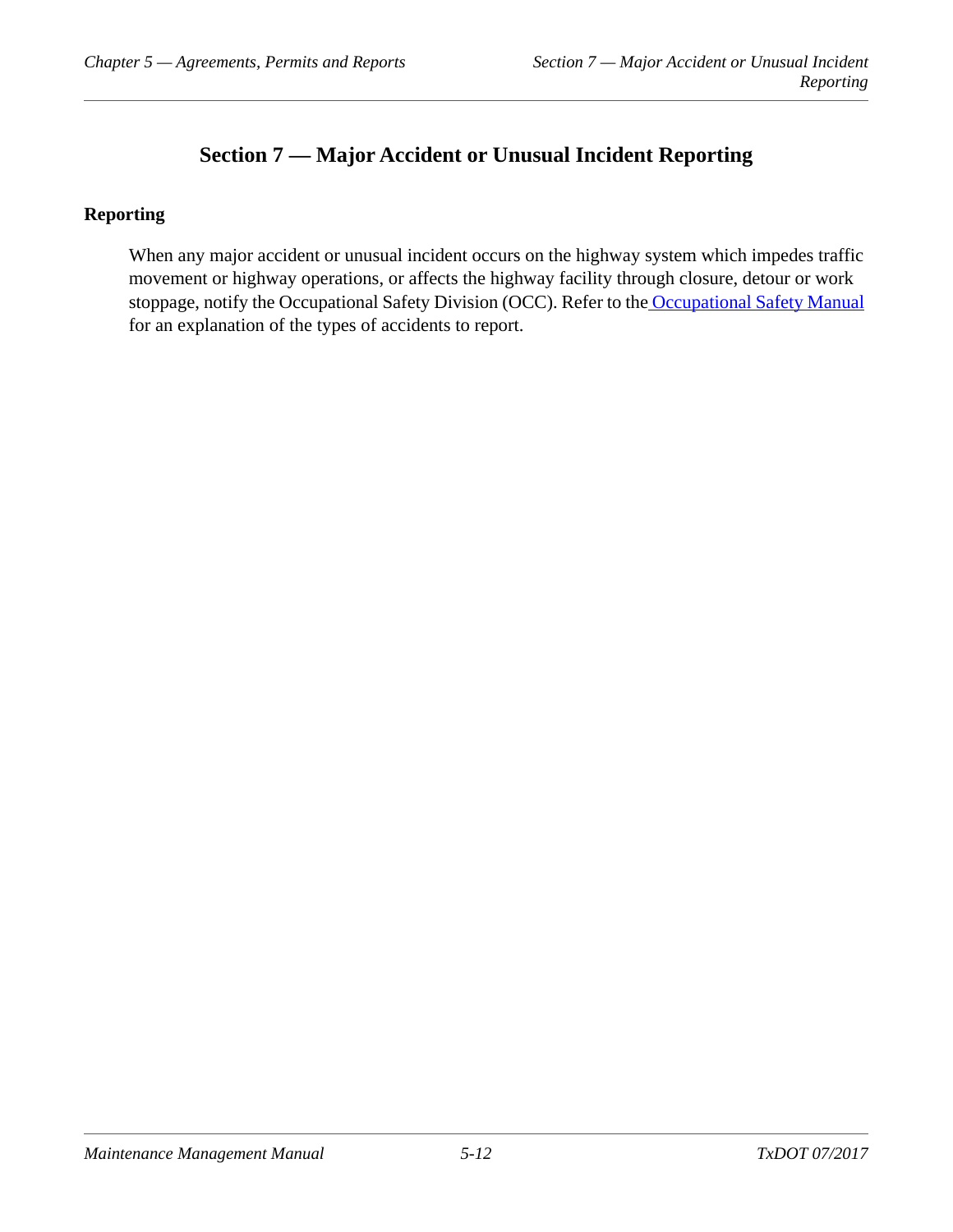# **Section 8 — Highway Condition Reporting System**

#### <span id="page-55-0"></span>**Purpose**

The Highway Condition Reporting System (HCRS) allows the department to collect, process, and display accurate and timely highway condition information for all roads on the state highway system. The major elements of HCRS are the HCRS Data Entry Web page and the HCRS Statewide Web site. The Travel Division's **Highway Condition Report Manual** contains more information.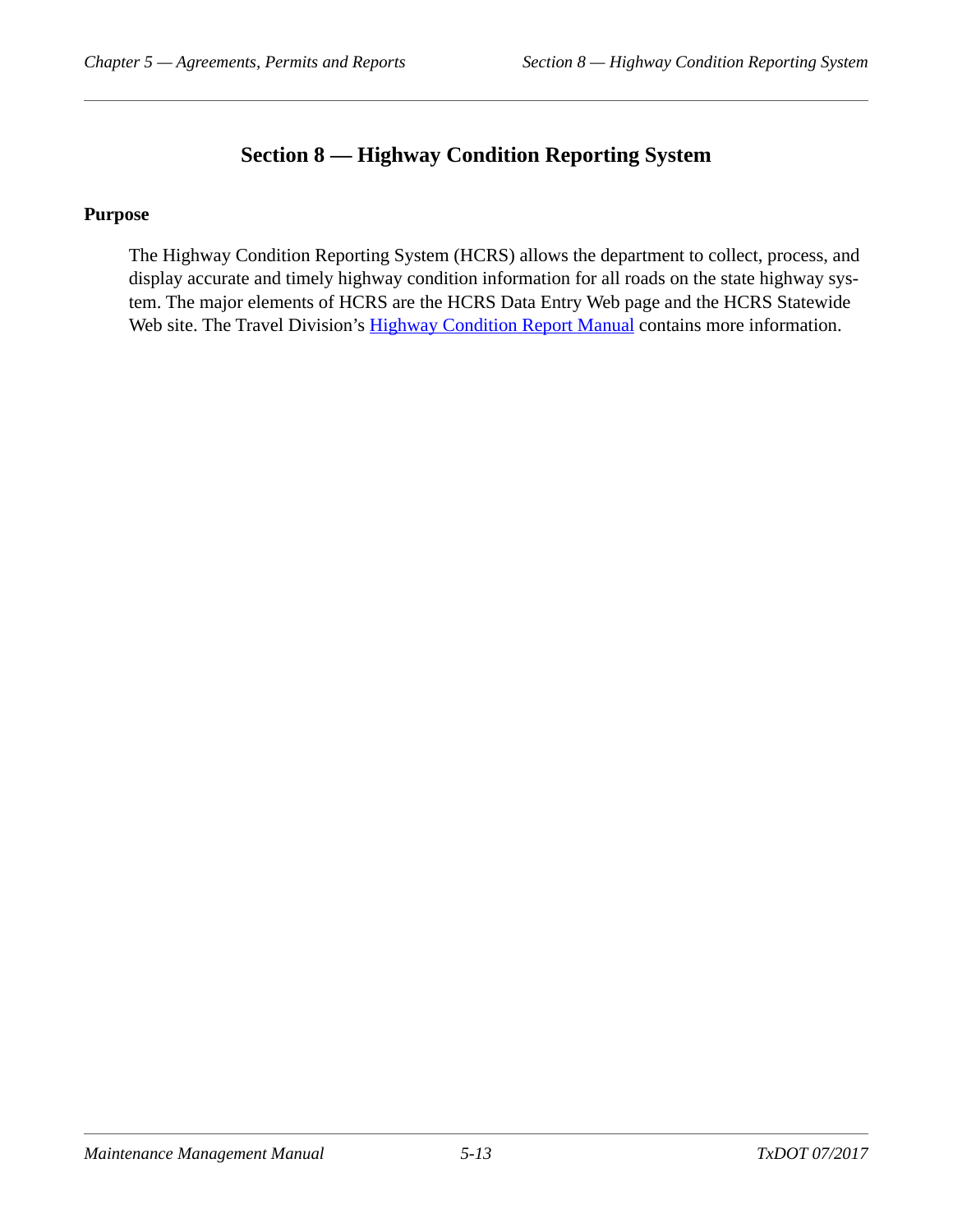# **Section 9 — Storage Site Agreements**

## <span id="page-56-0"></span>**General Procedure**

Each district or division desiring to lease storage sites should furnish the Maintenance Division (MNT) a memo giving detailed reasons why the storage site is necessary. The agreement should be executed on the standard [Form 2042,](http://www.txdot.gov/txdoteforms/GetForm?formName=/2042.xdp&appID=/MNT&status=/reportError.jsp&configFile=WFServletConfig.xml) Agreement For Storage Site Lease. The district engineer should sign the agreement before it is submitted to MNT for execution and handling.

When leasing railroad property, the railroad company prepares a lease agreement that the department must sign prior to final execution by the railroad.

#### **Submission**

Submit each lease to MNT a minimum of thirty days in advance of the effective date.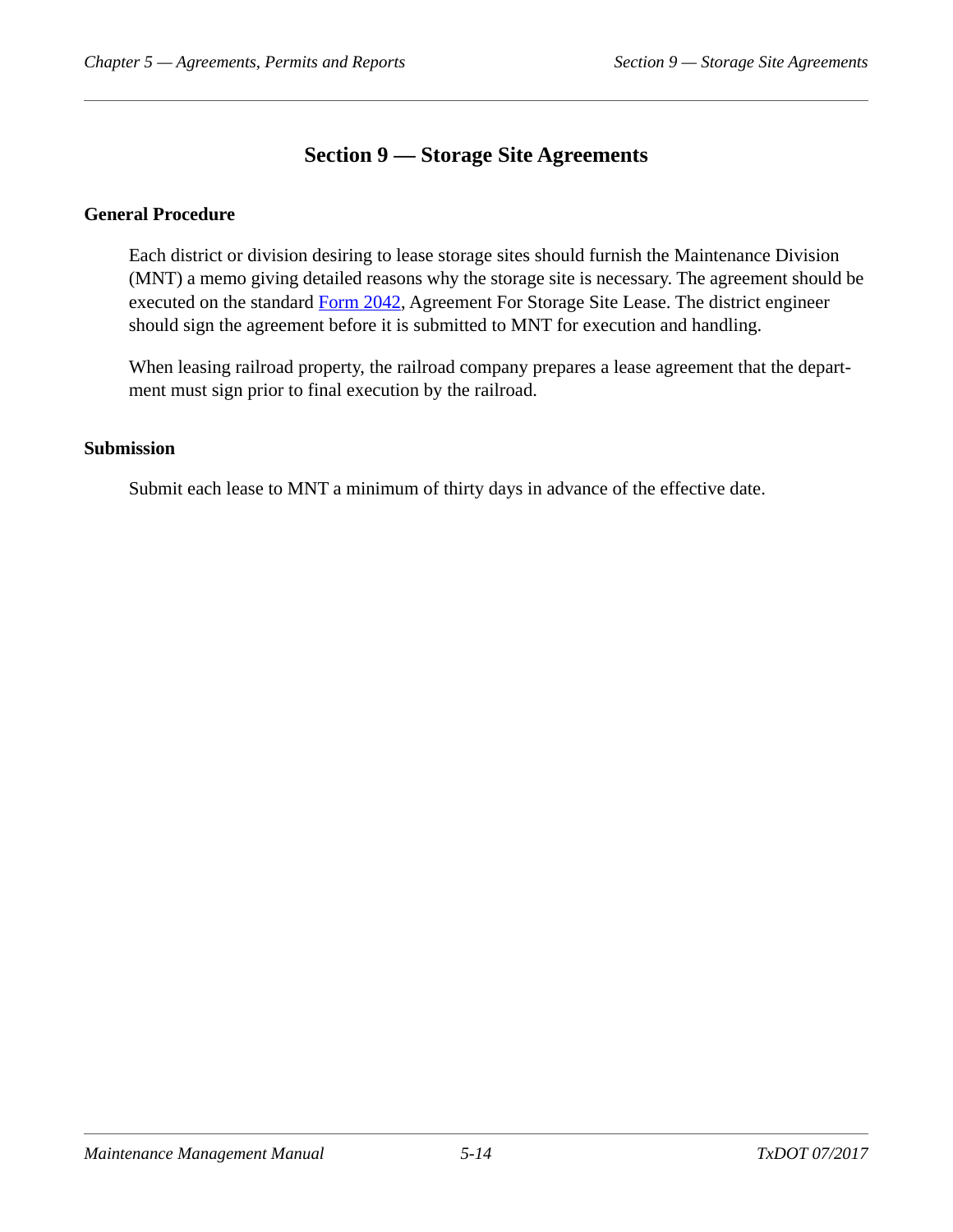# **Chapter 6 — Management Information Systems**

#### **Contents:**

[Section 1 — Overview](#page-58-0)

[Section 2 — Maintenance Management System](#page-59-0)

[Section 3 — Pavement Management Information System](#page-61-0)

[Section 4 — Texas Maintenance Assessment Program](#page-62-0)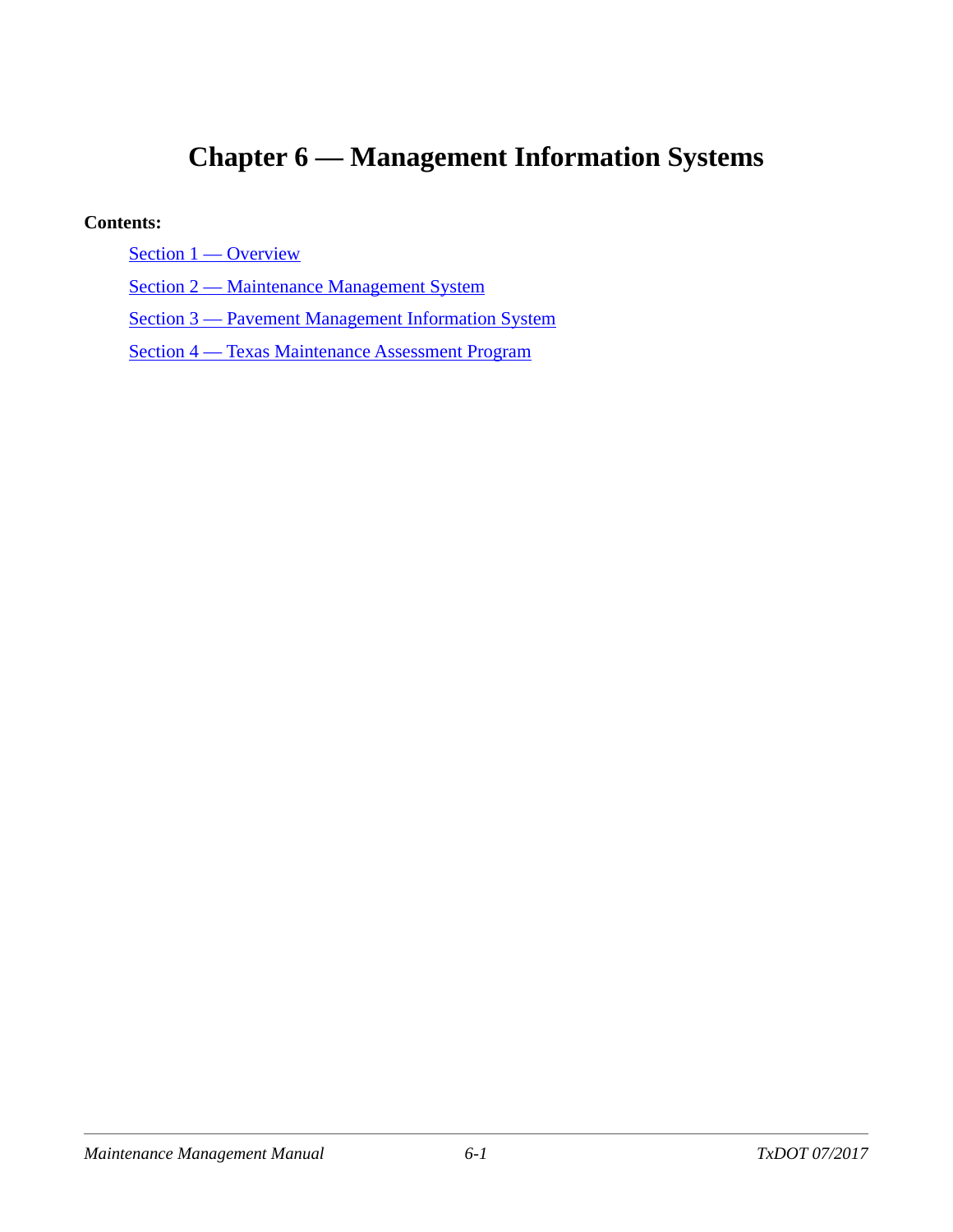# **Section 1 — Overview**

## <span id="page-58-0"></span>**Introduction**

Management systems and assessment programs are used by maintenance personnel for planning and evaluating the level of service provided by maintenance operations. These include the:

- $\triangleleft$  Maintenance Management System (MMS)
- Pavement Management Information System (PMIS)
- Texas Maintenance Assessment Program (TxMAP).

## **Maintenance Management System (MMS)**

MMS is used to provide data for planning and scheduling maintenance activities. This chapter includes a brief introduction to this system.

## **Pavement Management Information System (PMIS)**

Like MMS, the PMIS provides standard reports used for evaluating and planning. This chapter includes a brief introduction to this system.

#### **Texas Maintenance Assessment Program (TxMAP)**

TxMAP is a program that collects and reports maintenance performance data for pavement, roadside, and traffic operations elements of randomly selected roadway sections.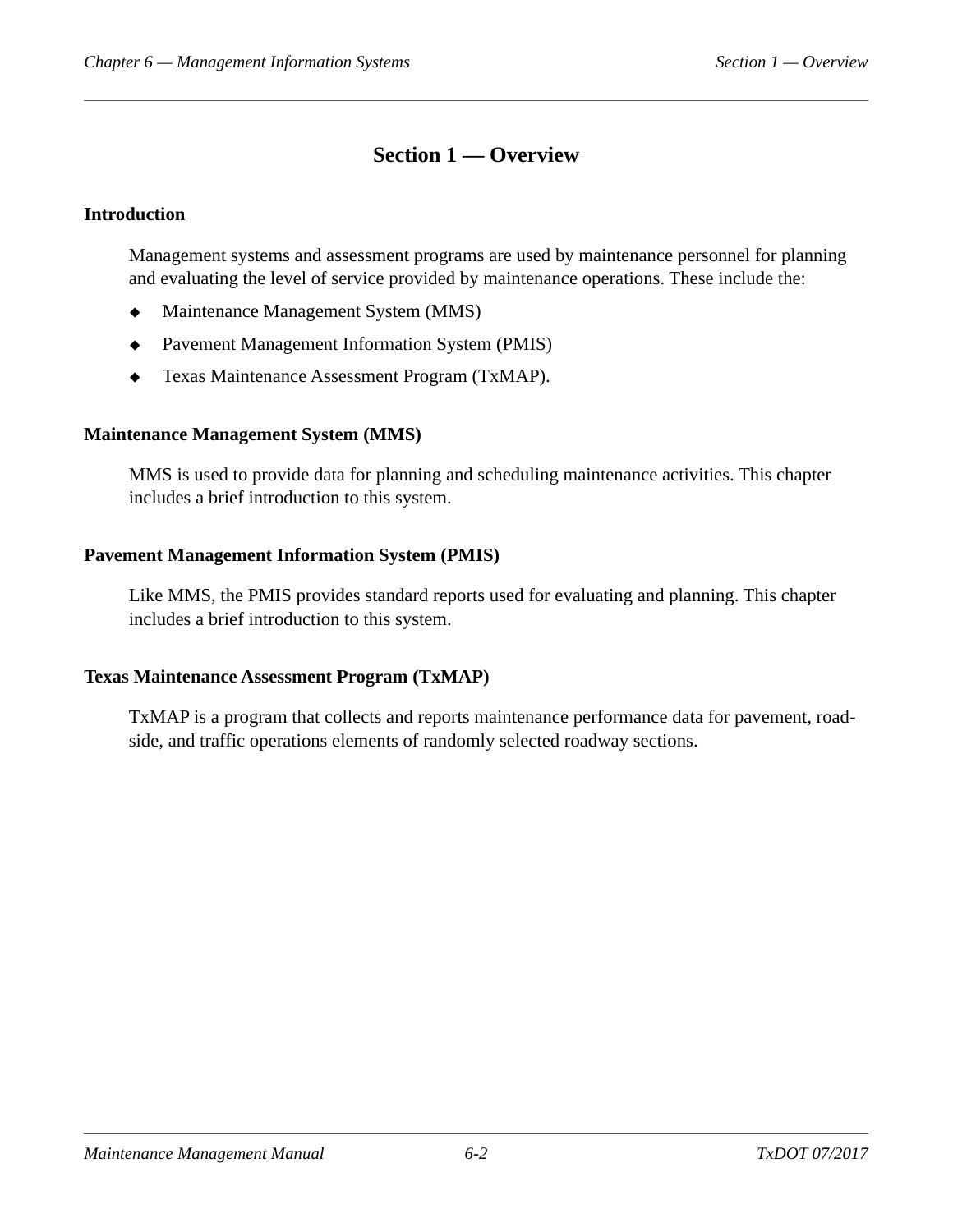# **Section 2 — Maintenance Management System**

#### <span id="page-59-0"></span>**Maintenance Management System (MMS) Defined**

The MMS is a web-based application that provides detailed statistics on highway maintenance activities in order to accomplish the following:

- provide data on work load and cost of maintenance activities to support budgeting and planning efforts
- provide a tool for analyzing maintenance activities so that production efficiency can be improved
- identify sections of highway with high maintenance costs as candidates for rehabilitation
- document the work accomplished in order to support the department's budget requests to the legislature
- provide data to compare costs of maintenance activities performed under contract with those performed by state forces
- provide tools to plan maintenance work including labor, equipment and material.

For more information on how to enter data or obtain reports from MMS, refer to the MMS tutorials on the [Maintenance Division's SharePoint site.](https://txdot.sharepoint.com/sites/division-MNT/compass/SitePages/Home.aspx)

#### **Function Codes for Maintenance**

Designated function codes categorize work activities. Maintenance work must be charged to detailed function codes shown in [Code Chart 12.](http://crossroads/org/fin/Instr_Ref/CodeCharts/CC12sg78.pdf) Detailed descriptions of these function code can be found in the Code Chart 12 Guidelines posted on the [Maintenance Division Crossroads site](http://crossroads/org/mnt/). Function codes are divided into eight general areas of maintenance work listed below:

#### **Function Codes for Maintenance Work**

| <b>Work Area Codes</b> | <b>Description</b>        |
|------------------------|---------------------------|
| 100 series             | Base and Subgrade         |
| 200 series             | <b>Bituminous Surface</b> |
| 300 series             | <b>Concrete Pavement</b>  |
| 400 series             | Shoulders & Approaches    |
| 500 series             | Roadside                  |
| 600 series             | <b>Bridge Maintenance</b> |
| 700 series             | <b>Traffic Service</b>    |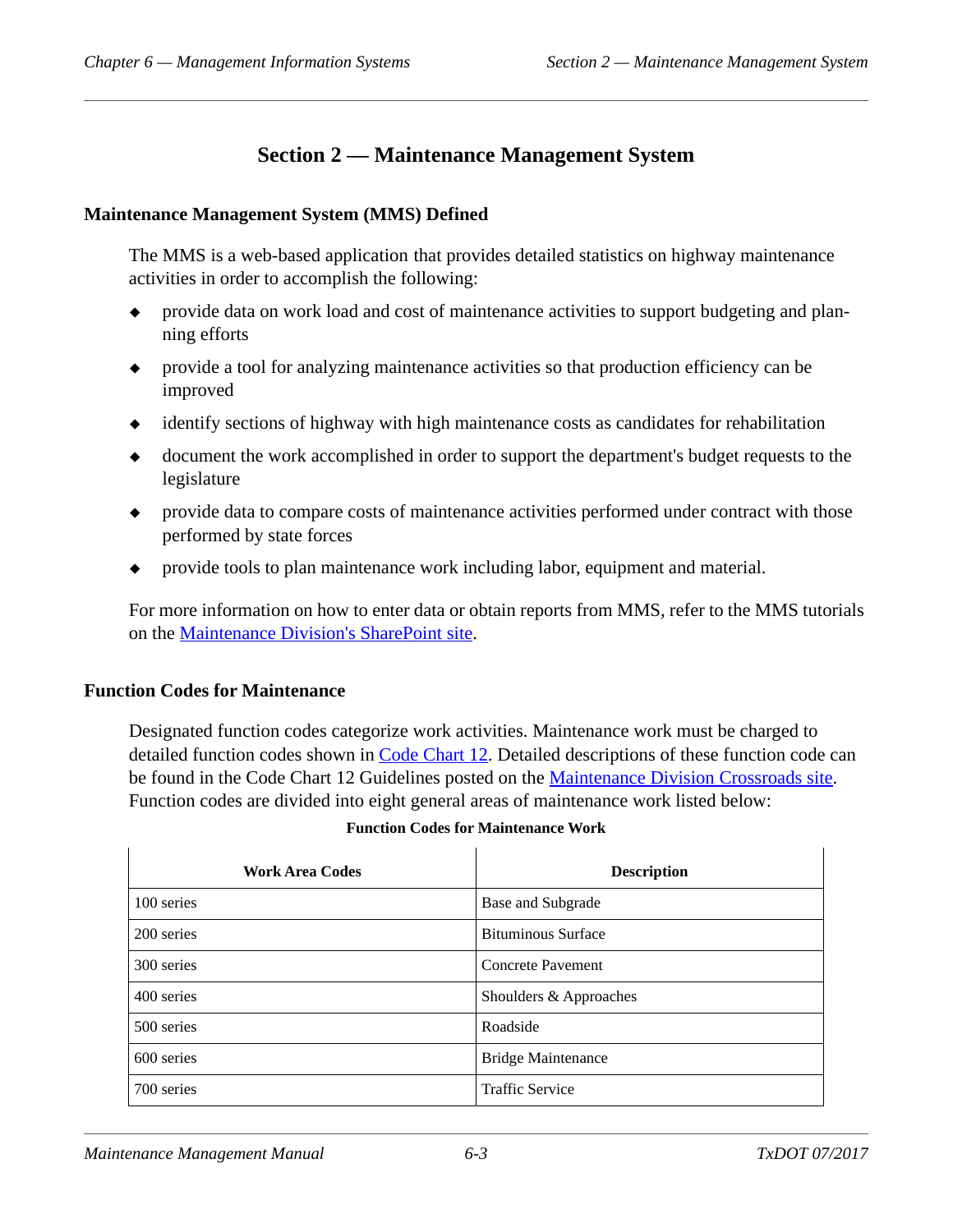#### **Function Codes for Maintenance Work**

| <b>Work Area Codes</b> | <b>Description</b>               |  |
|------------------------|----------------------------------|--|
| 800 series             | <b>Extraordinary Maintenance</b> |  |

#### **MMS Interfaces**

The department uses the MMS to input roadway maintenance data into the following systems: **MMS Interfaces**

| <b>System</b>                            | <b>Abbreviation</b> | <b>Tracks</b> |
|------------------------------------------|---------------------|---------------|
| Salary and Labor Distribution System     | <b>SLD</b>          | employee time |
| <b>Equipment Operations System</b>       | <b>EOS</b>          | equipment use |
| <b>Material Supply Management System</b> | <b>MSMS</b>         | material use  |

Interfaces between the [Construction and Maintenance Contract System](../glo/c.htm#i1014582) (CMCS) and SiteManager allow the MMS to capture contract maintenance activity data.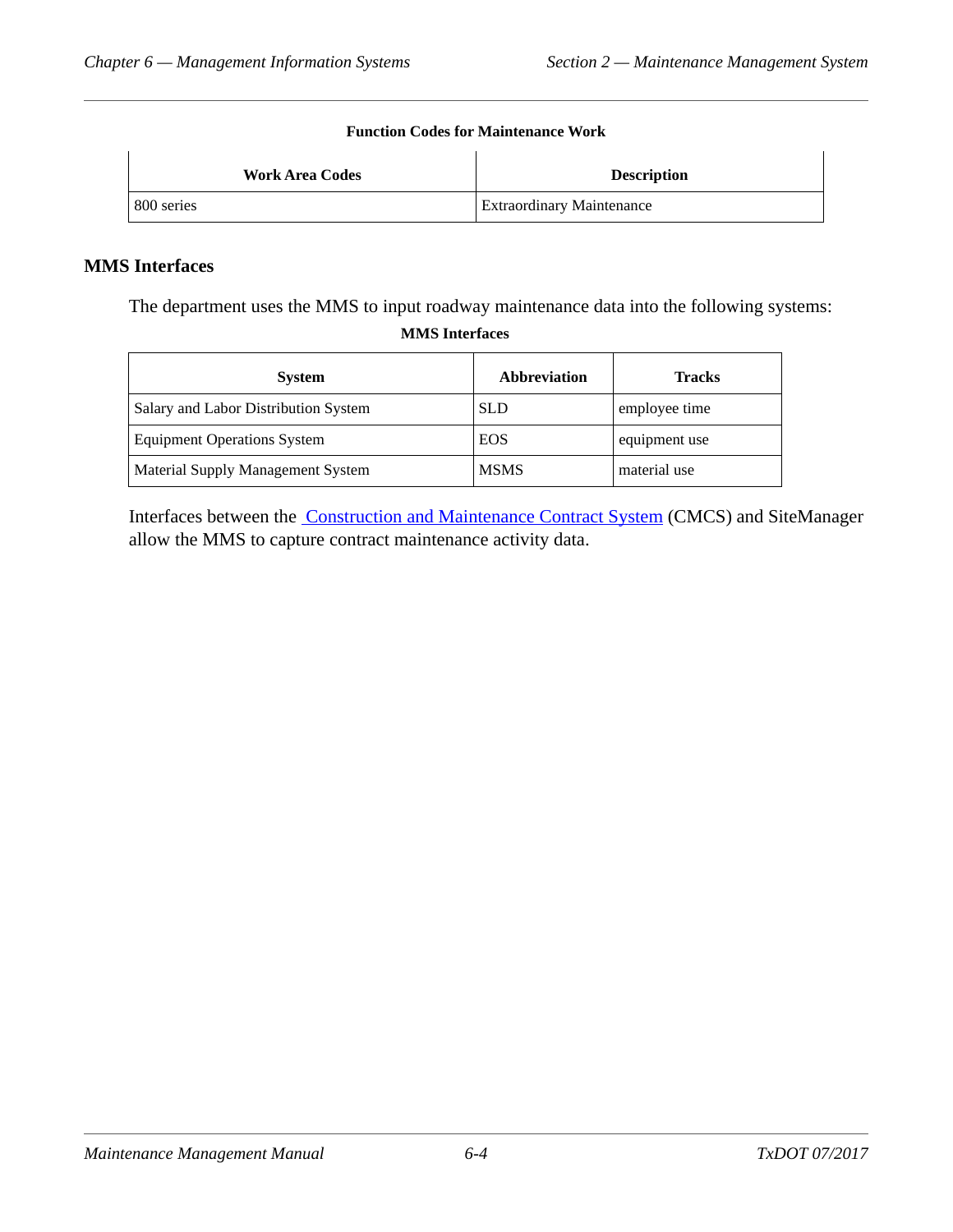# **Section 3 — Pavement Management Information System**

## <span id="page-61-0"></span>**Pavement Management Information System (PMIS) Defined**

The PMIS is an automated system for storing, retrieving, analyzing, and reporting pavement condition information. It can be used to retrieve and analyze pavement information to compare maintenance and rehabilitation treatment alternatives, monitor current pavement conditions, and estimate total pavement needs. Refer to the *[Pavement Management Information Systems Manual](../pma/index.htm)* for additional information.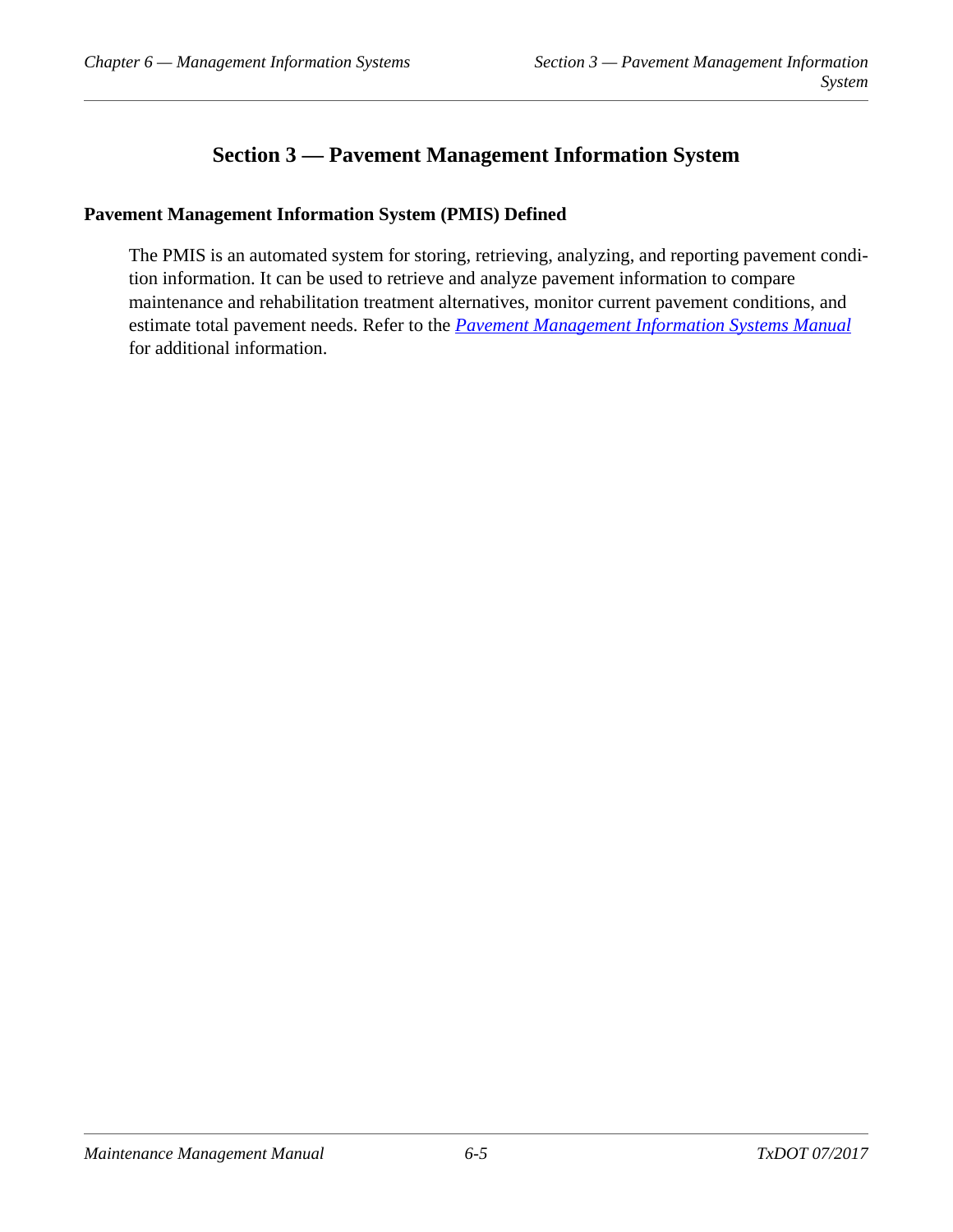# **Section 4 — Texas Maintenance Assessment Program**

#### <span id="page-62-0"></span>**Texas Maintenance Assessment Program (TxMAP) Background**

TxMAP was developed by the Maintenance Division in 1999 to document the condition of the state highway system and to meet the requirements of Government Accounting Standards Board Statement 34 (GASB34).

# **Benefits**

Annually, the program collects maintenance performance data on approximately 4000 one mile roadway sections and the associated right of way. Assessments are performed on 5% of the noninterstate highway system centerlines miles and 10% of the Interstate system centerline miles in Texas. The annual TxMAP report provides the Administration information on how effectively the districts are performing the maintenance. It also documents the overall condition of the highway system and allows maintenance managers to monitor conditions to determine resource needs. Performance data through 2012 can be found on the Maintenance Division Crossroads site. In 2013, the Maintenance Division began loading the performance data into the Maintenance Management System.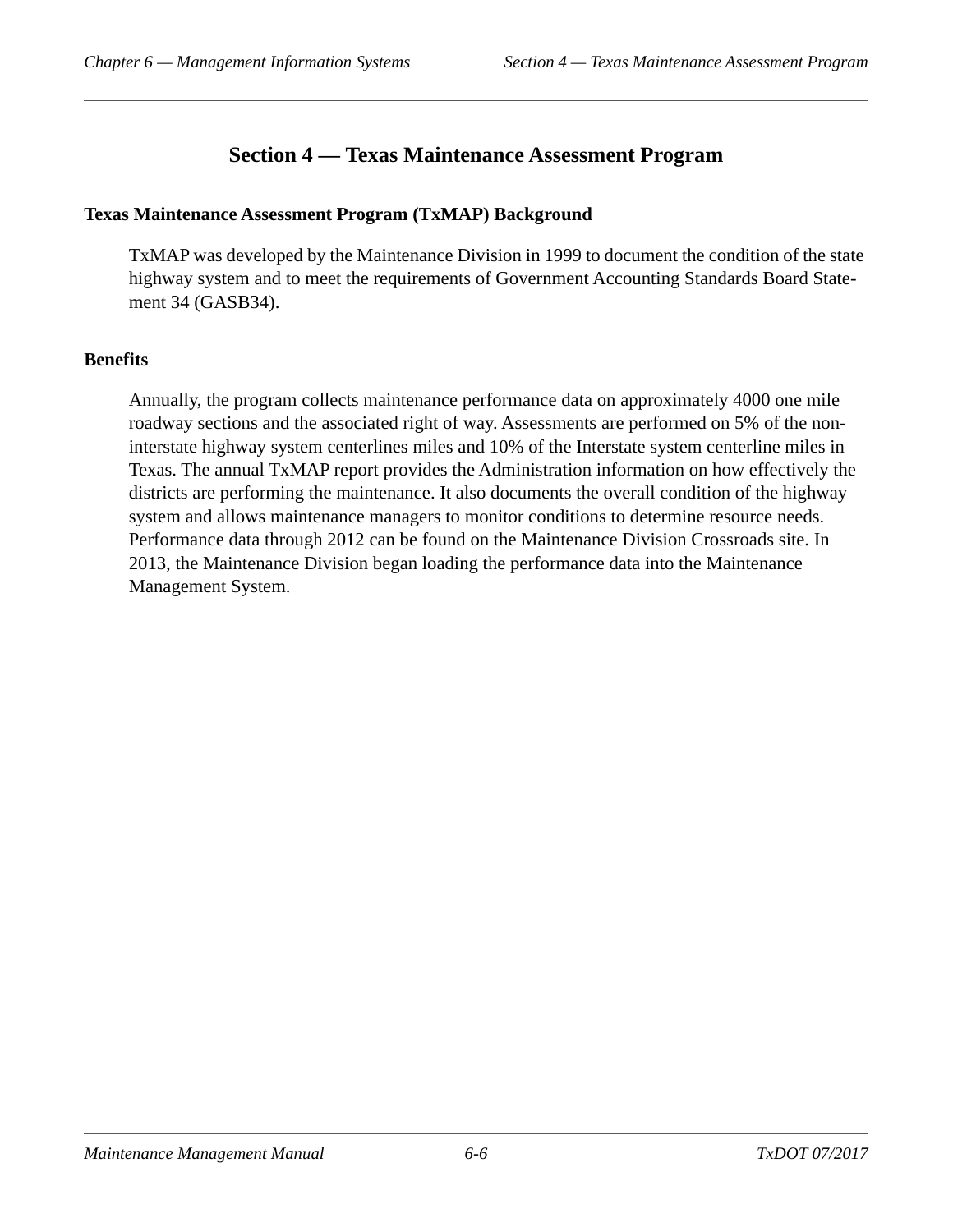# **Chapter 7 — Emergency Management**

#### **Contents:**

[Section 1 — Overview](#page-64-0)

[Section 2 — Disasters and National Emergencies](#page-65-0)

[Section 3 — Federal Reimbursement Programs](#page-67-0)

[Section 4 — Oil and Hazardous Material Spills](#page-68-0)

[Section 5 — Emergency Planning Roles and Responsibilities](#page-70-0)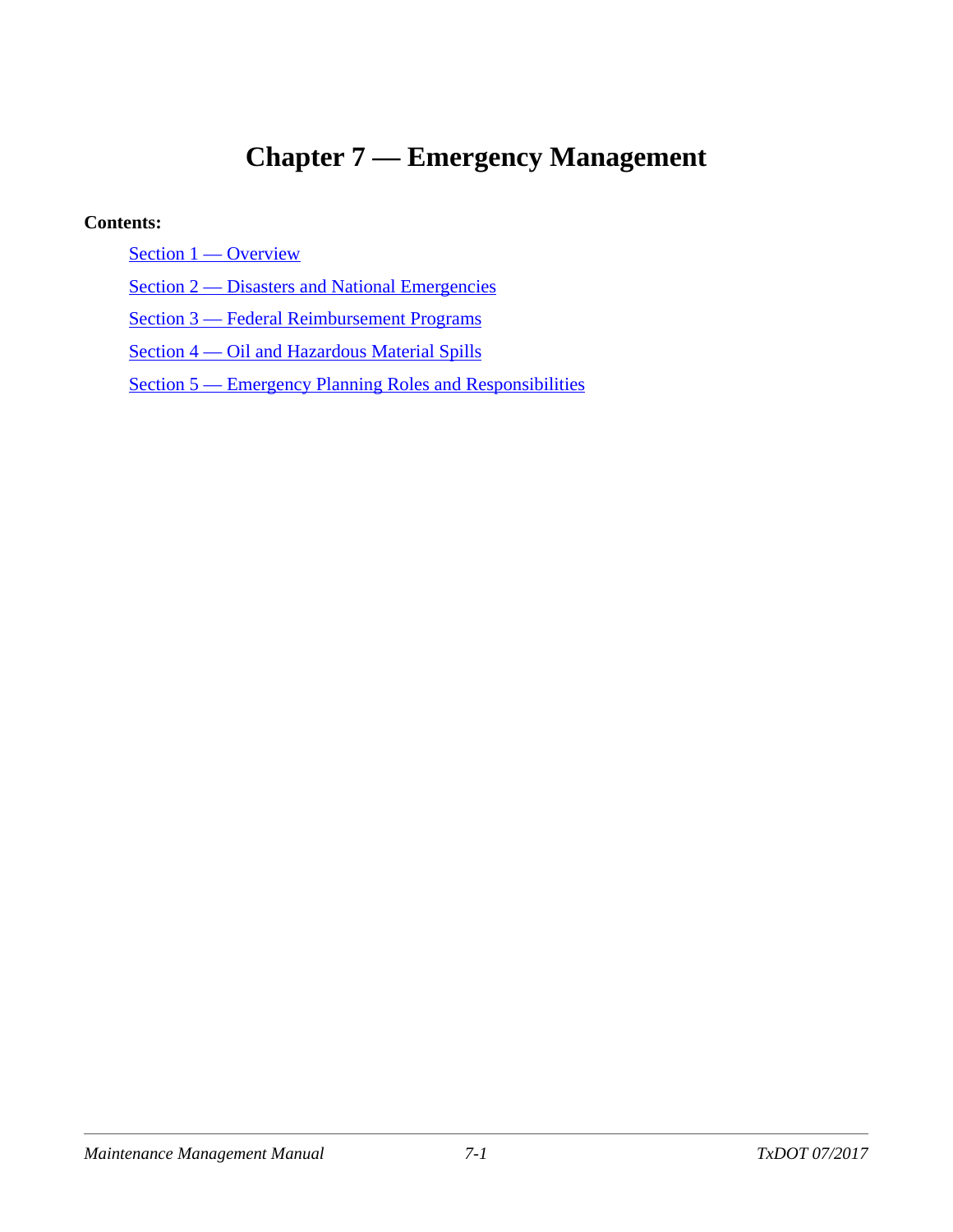# **Section 1 — Overview**

#### <span id="page-64-0"></span>**Purpose of This Section**

Manmade and natural emergencies by their very nature are difficult to handle. This section provides guidance for emergency response.

#### **Authority**

The State of [Texas](http://www.statutes.legis.state.tx.us/Docs/GV/htm/GV.418.htm) Emergency Management Plan was issued under the authority of the Texas [Disaster Act of 1975,](http://www.statutes.legis.state.tx.us/Docs/GV/htm/GV.418.htm) Chapter 418 of the Texas Government Code.

#### **Natural and Manmade Disasters**

The [State Emergency Management Plan](http://www.dps.texas.gov/dem/documents/planState/state_plan.pdf) identifies the responsibilities of all appropriate state agencies. The plan is available online on the Texas Department of Public Safety website. The Maintenance Division (MNT) is responsible for coordinating department disaster operations including basic National Incident Management System (NIMS) training.

#### **Role of the Department**

During any major emergency or disaster, the department may be required to provide assistance both on and off the right of way. Disaster emergency services provided to the public by the department should be in accordance with the State Emergency Management Plan. Each district must develop and distribute standard operating procedures for emergency preparation, response and recovery. All employees must be trained in the standard operating procedures including basic National Incident Management System (NIMS) training.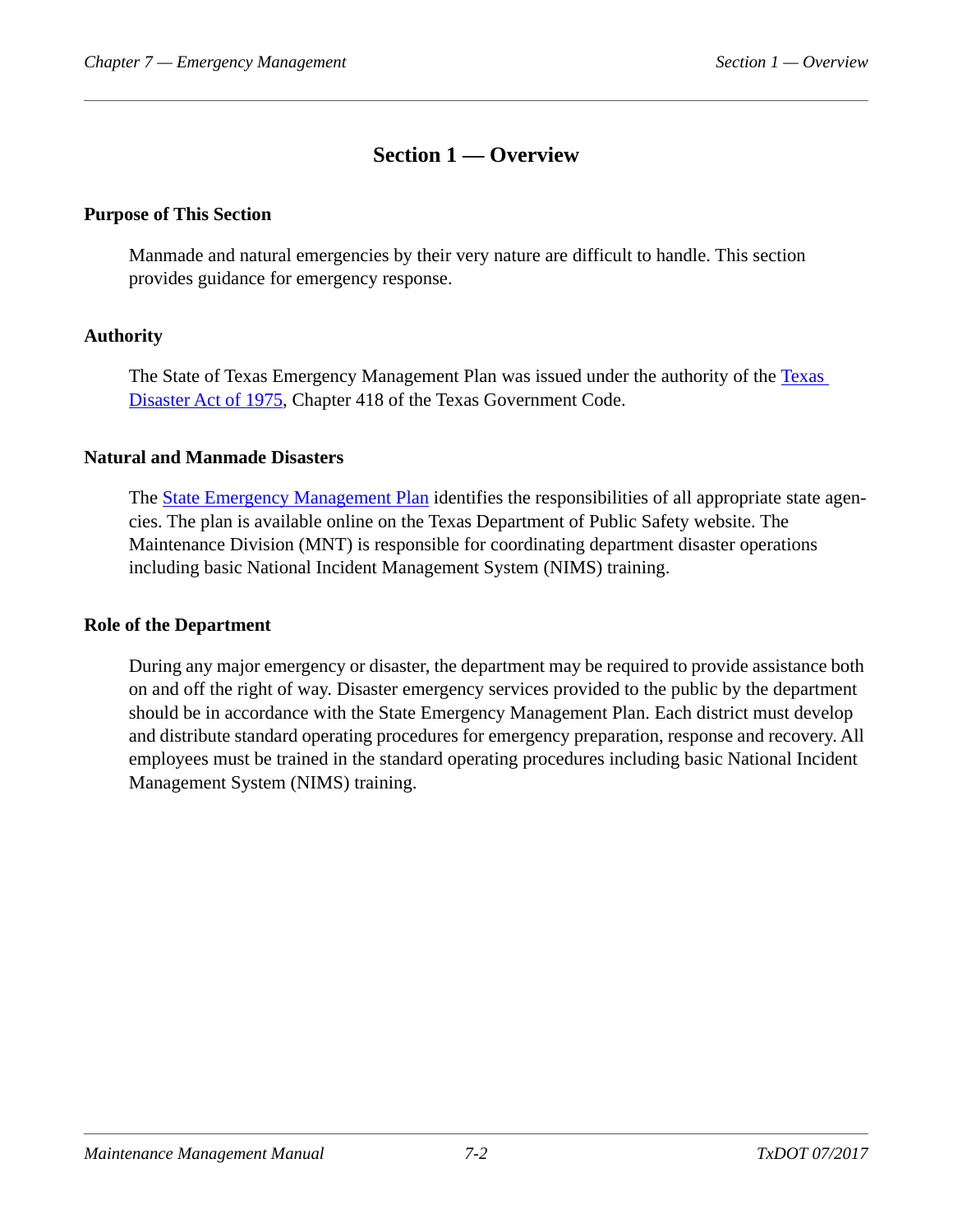# **Section 2 — Disasters and National Emergencies**

## <span id="page-65-0"></span>**General Policy in All Disasters**

When requested by the disaster district chairperson, the department has the authority to perform emergency operations off the state highway system. Districts have full authority to implement an emergency response activity as long as they are in compliance with applicable state law and TxDOT Policy.

## **Texas Division of Emergency Management (TDEM)**

The Governor, by executive order, has appointed the director of the Texas Department of Public Safety (DPS) as director of the TDEM. The director is also designated chairman of the State Emergency Management Council. TDEM administers the statewide comprehensive emergency management plan and keeps the Governor informed of emergency situations which might call for the use of state resources.

## **State Emergency Management Council**

The State Emergency Management Council has been established to include representatives of each agency of state government whose legal functions relate to important phases of emergency management. The Council will advise and assist in all matters relating to disaster preparedness, emergency response, and disaster recovery. MNT serves on the Emergency Management Council to coordinate the department's overall emergency operations.

# **Disaster District Committees**

The state is divided into "disaster districts" which utilize Department of Public Safety (DPS) district and subdistrict boundaries. Disaster district committees consist of counterpart representatives of each agency and departments having an emergency service function on the State Emergency Management Council. The Highway Patrol captain of each DPS district or lieutenant of the DPS subdistrict serves as the chairperson of this committee. This chairperson convenes the district disaster committee in the event of a disaster or threat thereof, or as directed by the Texas Division of Emergency Management. Use of TxDOT resources off the highway is only authorized through the disaster district chairperson, TDEM director, or the Governor, unless there is an imminent threat to life and property.

When mayors or county judges have exhausted their resources in attempts to manage, control or mitigate the effects of an emergency or disaster, they may request state assistance through the disaster committee chairperson.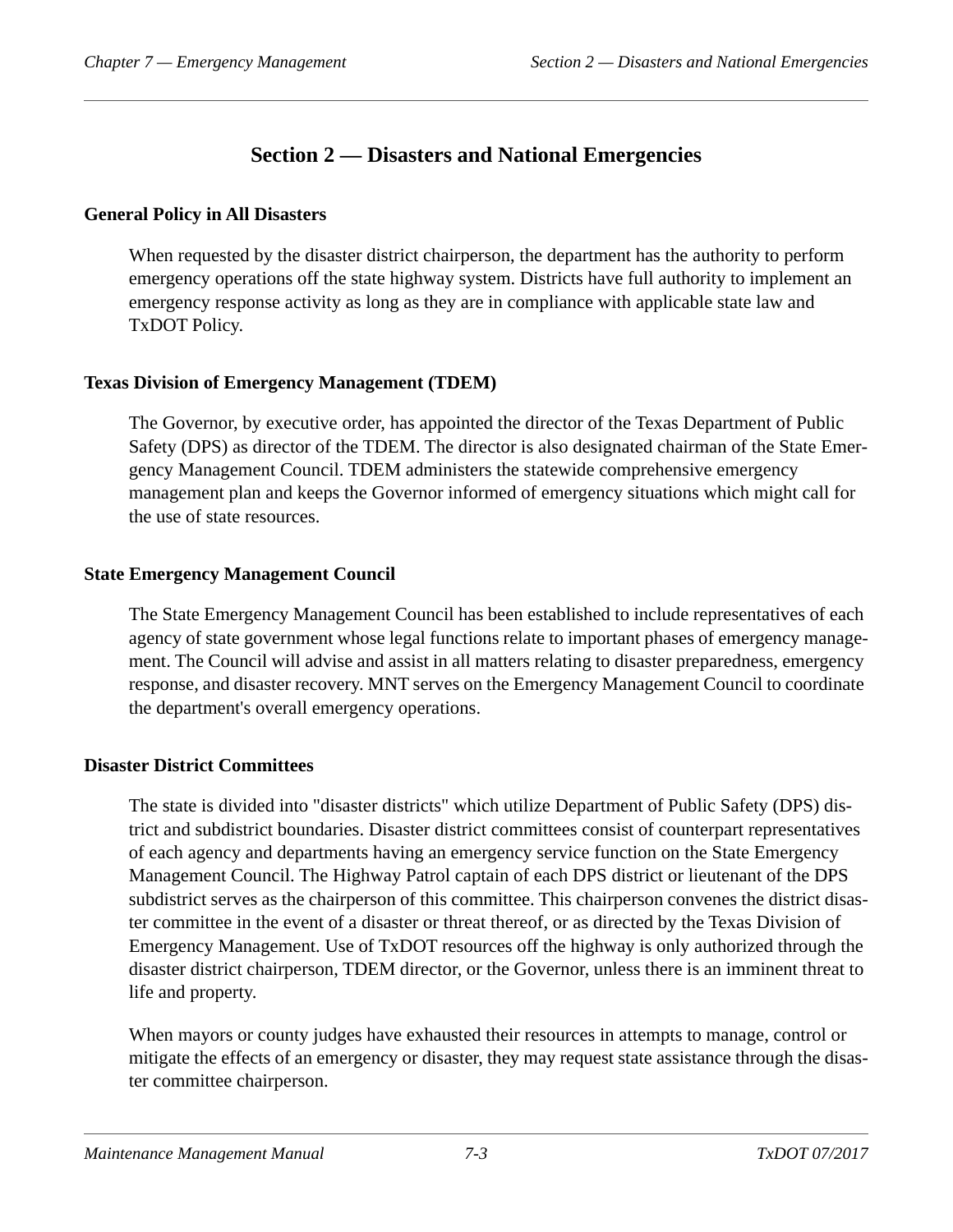## **Disaster District Committee Chairperson**

In the absence of a disaster declaration by the Governor, the disaster district chairperson may request TxDOT assistance and support if, in the chairperson's opinion, the assistance is for lifesaving operations or to relieve suffering and hardship as a result of a natural or man-made disaster event.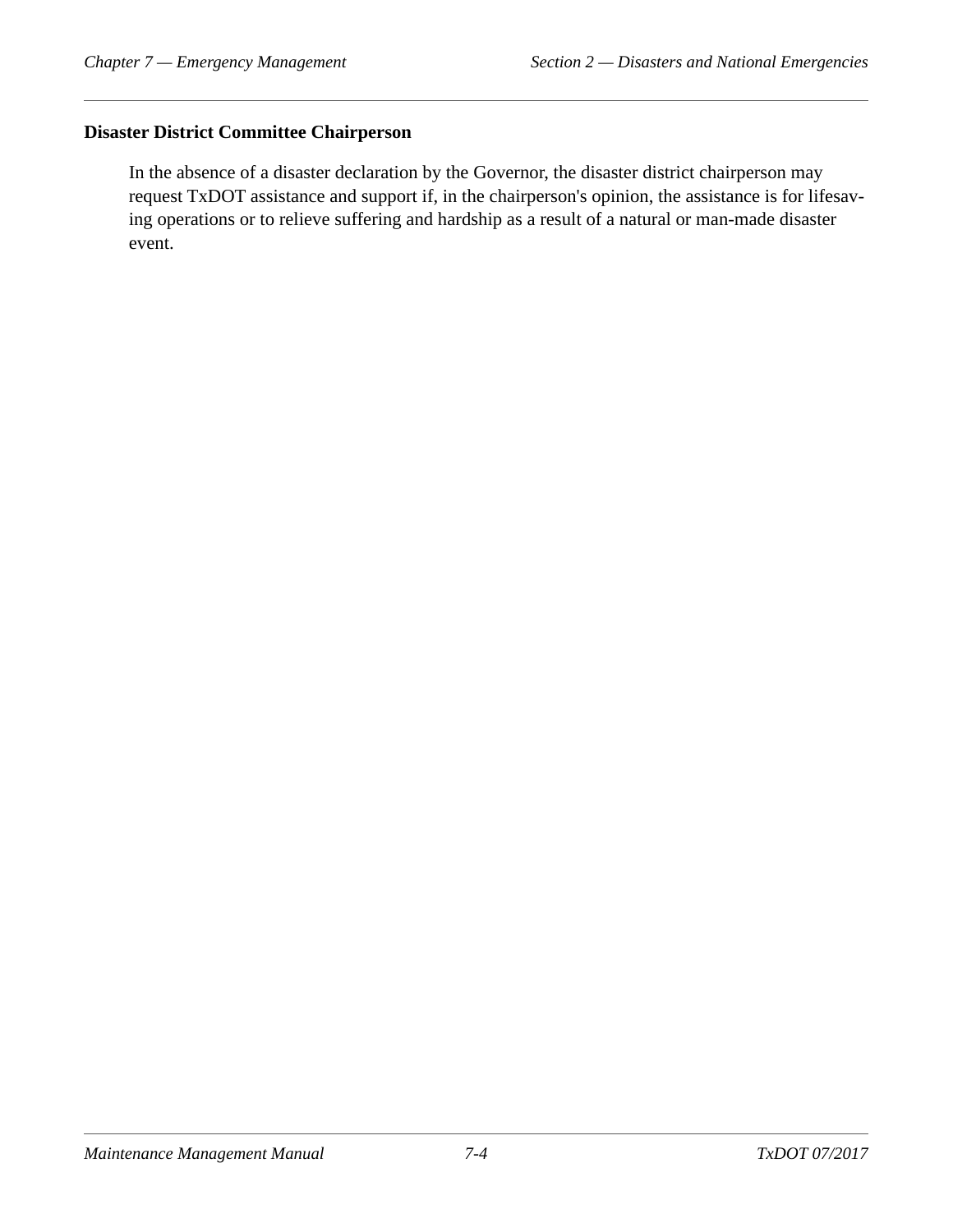# **Section 3 — Federal Reimbursement Programs**

# <span id="page-67-0"></span>**General Policy**

For auditing and reimbursement purposes, cost records should be maintained for all emergency operations accomplished, especially those operations performed in assisting local governments and other agencies off the right-of-way. The record retention period for emergency operations cost records is three years past the "closeout date". Closeout can take many years and does not occur until all federal reimbursement payments have been made to the Department, per disaster, and a closeout form has been completed.

# **Federal Highway Administration (FHWA)**

The FHWA administers Federal-Aid System Emergency Relief (ER) Funds for emergency and permanent repairs to facilities on the federal-aid system. This includes local government agency roads functionally classified Rural Major Collector or above. (Federal-aid highways are all the public roads not functionally classified as either local or rural minor collectors.) Temporary operations, emergency repairs, and preliminary engineering including consultant work may proceed without prior FHWA authorization.

Permanent restoration work should not be performed prior to FHWA authorization unless performed as part of emergency repairs.

In addition to the actual repairs, ER funds may also be used for reasonable design and construction engineering costs on approved projects. More information can be found in FHWA Emergency Relief Manual.

To obtain emergency relief funds, all proposed projects must be prepared and submitted to the FHWA though the Maintenance Division.

The districts are responsible for the state oversight of all Emergency Relief projects including those with state forces. Detailed information about the state oversight can be found in the *[Maintenance](../mct/index.htm)  [Contract Manual](../mct/index.htm)*.

# **Federal Emergency Management Agency Program (FEMA)**

This program, administered by FEMA, provides for emergency and permanent repairs to facilities on the state highway system. In addition to the actual repairs, FEMA funds may also be used for engineering, planning, supervision, design, and inspection.Recent changes in Federal reimbursement limit the assistance from FHWA or FEMA. During any major emergencies the Maintenance Division will inform the districts which federal agency will be assisting with reimbursements.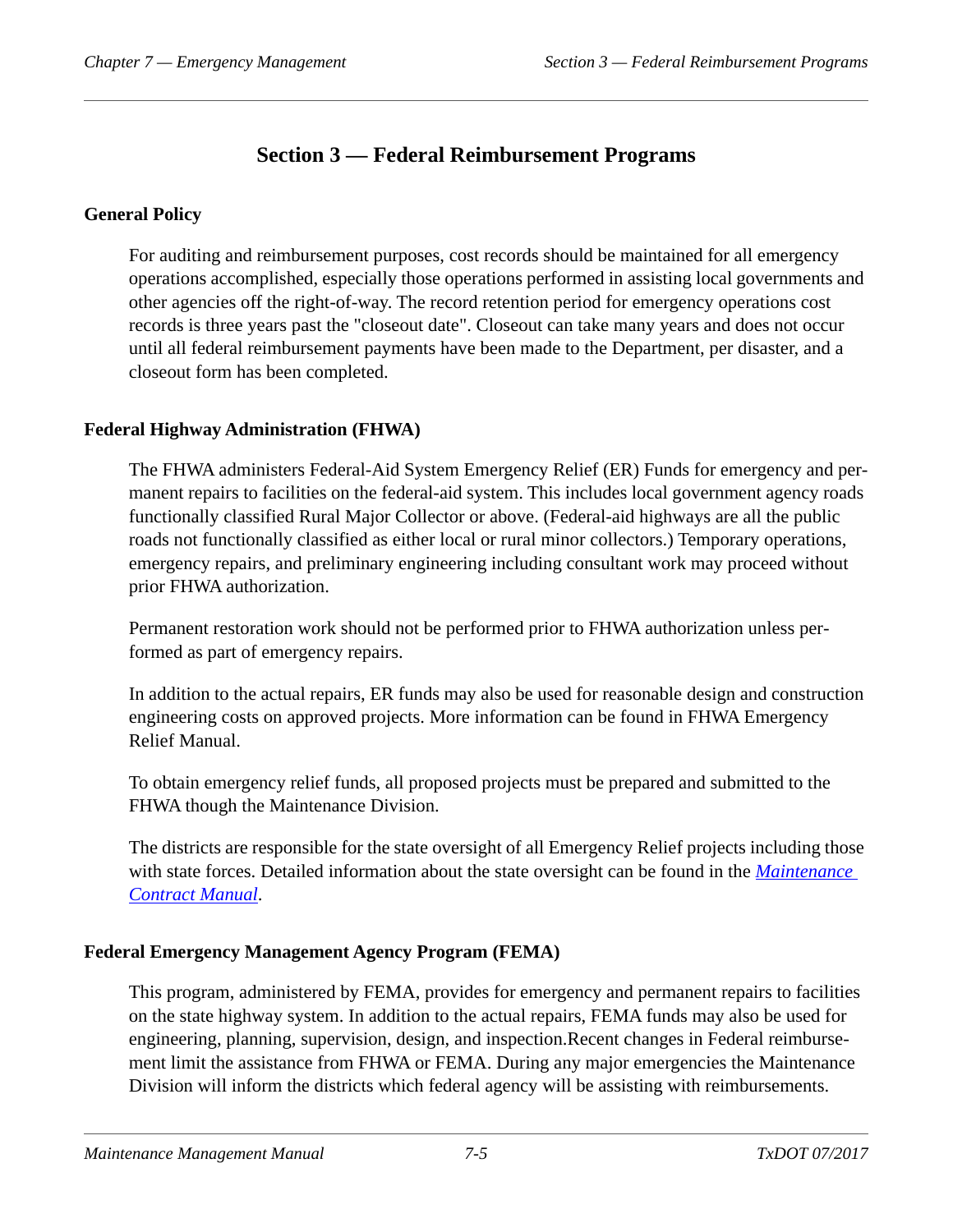# **Section 4 — Oil and Hazardous Material Spills**

# <span id="page-68-0"></span>**Policy**

Department personnel may only participate in containment, clean up, or neutralization of material that has been determined to be non-hazardous to their health or safety. For more information about TxDOT's hazardous material cleanup policy, including notification requirements, see the *Occupational Safety Manual*, Chapter 5, [Section 6.](../occ/emergency_planning.htm)

# **Abandoned Hazardous Materials**

If hazardous materials are abandoned on TxDOT's right of way, and the responsible party cannot be identified, it becomes TxDOT's responsibility to ensure proper disposal. It is recommended that a blanket purchase order for containment, material identification, and material disposal be developed. A blanket purchase order could also be used in non-emergency situations. Contact the Environmental Division for assistance with abandoned hazardous materials found on the right of way. In some cases, the TCEQ may elect to use their own hazardous material contract. For additional assistance, contact the TxDOT Emergency Management Coordinator.

**Responsibility:** TxDOT personnel should follow standard safety procedures and report pertinent information to their supervisor immediately. TxDOT supervisors should contact the district hazardous materials coordinator and local law enforcement officials if needed. hazardous materials coordinators should oversee removal and disposal when the responsible party cannot be identified. TxDOT personnel likely to encounter abandoned hazardous materials require Hazard Materials Awareness (SFH430) Training.

#### **Process:**

- Waste is discovered by TxDOT personnel or is reported to TxDOT.
- Restrict access to material. Keep the public away from any hazard, and provide traffic control.
- $\blacklozenge$  Survey the scene from a safe distance. Access the integrity of the container(s);
	- the existence or possibility of runoff
	- presence of any dead animals are nearby
	- the distressed nature of surrounding vegetation
	- evaluate any markings on containers
	- assess the physical characteristics of material
- If determined an emergency, due to location, material characteristics, etc., proceed directly to contract for containment, material identification and material disposal.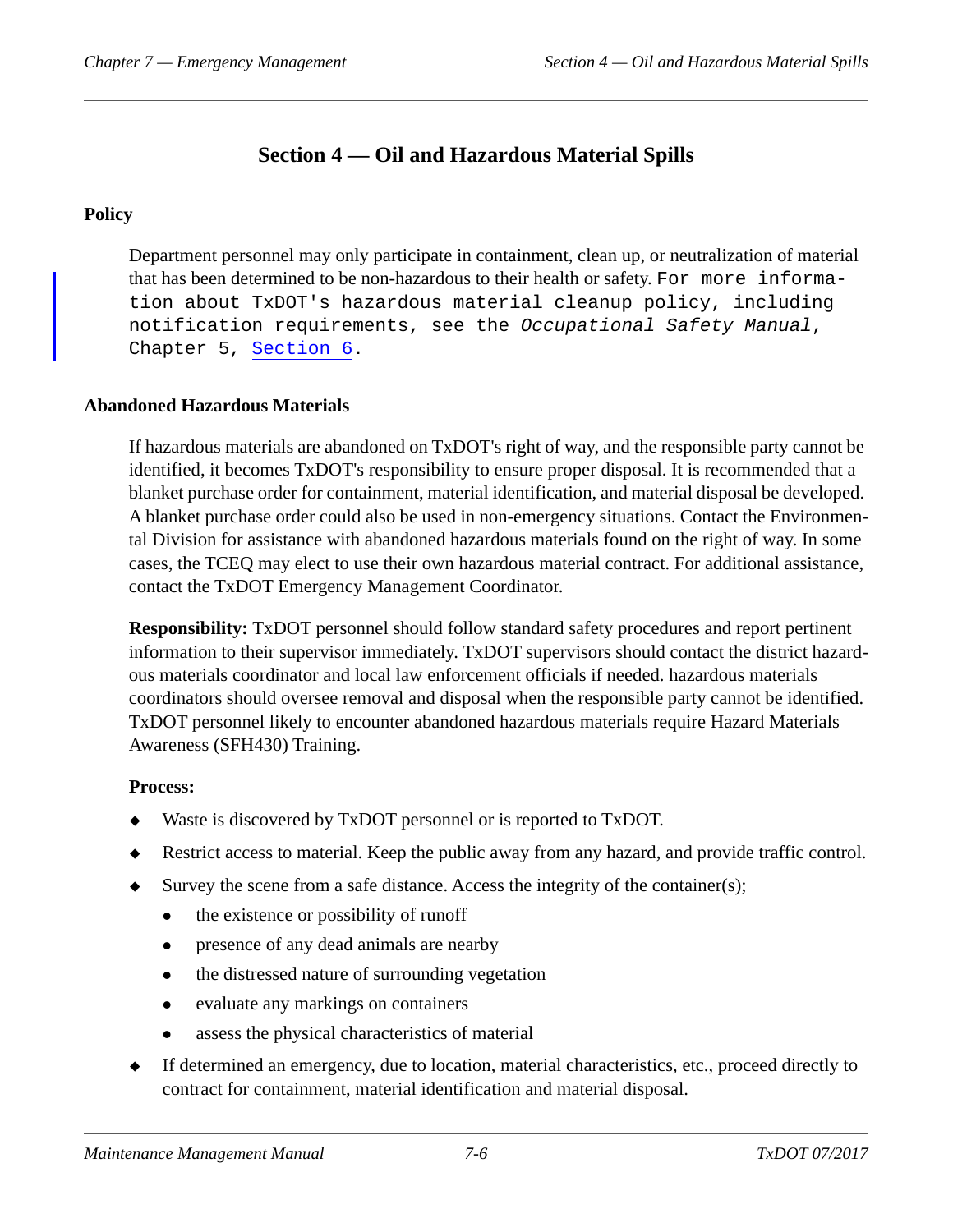- Determine responsible party.
	- evaluate labeling on container(s) from a safe distance to determine whether a potential responsible party can be identified
	- contact party to pick up and properly dispose of container(s)
	- if responsible party cannot be identified, contact TCEQ regional office for possible assistance in identifying the responsible party

## **Reference:**

*[Texas Transportation Code](http://www.statutes.legis.state.tx.us/?link=TN)*, §§224.031 and 224.032

State of Texas Emergency Management Plan

**Contracting:** Contracting for cleanup, testing, and disposal is to be handled by:

- Third party—trucking company or manufacturer
- TCEQ—should they assume responsibility for the clean-up
- District—Contact Environmental Division for assistance, if the responsible party is not taking appropriate actions or if TCEQ has not assumed responsibility for the clean-up.

#### **Hazardous Substance Spill Contingency Plan**

The TCEQ is the lead agency in hazardous material spill response. Emergencies involving spillage, release, and/or abandonment of known or suspected toxic/hazardous materials are the prime responsibility of the TCEQ. (Ref. Texas Water Code) It is important for department employees to remember that only trained personnel should ever approach a fire or spill. **Department personnel are specifically prohibited from handling, cleaning up, or otherwise coming in contact with toxic/hazardous materials at accident scenes or abandonment sites on the department's right of way**. Doing so may adversely affect the health and/or safety of department personnel.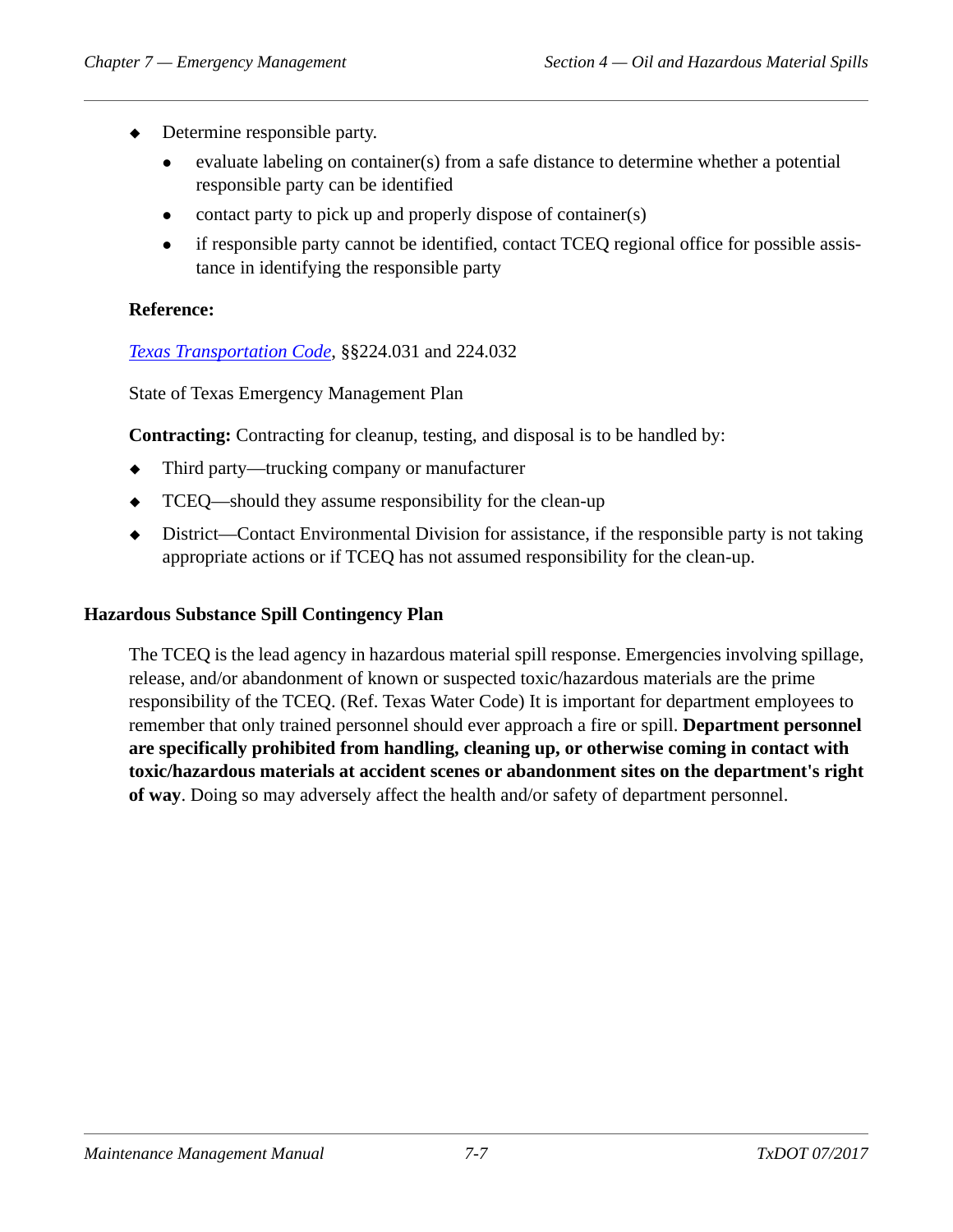# **Section 5 — Emergency Planning Roles and Responsibilities**

#### <span id="page-70-0"></span>**District and Division Responsibilities**

During emergencies and disasters, various personnel throughout TxDOT have different responsibilities for the mitigation, response and recovery. This section delineates some of the necessary responsibilities that each position holds.

#### **Maintenance Section**

Each maintenance section should have emergency preparedness plans in place. These plans should include:

- 24 hour contact information for:
	- Maintenance section employees
	- Maintenance section employee emergency contacts
	- District office response personnel
	- Area office response personnel
	- Division response personnel
	- Maintenance section personnel from adjacent sections
	- Public Information Officer
	- Law enforcement dispatch centers
- Written plan to ensure law enforcement has latest TxDOT contact information
- Methodology to ensure employee accountability for emergency response
- Planned pre-event meetings with law enforcement and other response agencies
- Inclement weather plans, if applicable, to include
	- Snow and Ice Control Plan in accordance with the *[Snow and Ice Control Operations](../sic/index.htm)  [Manual](../sic/index.htm)*
	- Hurricane procedures, including H-120 hour checklists
	- Flood response procedures
- Traffic accident response procedures
- Hazardous material spill response procedures
- $\triangleleft$  Highway Condition Reporting System update procedures
	- Designation of personnel to be notified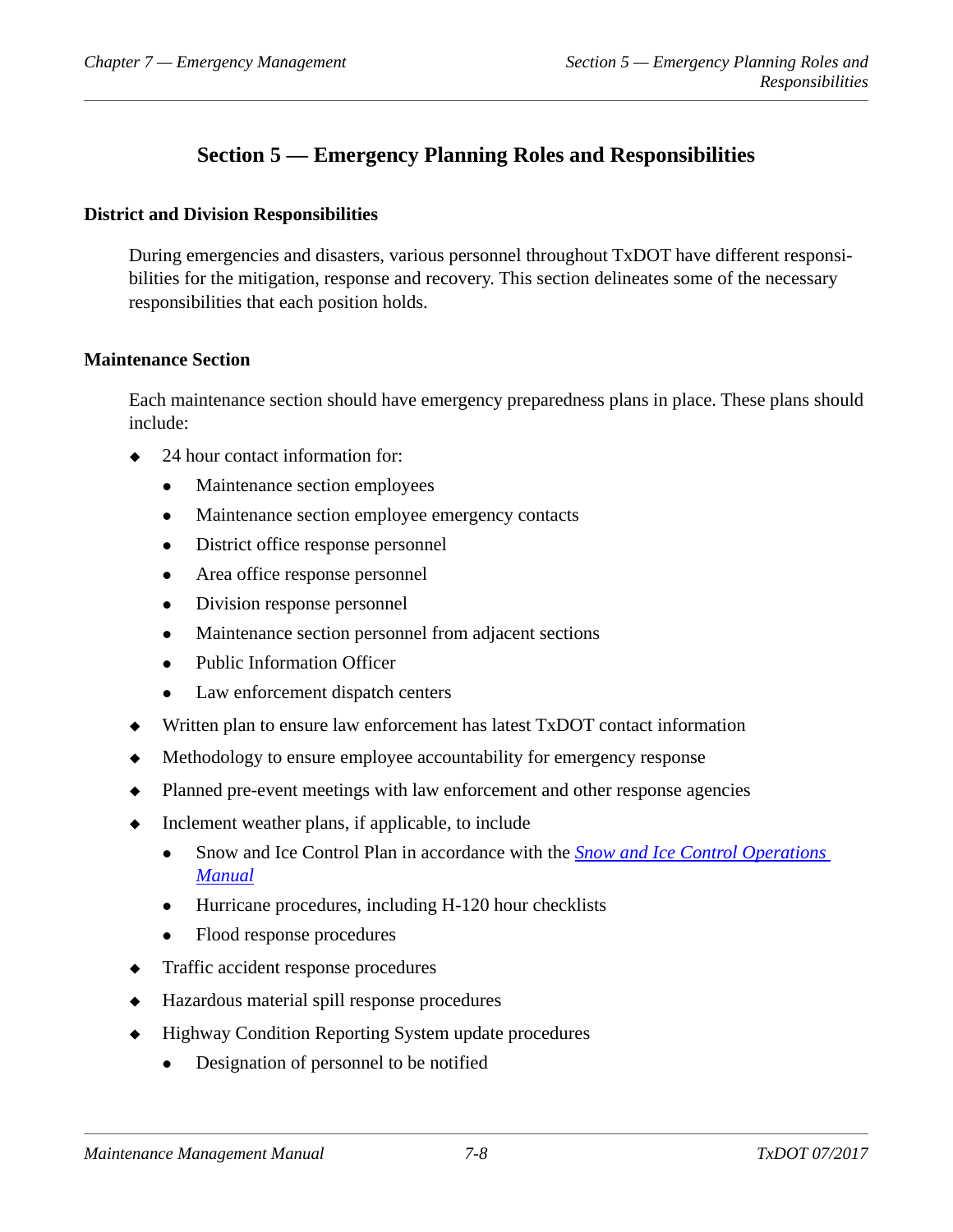- Designation of a recommended minimum of three authorized HCRS users to update conditions during and after an event
- Procedures to notify those HCRS users of conditions to be updated
- FHWA notification procedures using [Form 2111](http://www.txdot.gov/txdoteforms/GetForm?formName=/2111.pdf&appID=/MNT&status=/reportError.jsp&configFile=WFServletConfig.xml) in accordance with the Occupational Safety [Manual](../occ/index.htm)
	- Designation of personnel to be notified
	- Procedures to notify those users of conditions to be reported
- Documentation procedures
	- Designation of personnel to take photographic documentation
	- Designation of personnel to ensure correct task numbers are used for various charges
- 24 hour scheduling typically two crews (day and night) working 12 hour shifts
	- Scheduling of crews for designated shifts
	- Assignment of dispatch duties for designated shifts
	- 24 hour access issues all employees have ability to access necessary facilities, equipment, and materials
- Staffing plans during pandemic flu
- Procedures to ensure appropriate materials are on hand in sufficient quantities for various emergencies.

# **District Maintenance Management**

- Provide charge information. Projects will be created in the Maintenance Management System (MMS) and a unique task number will be generated by the system.
	- Districts must track all applicable work done to mitigate the damages from eligible disasters by assigning task numbers to either a specific type of work, a specific location or to a specific county for countywide damages and by using the correct charge information.
	- For statewide disasters, the Maintenance Division will create the project in the MMS project and disseminate the task number to ensure consistency across district borders.
- Manage mobilization of emergency response crews. Districts may be called upon to mobilize forces to another district. District maintenance administration must ensure:
	- Logistics support (food, water, fuel, lodging, etc.) of mobilized forces is made available at the receiving district
	- Correct charge information (MMS project(s), MMS work orders, task numbers, districts, county, etc.)
	- Coordination with the TxDOT Emergency Operations Center (when activated)
	- Employee compliance with safety policies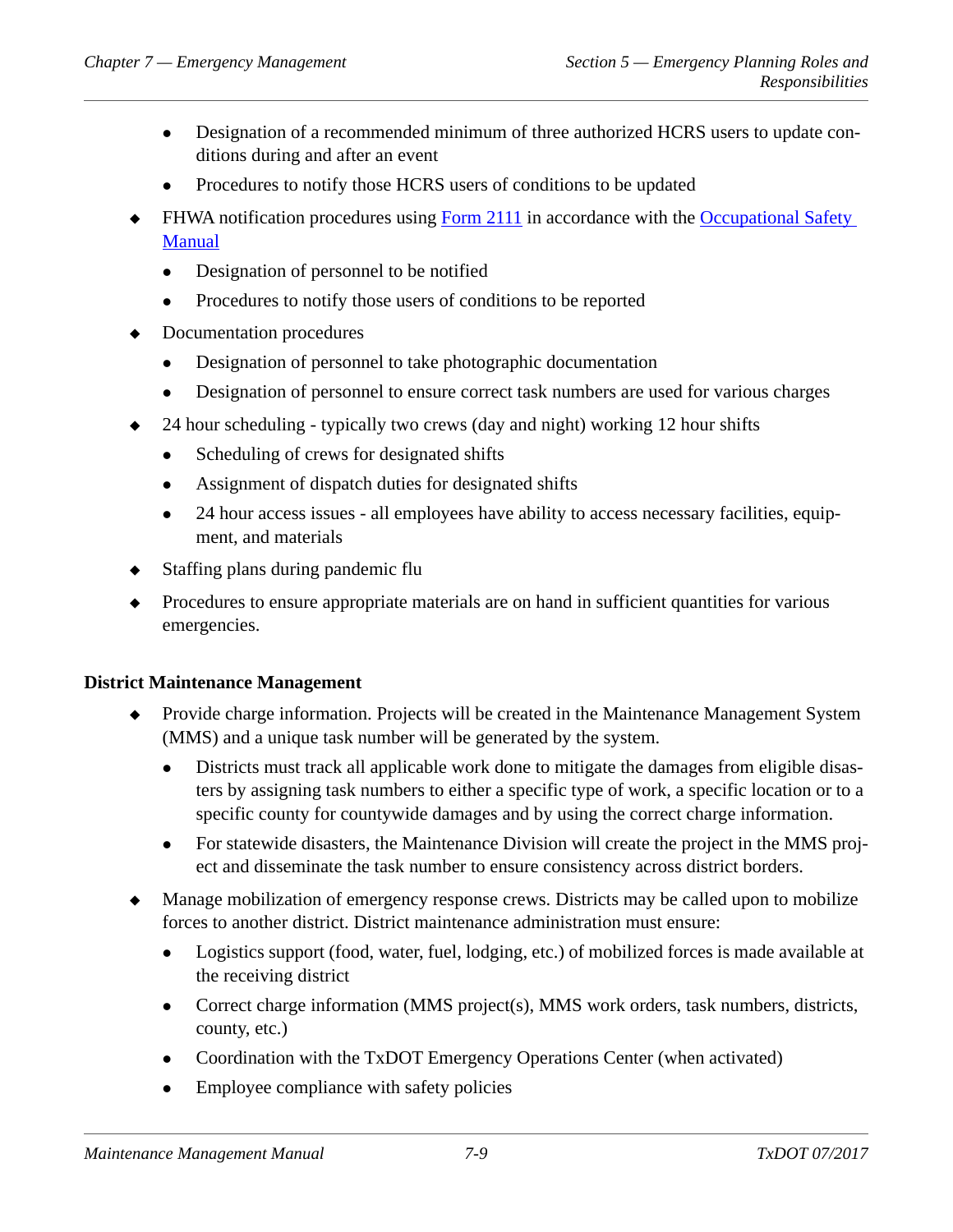- Equipment is interchangeable with inter-district equipment (equipment interoperability)
- Ability to communicate with inter-district personnel (communications interoperability)
- Hurricane Response Reentry Plan has been reviewed and district is aware of its function as a support district, responding district or staging district. Plan can be found on the [MNT](http://crossroads/org/mnt/MS/EmgyMgmt/index.htm)  [Emergency Management website.](http://crossroads/org/mnt/MS/EmgyMgmt/index.htm)
- Ensure the TxDOT EOC website is updated. As requested, update survey or other information on the [TxDOT EOC website](https://txdot.sharepoint.com/sites/division-MNT/emgymgmt/_layouts/viewlsts.aspx?BaseType=0) on the MNT Crossroads page under EOC procedures.
- Ensure the district EOC is manned and operated. Districts may find it beneficial to open a district emergency operations center based on the disaster's impact or duration. District maintenance office personnel are responsible for the planning and operation of this center. District EOC procedures may be based on the TxDOT EOC operations manual located on the MNT Emergency Management website under EOC Operational Procedures.
- Ensure each maintenance section has planned and prepared appropriately. Perform annual reviews of each maintenance section's emergency plans.
- "Ensuring reimbursements are received from applicable federal agencies.
	- For eligible events, special procedures must be followed to secure reimbursements from FHWA or FEMA. Refer to the ["Federal Reimbursement Process"](http://crossroads/org/mnt/MS/EmgyMgmt/index_files/Page353.htm) link on the MNT website for guidance.
	- Ensure local government agencies are informed of the FHWA Emergency Relief Program.
- Overseeing and managing the emergency contracting processes. Guidance is in the *[Mainte](../mct/index.htm)[nance Contract Manual](../mct/index.htm)*.
- Performing the duties of the District Homeland Security Coordinator. The Homeland Security Coordinator is responsible for all district homeland security issues, including:
	- Serving as point of contact for the district on homeland security matters
	- Receiving and distributing homeland security correspondence
	- Managing homeland security action plans
	- Coordinating critical infrastructure emergency plans
	- Ensuring all applicable personnel have received homeland security training
	- Ensuring all potential responders are adequately trained on NIMS.
- Ensuring maintenance sections and district personnel are trained in and perform the required reporting requirements (HCRS, FHWA Alert Bulletin Form 2111, etc.)
- Coordinating off-system assistance with the Disaster District Chairman
- Providing personnel for the Disaster District Committee Emergency Operations Center (DDC EOC) when requested. The Department liaison at the DDC EOC must have the authority to make immediate decisions on behalf of the Department. This liaison will assist with the coordination of disaster response and their duties will include: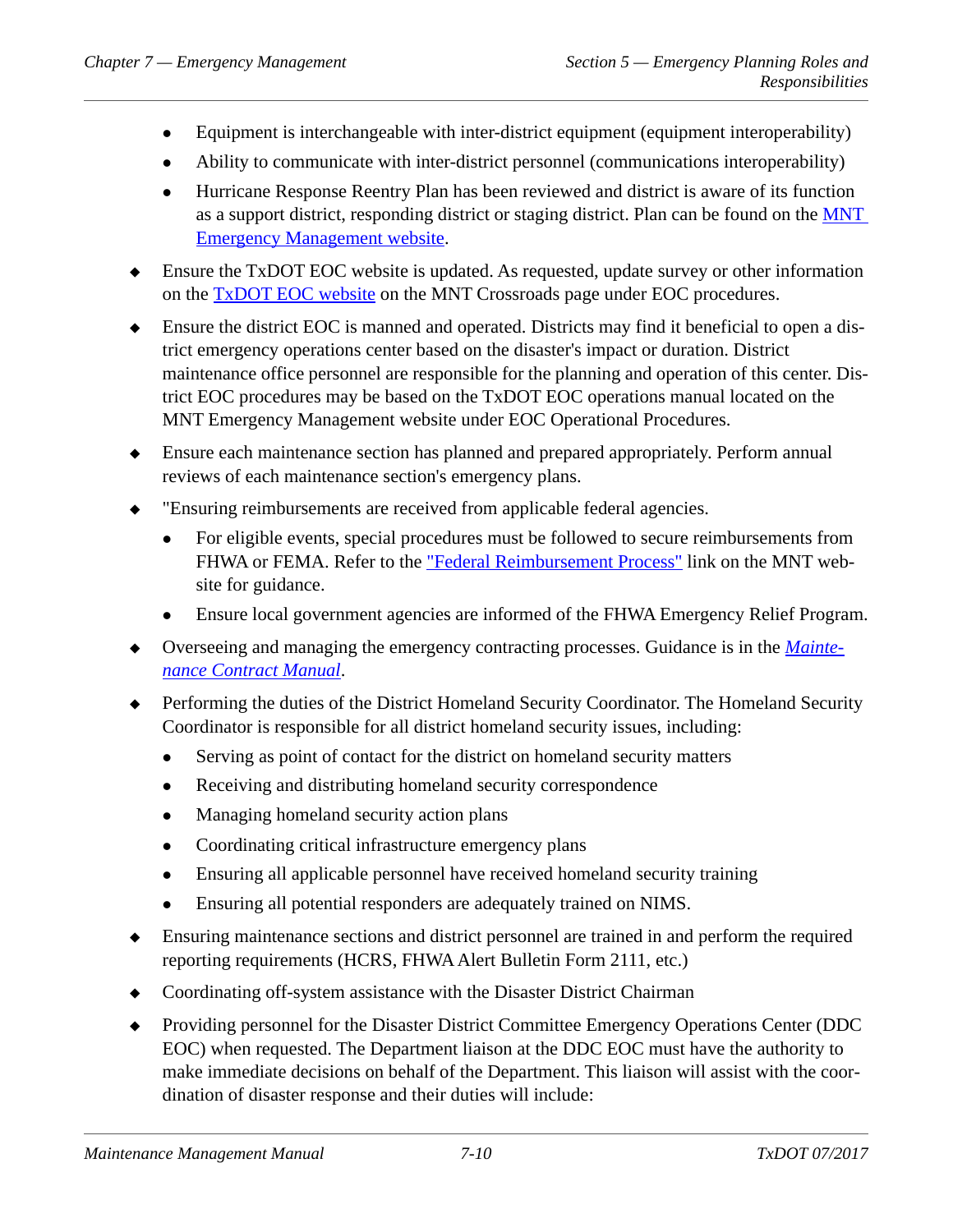- Receiving and managing requests for assistance from the DDC
- Coordinating TxDOT activities with other agencies
- Working with officials from local jurisdictions to ensure effective relief operations.
- Working with the TxDOT EOC, if activated, or, if not activated, working directly with the TxDOT Emergency Management Coordinator and the State Operations Center.
- Ensuring the district has a valid Business Continuity plan. The plan should be reviewed periodically for necessary updates and additions.
- Reviewing and ensuring familiarity with the State of Texas Emergency Management plan and annexes. TxDOT is the primary agency for Annex K, "Public Works and Engineering." TxDOT is a supporting agency for multiple annexes, including Communication, Direction and Control, Evacuation, Fire Fighting, Hazard Mitigation, Hazardous Materials and Oil Spill Responses, Public Information, Recovery, Terrorism incident Response, and Transportation.
- Ensuring compliance with the National Incident Management System (NIMS).
- Performing the duties of the district Government Emergency Telecommunications Service (GETS) and Wireless Priority Service (WPS) coordinator.

### **Maintenance Division Management**

TxDOT's Emergency Management statewide point of contact, under the Maintenance Division Director, has various emergency preparedness responsibilities, including:

- Ensuring all TxDOT employees are prepared for emergencies
- Serving as primary liaison to the Texas Division of Emergency Management
- Serving as primary liaison to the Federal Highway Administration for all emergency response activities
- Guiding disaster response activities statewide
- Guiding hurricane response planning activities
- Guiding Homeland Security preparedness activities
- Guiding Pandemic Flu planning activities
- Serving as a Texas Drought Preparedness Council member
- Serving as Emergency Management Council member
- ◆ Ensuring NIMS compliance
- Serving as primary liaison for the FHWA emergency relief reimbursement program
- Serving as primary liaison for the FEMA reimbursement program
- Maintaining the statewide emergency contact list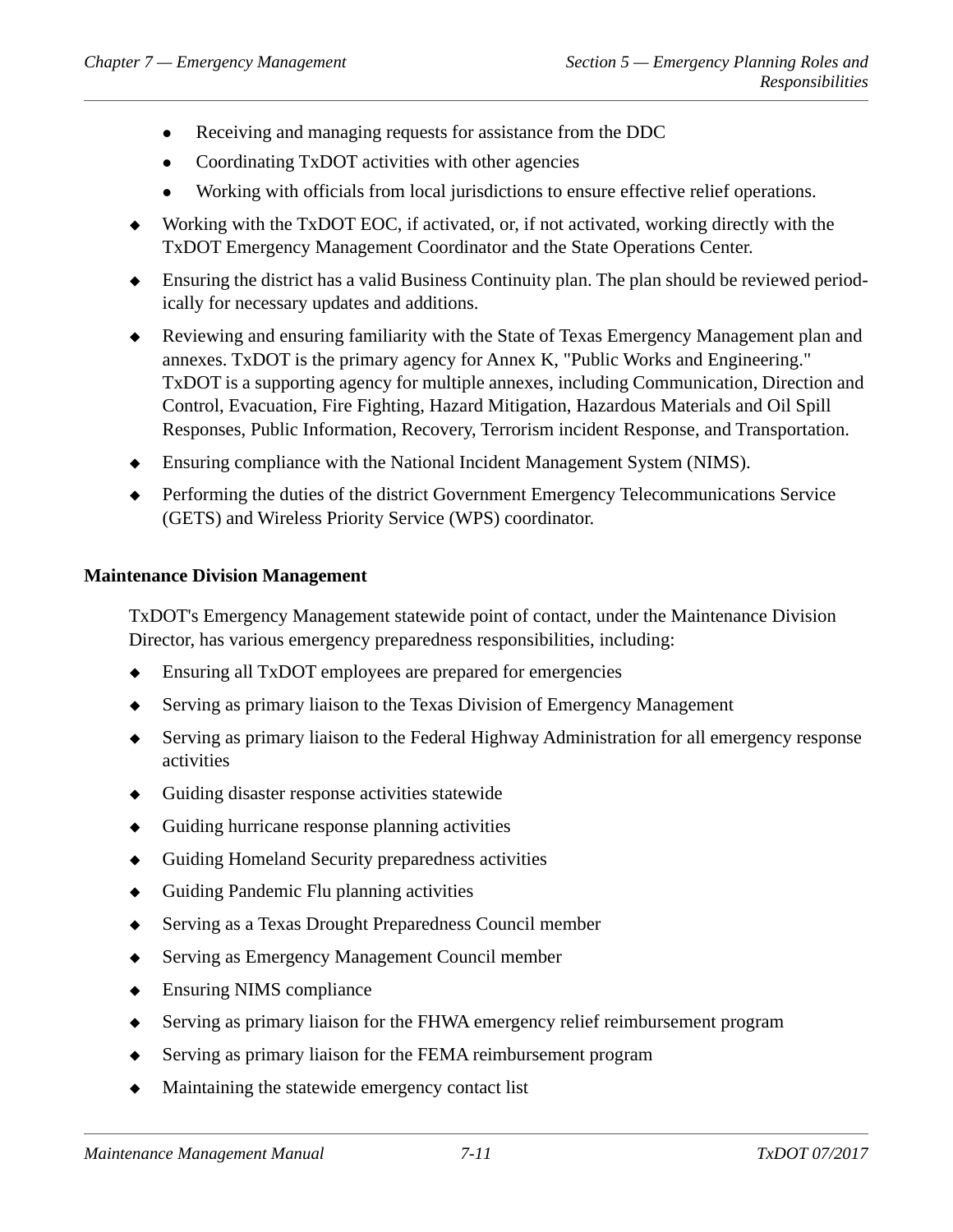- Maintaining the Statewide Listing of Maintenance Supervisors and Area Engineers
- Serving on the State Emergency Response Commission.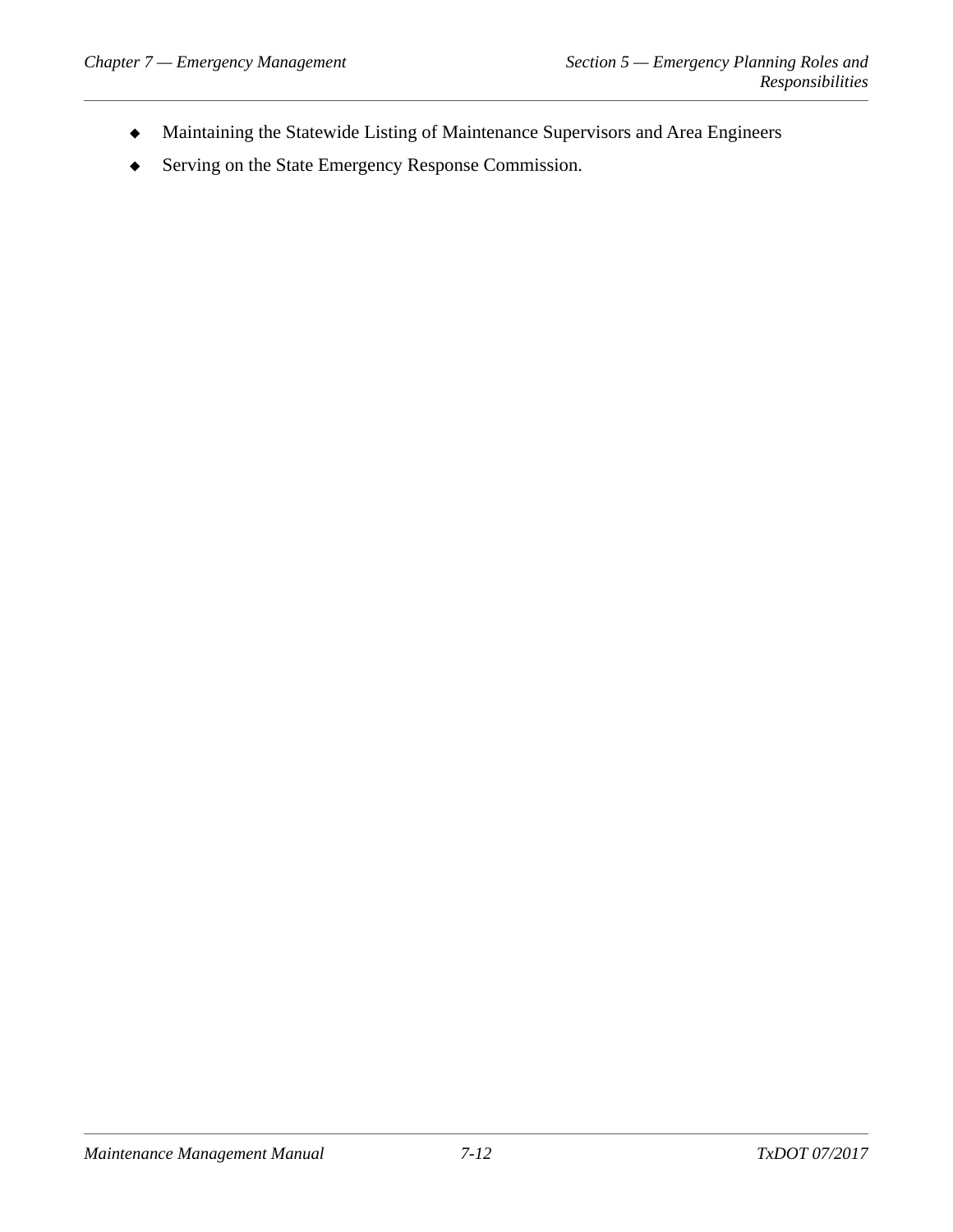# **Chapter 8 — Quarry and Pit Safety**

**Contents:**

[Section 1 — Overview](#page-76-0)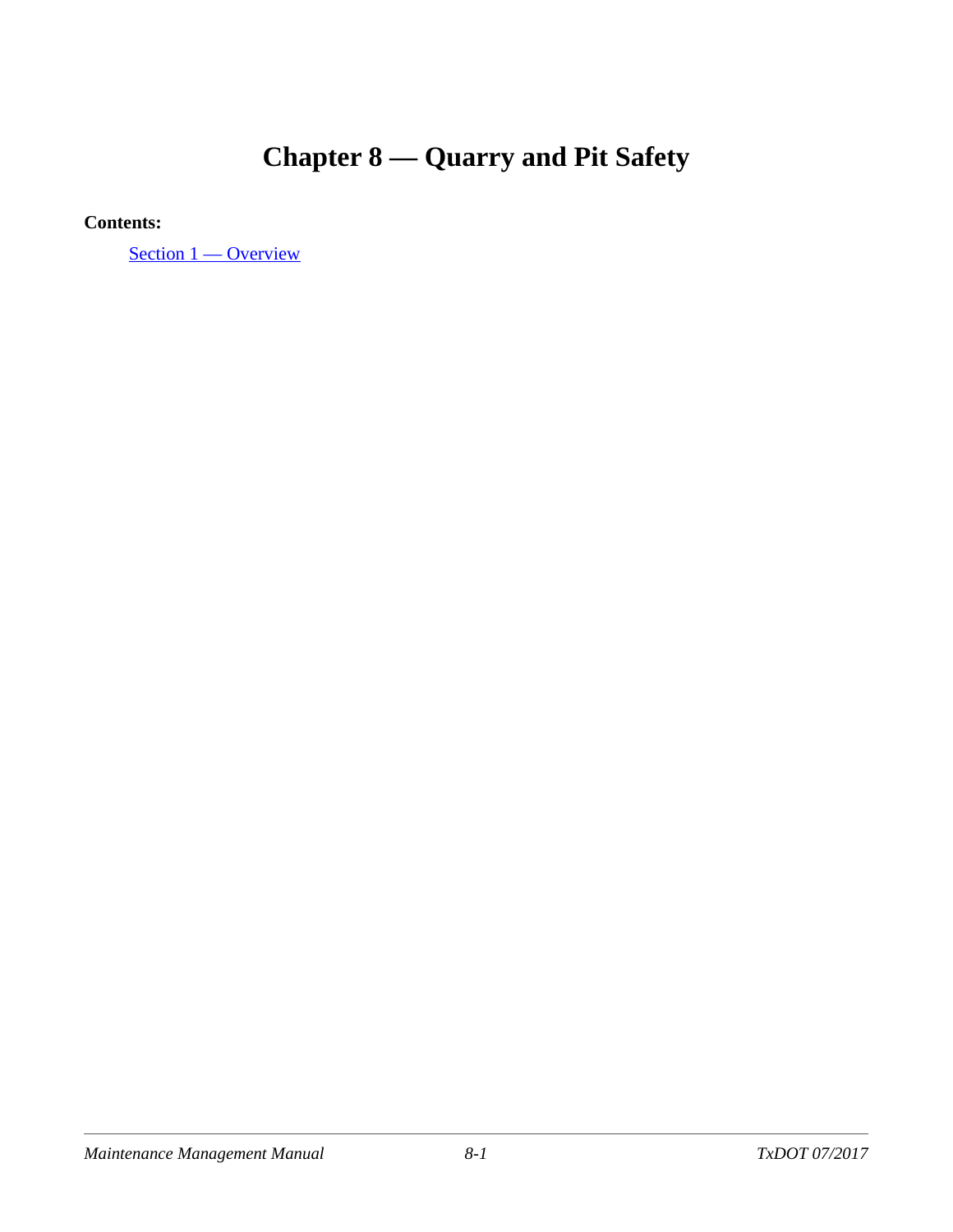# **Section 1 — Overview**

<span id="page-76-0"></span>The Texas Aggregate Quarry and Pit Safety Act was passed in 1991. The purpose of the legislation was to protect the public good by requiring safety devices for certain pits and quarries and regulate public access. The Act assigned enforcement responsibility to the Railroad Commission of Texas, but in 2003, responsibility was transferred to the Department. The primary duty of inspecting pits and issuing safety certificates assigned to the Maintenance Division.

### **Texas Law and Code**

The Quarry and Pit Safety Act is codified in the [Natural Resource Code, Chapter 133, Quarry](http://www.statutes.legis.state.tx.us/docs/NR/htm/NR.133.htm)  [Safety](http://www.statutes.legis.state.tx.us/docs/NR/htm/NR.133.htm). The Quarry and Pit Safety rules are in the [Texas Administrative Code, Title 43, Part 1,](http://info.sos.state.tx.us/pls/pub/readtac$ext.ViewTAC?tac_view=5&ti=43&pt=1&ch=21&sch=M&rl=Y)  [Chapter 21, Subchapter M](http://info.sos.state.tx.us/pls/pub/readtac$ext.ViewTAC?tac_view=5&ti=43&pt=1&ch=21&sch=M&rl=Y).

## **Safety Certificate Required**

A safety certificate is required when a pit is five feet or deeper and is located within 200 feet of a public road.

### **District Requirements**

When traveling highways, county roads or city streets, in the course of normal duties, district personnel should inform the Maintenance Division of any of the following conditions:

- $\bullet$  New pits or quarries within 200 feet of a public road.
- Locations of any new pit or quarry that the district or contractors are excavating for material for department use.
- Pits or quarries that are less than 50 feet to the property line of the nearest property not owned or leased by the operator.

# **Further Information**

Further information on the [Aggregate Quarry and Pit Safety Program,](http://www.txdot.gov/inside-txdot/division/maintenance/quarry.html) including contact numbers and forms, can be found on the TxDOT website.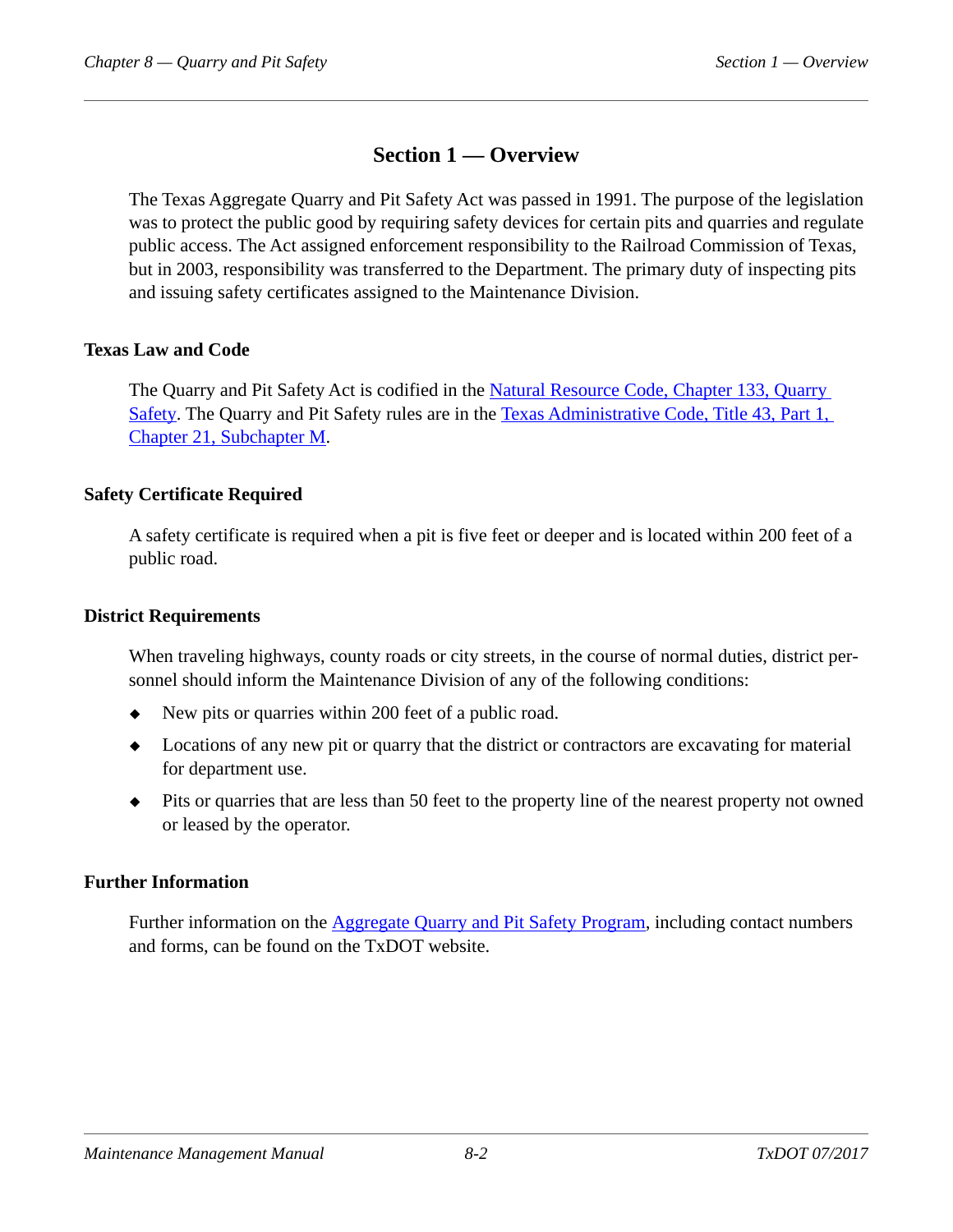# **Chapter 9 — Local Government Assistance Program**

## **Contents:**

[Section 1 — Overview](#page-78-0)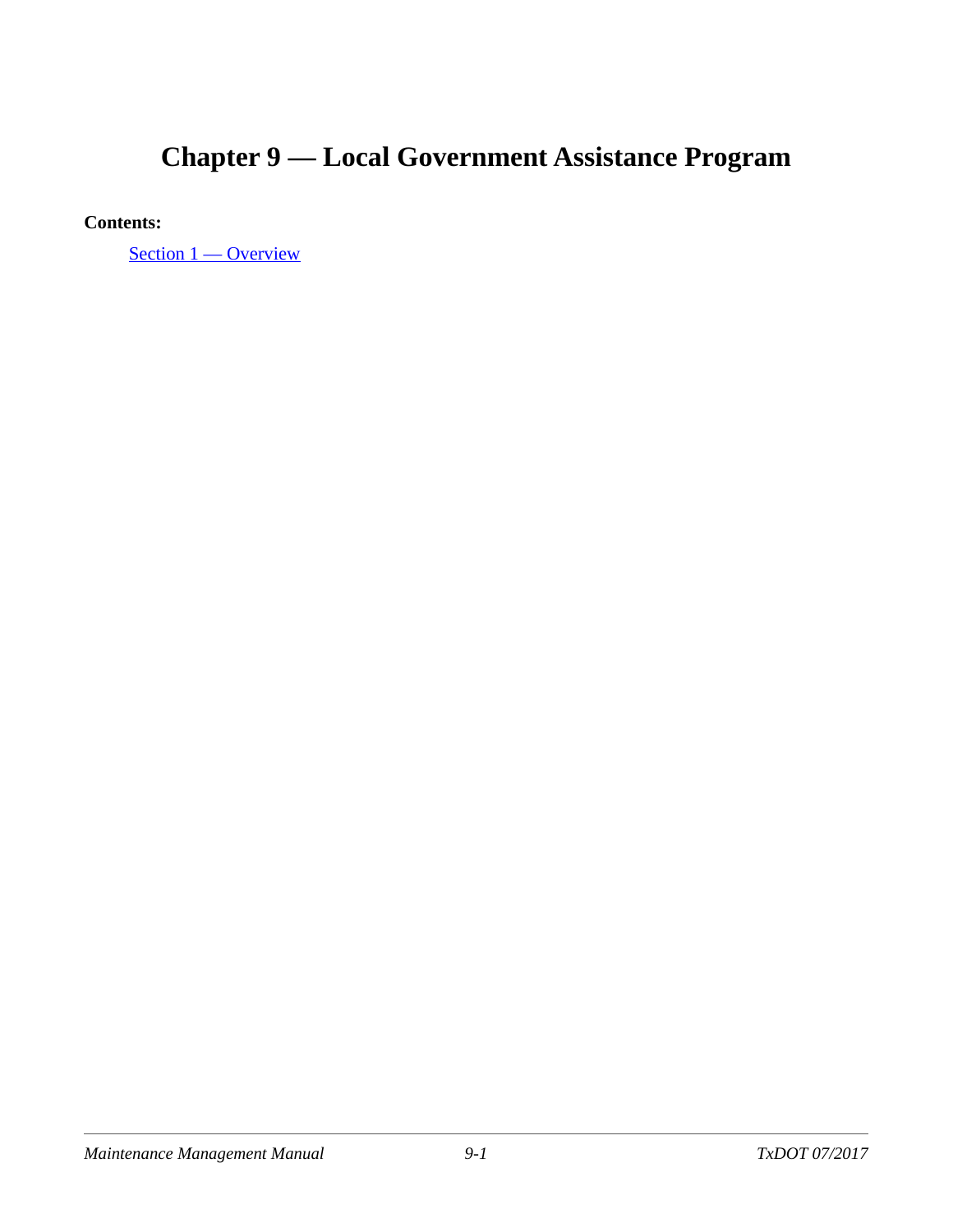# **Section 1 — Overview**

#### <span id="page-78-0"></span>**County Assistance**

The Local Government Assistance Program was established in 1997 under [Transportation Code](http://www.statutes.legis.state.tx.us/Docs/TN/htm/TN.201.htm)  [§201.706](http://www.statutes.legis.state.tx.us/Docs/TN/htm/TN.201.htm) and requires the Department to assist counties with materials to repair and maintain county roads giving preference to counties with an above average number of overweight trucks receiving weight tolerance permits. The legislation requires, after 1999, that at least \$6,000,000 worth of assistance, in the form of materials, be provided to the counties each fiscal year.

The rules for this program ([43TAC §29.3\)](http://info.sos.state.tx.us/pls/pub/readtac$ext.TacPage?sl=R&app=9&p_dir=&p_rloc=&p_tloc=&p_ploc=&pg=1&p_tac=&ti=43&pt=1&ch=29&rl=3) provide the procedure to be used to determine the allocation to each county. Maximum use of surplus materials on hand is expected to meet the allocations. Surplus materials are materials that the District Engineer deems to be in excess of the district's need. New materials will be made available when surplus materials on hand are not available in sufficient quantities or the haul distance or cost is prohibitive.

#### **Program Allocation Method**

- 65% of the allocation is based on the county's percent of the total number of weight tolerance permits issued in the state.
- 20% of the allocation is based on the county's percent of the total vehicle miles on county roads in the state.
- 15% of the allocation is based on the county's percent of the total lane miles of county roads in the state.

#### **Division Responsibility**

- Beginning of the fiscal year, calculate the value of assistance for each county based on the program's allocation method.
- Distribute to the districts' operating budgets the county value assistance for each district based on the sum total of the counties' allocation within the districts.
- Notify the districts by memo the value of assistance for each county within the district.

#### **District Responsibility**

- Beginning of the fiscal year the District Engineer determines available surplus material on hand.
- Annually, notify each county within your district of the assistance available to them.
	- [Sample Letter](https://txdot.sharepoint.com/sites/division-MNT/_layouts/15/WopiFrame.aspx?sourcedoc=%7B7A58F304-F695-483C-A217-4A5AF4FADB91%7D&file=Sample%20County%20Assistance%20Program%20Letter.docx&action=default)